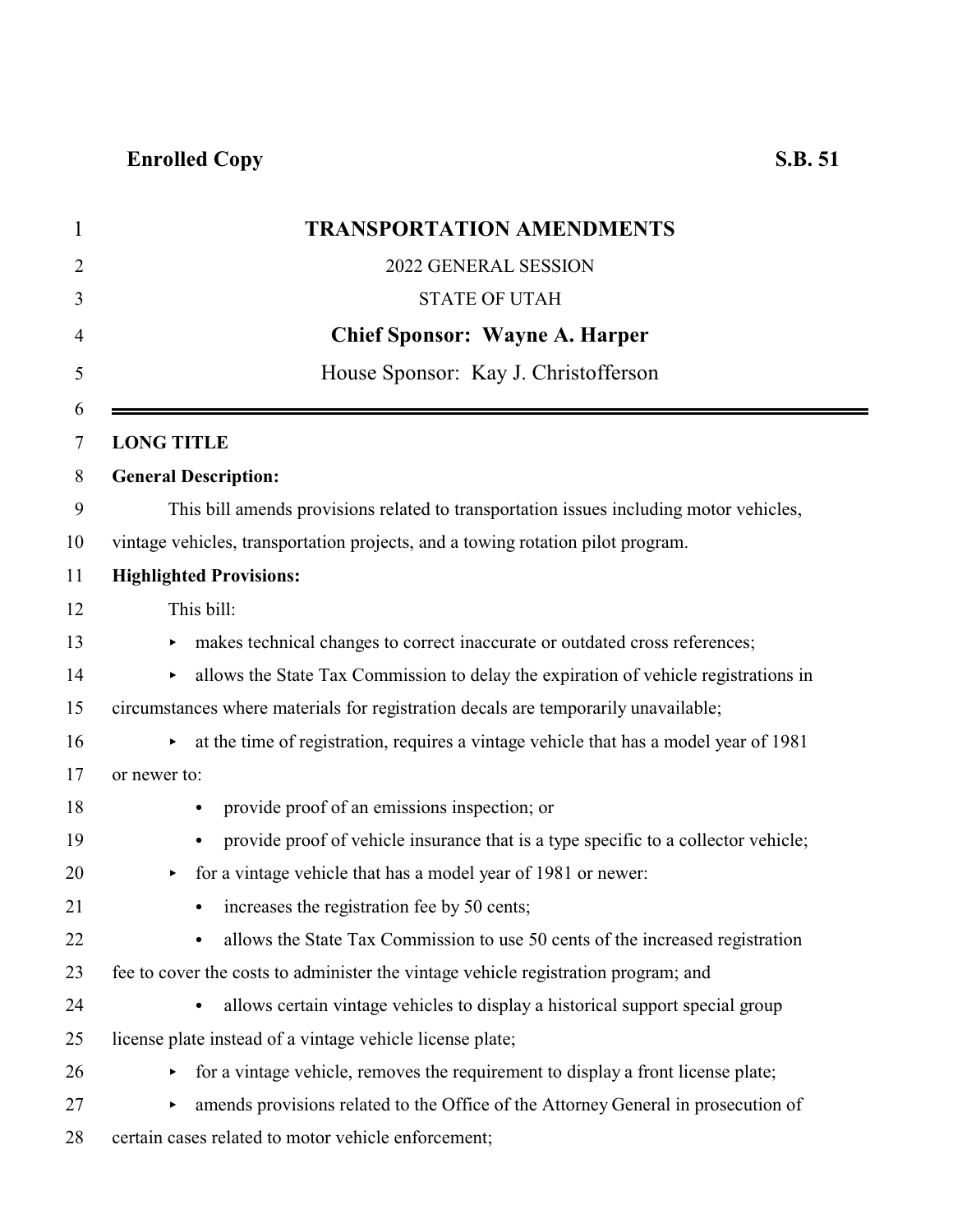| 29 | allows the Department of Public Safety to establish a pilot program to establish a              |
|----|-------------------------------------------------------------------------------------------------|
| 30 | public-private partnership to manage certain tow rotation dispatch services;                    |
| 31 | amends certain allocations of funding for transportation projects;                              |
| 32 | clarifies a definition related to local option sales and use taxes for public transit; and<br>▶ |
| 33 | makes technical changes.<br>▶                                                                   |
| 34 | Money Appropriated in this Bill:                                                                |
| 35 | This bill appropriates in fiscal year 2023:                                                     |
| 36 | to the Office of the Attorney General -- Internal Service Fund -- Attorney General:<br>Þ.       |
| 37 | from the Dedicated Credits Revenue Temporary Permit Account, \$192,000.                         |
| 38 | <b>Other Special Clauses:</b>                                                                   |
| 39 | This bill provides a special effective date.                                                    |
| 40 | <b>Utah Code Sections Affected:</b>                                                             |
| 41 | <b>AMENDS:</b>                                                                                  |
| 42 | 17B-2a-807.2, as enacted by Laws of Utah 2019, Chapter 479                                      |
| 43 | 41-1a-201, as last amended by Laws of Utah 2019, Chapter 459                                    |
| 44 | 41-1a-226, as last amended by Laws of Utah 2017, Chapter 406                                    |
| 45 | 41-1a-401, as last amended by Laws of Utah 2018, Chapters 260, 260, and 454                     |
| 46 | 41-1a-404, as last amended by Laws of Utah 2015, Chapters 81 and 412                            |
| 47 | 41-1a-422, as last amended by Laws of Utah 2021, Chapters 219, 280, and 378                     |
| 48 | 41-1a-1201, as last amended by Laws of Utah 2018, Chapter 424                                   |
| 49 | 41-1a-1206, as last amended by Laws of Utah 2020, Chapter 377                                   |
| 50 | 41-3-105, as last amended by Laws of Utah 2020, Chapters 354 and 396                            |
| 51 | 41-6a-1642, as last amended by Laws of Utah 2021, Chapter 322                                   |
| 52 | 41-21-1, as last amended by Laws of Utah 2016, Chapter 40                                       |
| 53 | 53-3-105, as last amended by Laws of Utah 2021, Chapter 284                                     |
| 54 | 53-3-219, as last amended by Laws of Utah 2021, Chapter 262                                     |
| 55 | 59-12-2220, as last amended by Laws of Utah 2019, Chapter 479                                   |
|    |                                                                                                 |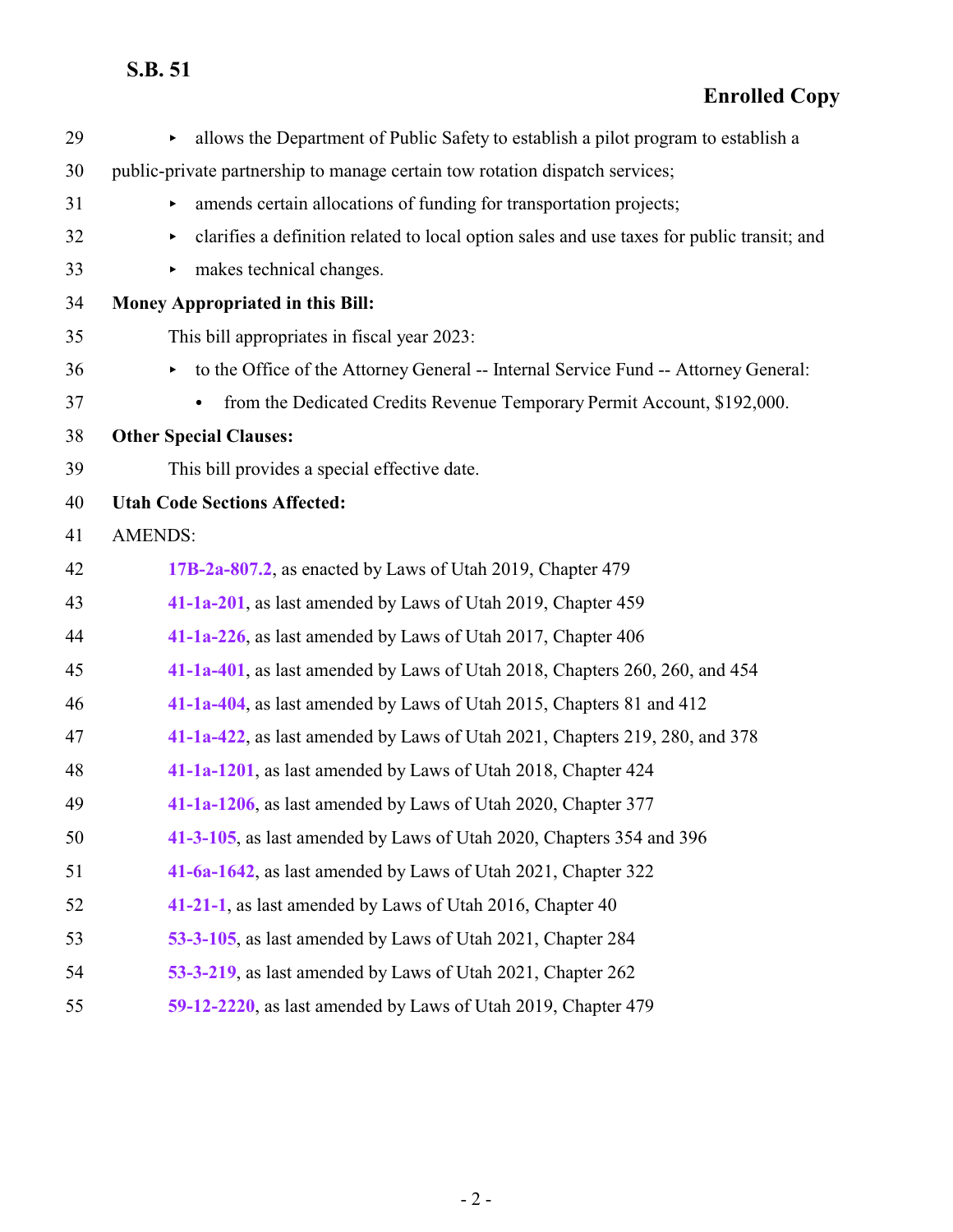<span id="page-2-0"></span>

| 56 | 63B-31-103, as enacted by Laws of Utah 2021, Chapter 420                                         |
|----|--------------------------------------------------------------------------------------------------|
| 57 | 63I-1-272, as last amended by Laws of Utah 2021, Chapter 420                                     |
| 58 | 63I-2-272, as last amended by Laws of Utah 2021, Chapter 358                                     |
| 59 | 72-1-213.1, as last amended by Laws of Utah 2021, Chapter 222                                    |
| 60 | <b>72-1-213.2, as enacted by Laws of Utah 2021, Chapters 222 and 222</b>                         |
| 61 | 72-2-121, as last amended by Laws of Utah 2021, Chapters 239, 239, 420, and 420                  |
| 62 | 72-2-124, as last amended by Laws of Utah 2021, Chapters 239, 387, and 411                       |
| 63 | 72-5-309, as last amended by Laws of Utah 2021, Chapter 162                                      |
| 64 | 72-5-403, as last amended by Laws of Utah 2012, Chapter 121                                      |
| 65 | <b>ENACTS:</b>                                                                                   |
| 66 | 53-1-106.2, Utah Code Annotated 1953                                                             |
| 67 | <b>REPEALS:</b>                                                                                  |
| 68 | 72-1-213, as last amended by Laws of Utah 2019, Chapter 479                                      |
| 69 |                                                                                                  |
|    |                                                                                                  |
| 70 | Be it enacted by the Legislature of the state of Utah:                                           |
| 71 | Section 1. Section 17B-2a-807.2 is amended to read:                                              |
| 72 | 17B-2a-807.2. Existing large public transit district board of trustees --                        |
| 73 | <b>Appointment -- Quorum -- Compensation -- Terms.</b>                                           |
| 74 | $(1)$ (a) (i) For a large public transit district created before January 1, 2019, and except     |
| 75 | as provided in Subsection (7), the board of trustees shall consist of three members appointed as |
| 76 | described in Subsection $(1)(b)$ .                                                               |
| 77 | (ii) For purposes of a large public transit district created before January 1, 2019, the         |
| 78 | nominating regions are as follows:                                                               |
| 79 | (A) a central region that is Salt Lake County;                                                   |
| 80 | (B) a southern region that is comprised of Utah County and the portion of Tooele                 |
| 81 | County that is part of the large public transit district; and                                    |
| 82 | (C) a northern region that is comprised of Davis County, Weber County, and the                   |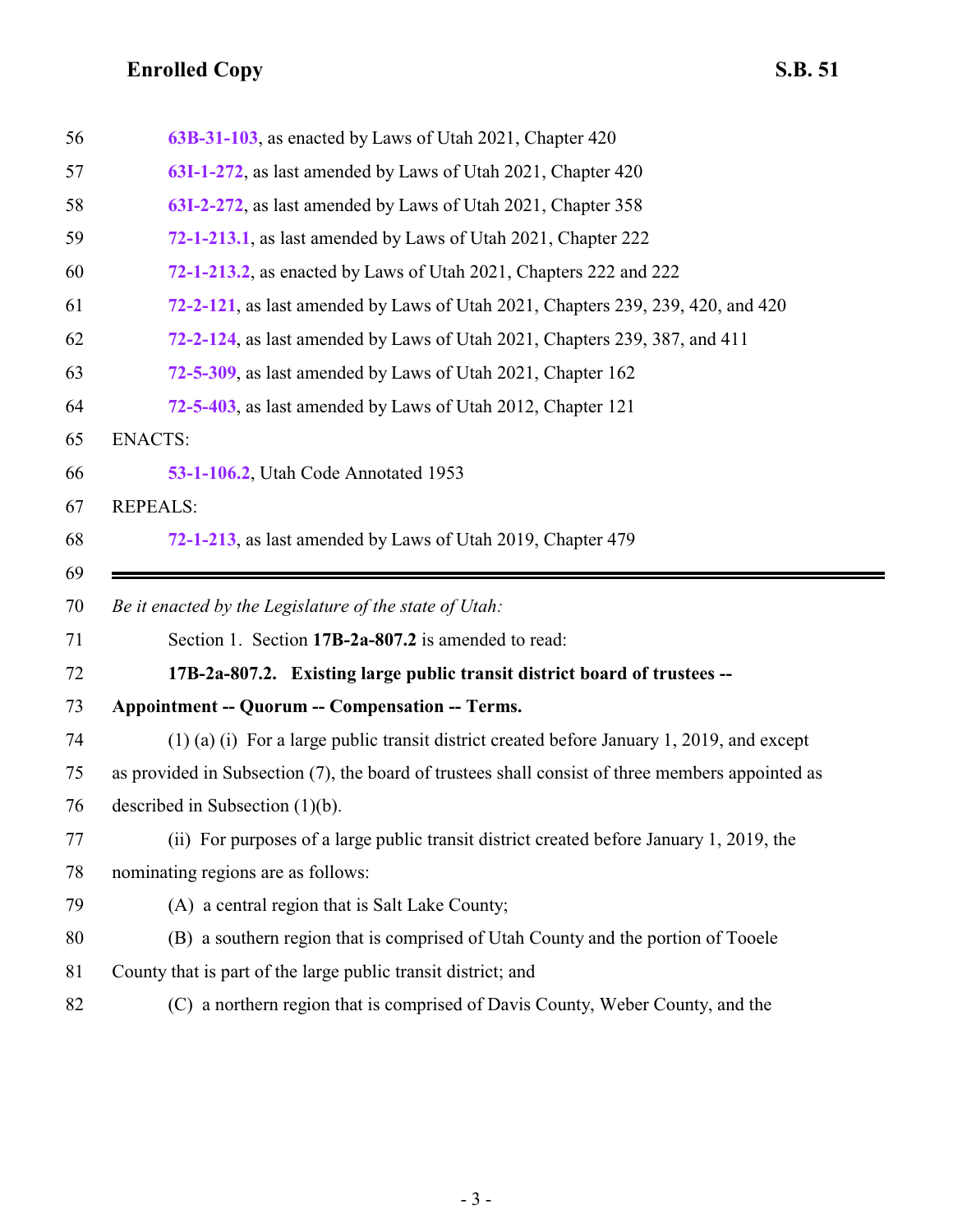| 83  | portion of Box Elder County that is part of the large public transit district.                    |
|-----|---------------------------------------------------------------------------------------------------|
| 84  | (iii) (A) If a large public transit district created before January 1, 2019, annexes an           |
| 85  | additional county into the large public transit district pursuant to Section 17B-1-402, following |
| 86  | the issuance of the certificate of annexation by the lieutenant governor, the political           |
| 87  | subdivisions making up the large public transit district shall submit to the Legislature for      |
| 88  | approval a proposal for the creation of three regions for nominating members to the board of      |
| 89  | trustees of the large public transit district.                                                    |
| 90  | (B) If a large public transit district created before January 1, 2019, has a change to the        |
| 91  | boundaries of the large public transit district, the Legislature, after receiving and considering |
| 92  | the proposal described in Subsection $(1)(a)(iii)(A)$ , shall designate the three regions for     |
| 93  | nominating members to the board of trustees of the large public transit district.                 |
| 94  | (b) (i) Except as provided in Subsection (5), the governor, with advice and consent of            |
| 95  | the Senate, shall appoint the members of the board of trustees, making:                           |
| 96  | (A) one appointment from individuals nominated from the central region as described               |
| 97  | in Subsection $(2)$ ;                                                                             |
| 98  | (B) one appointment from individuals nominated from the southern region described in              |
| 99  | Subsection (3); and                                                                               |
| 100 | (C) one appointment from individuals nominated from the northern region described in              |
| 101 | Subsection (4).                                                                                   |
| 102 | (2) For the appointment from the central region, the governor shall appoint one                   |
| 103 | individual selected from five individuals nominated as follows:                                   |
| 104 | (a) two individuals nominated by the council of governments of Salt Lake County; and              |
| 105 | (b) three individuals nominated by the mayor of Salt Lake County, with approval of the            |
| 106 | Salt Lake County council.                                                                         |
| 107 | (3) For the appointment from the southern region, the governor shall appoint one                  |
| 108 | individual selected from five individuals nominated as follows:                                   |
| 109 | (a) two individuals nominated by the council of governments of Utah County;                       |
|     |                                                                                                   |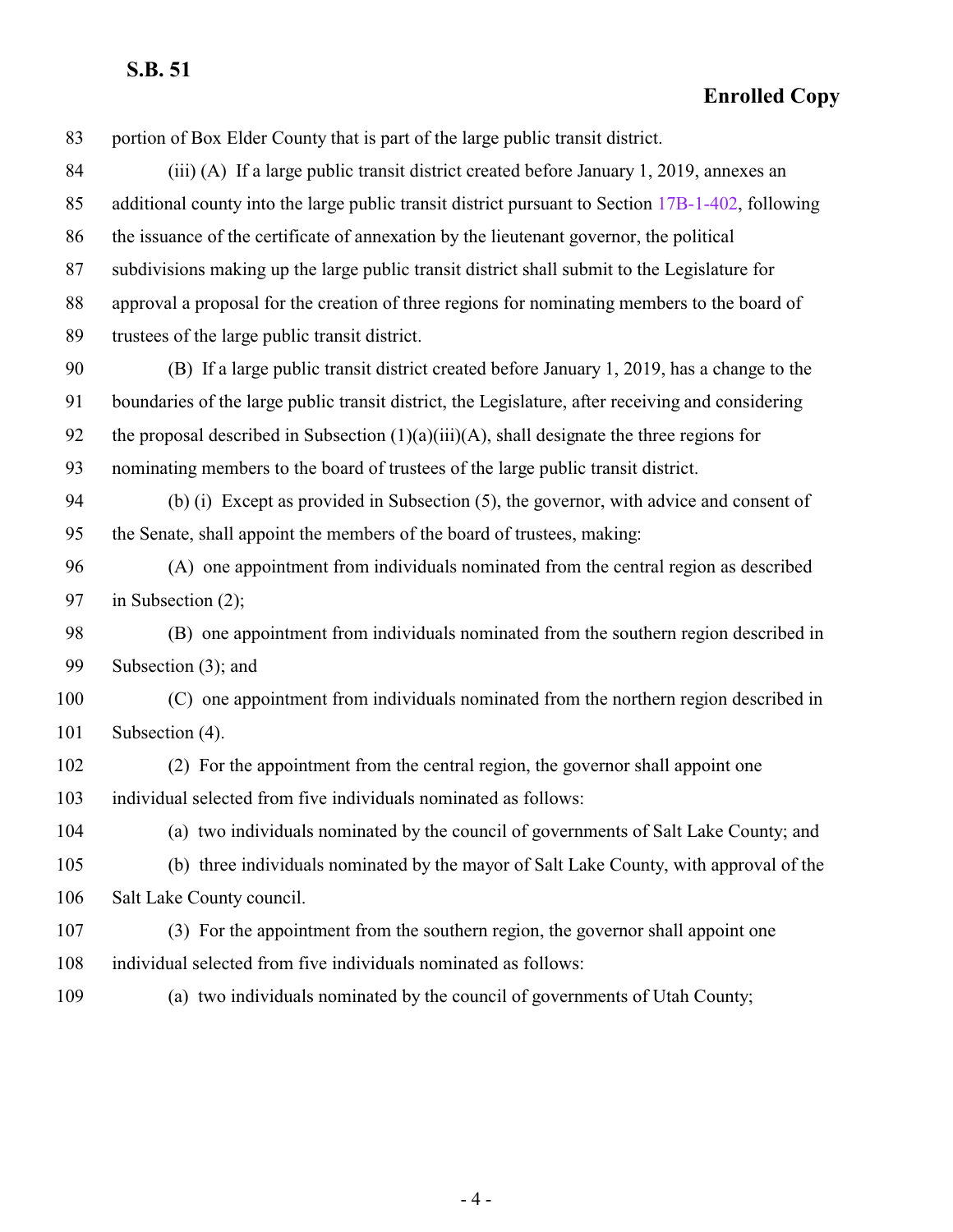| 110 | (b) two individuals nominated by the county commission of Utah County; and                                      |
|-----|-----------------------------------------------------------------------------------------------------------------|
| 111 | (c) one individual nominated by the county commission of Tooele County.                                         |
| 112 | (4) For the appointment from the northern region, the governor shall appoint one                                |
| 113 | individual selected from five individuals nominated as follows:                                                 |
| 114 | (a) one individual nominated by the council of governments of Davis County;                                     |
| 115 | (b) one individual nominated by the council of governments of Weber County;                                     |
| 116 | (c) one individual nominated by the county commission of Davis County;                                          |
| 117 | (d) one individual nominated by the county commission of Weber County; and                                      |
| 118 | (e) one individual nominated by the county commission of Box Elder County.                                      |
| 119 | (5) (a) The nominating counties described in Subsections (2) through (4) shall ensure                           |
| 120 | that nominations are submitted to the governor no later than June 1 of each respective                          |
| 121 | nominating year.                                                                                                |
| 122 | $[\frac{1}{2}, \frac{1}{2}]$ (b) If the governor fails to appoint one of the individuals nominated as described |
| 123 | in Subsection $(2)$ , $(3)$ , or $(4)$ , as applicable, within 60 days of the nominations, the following        |
| 124 | appointment procedures apply:                                                                                   |
| 125 | $\left[\frac{a}{b}\right]$ (i) for an appointment for the central region, the Salt Lake County council shall    |
| 126 | appoint an individual, with confirmation by the Senate;                                                         |
| 127 | $[\theta]$ (ii) for an appointment for the southern region, the Utah County commission shall                    |
| 128 | appoint an individual, in consultation with the Tooele County commission, with confirmation                     |
| 129 | by the Senate; and                                                                                              |
| 130 | $[\text{e}(\text{e})]$ (iii) for an appointment for the northern region, the Davis County commission and        |
| 131 | the Weber County commission, collectively, and in consultation with the Box Elder County                        |
| 132 | commission, shall appoint an individual, with confirmation by the Senate.                                       |
| 133 | $(6)$ (a) Each nominee shall be a qualified executive with technical and administrative                         |
| 134 | experience and training appropriate for the position.                                                           |
| 135 | (b) The board of trustees of a large public transit district shall be full-time employees                       |
| 136 | of the public transit district.                                                                                 |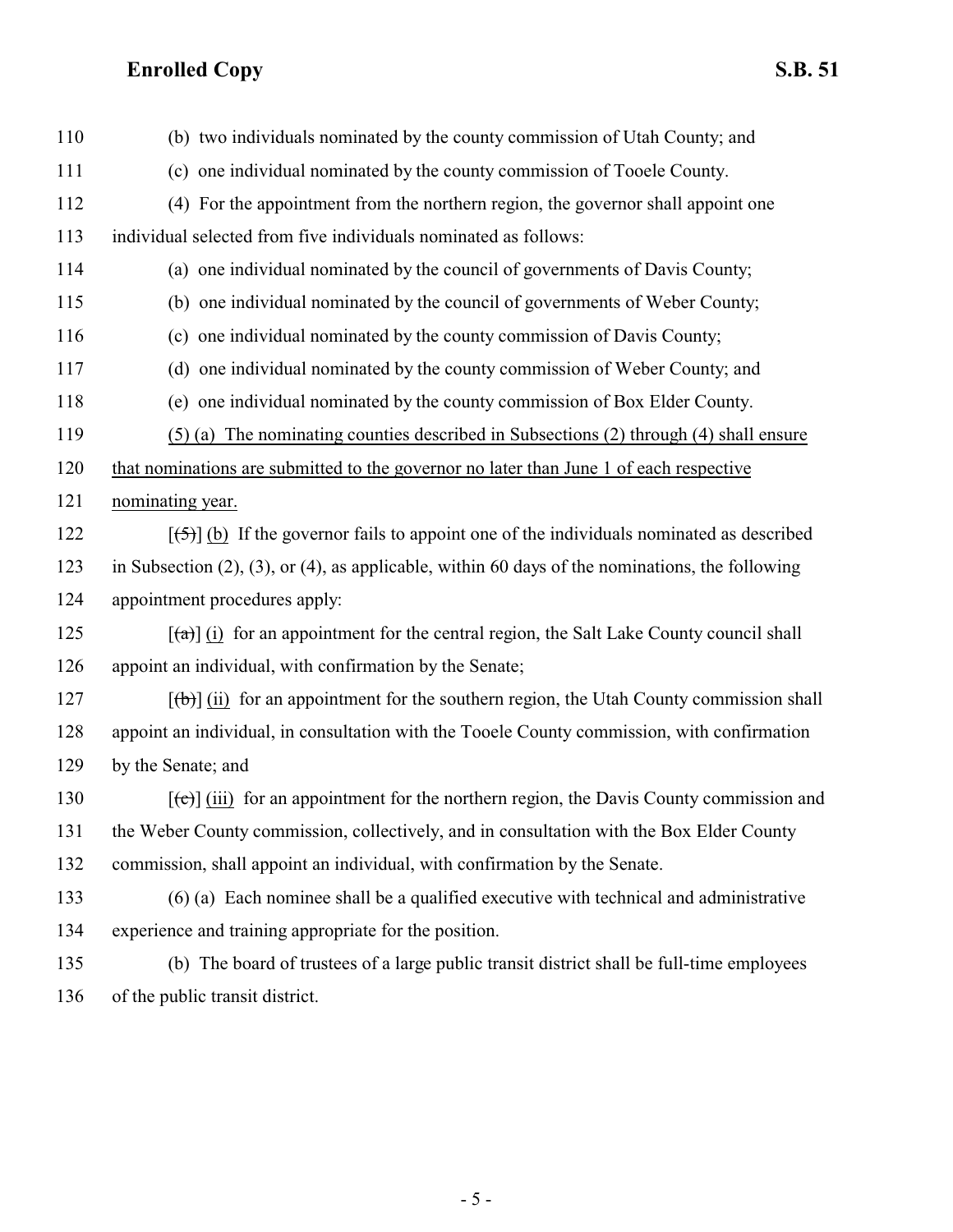#### **Enrolled Copy**

- (c) The compensation package for the board of trustees shall be determined by the local advisory council as described in Section [17B-2a-808.2](http://le.utah.gov/UtahCode/SectionLookup.jsp?section=17b-2a-808.2&session=2022GS).
- (d) (i) Subject to Subsection (6)(d)(iii), for a board of trustees of a large public transit district, "quorum" means at least two members of the board of trustees.
- 

(ii) Action by a majority of a quorum constitutes an action of the board of trustees.

(iii) A meeting of a quorum of a board of trustees of a large public transit district is

 subject to Section [52-4-103](http://le.utah.gov/UtahCode/SectionLookup.jsp?section=52-4-103&session=2022GS) regarding convening of a three-member board of trustees and what constitutes a public meeting.

- (7) (a) Subject to Subsection (8), each member of the board of trustees of a large public 146 transit district shall serve for a term of four years.
- 

(b) A member of the board of trustees may serve an unlimited number of terms.

 (c) Notwithstanding Subsection (2), (3), or (4), as applicable, at the expiration of a term of a member of the board of trustees, if the respective nominating entities and individuals

for the respective region described in Subsection (2), (3), or (4), unanimously agree to retain

the existing member of the board of trustees, the respective nominating individuals or bodies

described in Subsection (2), (3), or (4) are not required to make nominations to the governor,

and the governor may reappoint the existing member to the board of trustees.

- (8) Each member of the board of trustees of a large public transit district shall serve at the pleasure of the governor.
- (9) Subject to Subsections (7) and (8), a board of trustees of a large public transit district that is in place as of February 1, 2019, may remain in place.

 (10) The governor shall designate one member of the board of trustees as chair of the board of trustees.

- (11) (a) If a vacancy occurs, the nomination and appointment procedures to replace the
- individual shall occur in the same manner described in Subsection (2), (3), or (4), and, if
- applicable, Subsection (5), for the respective member of the board of trustees creating the
- vacancy.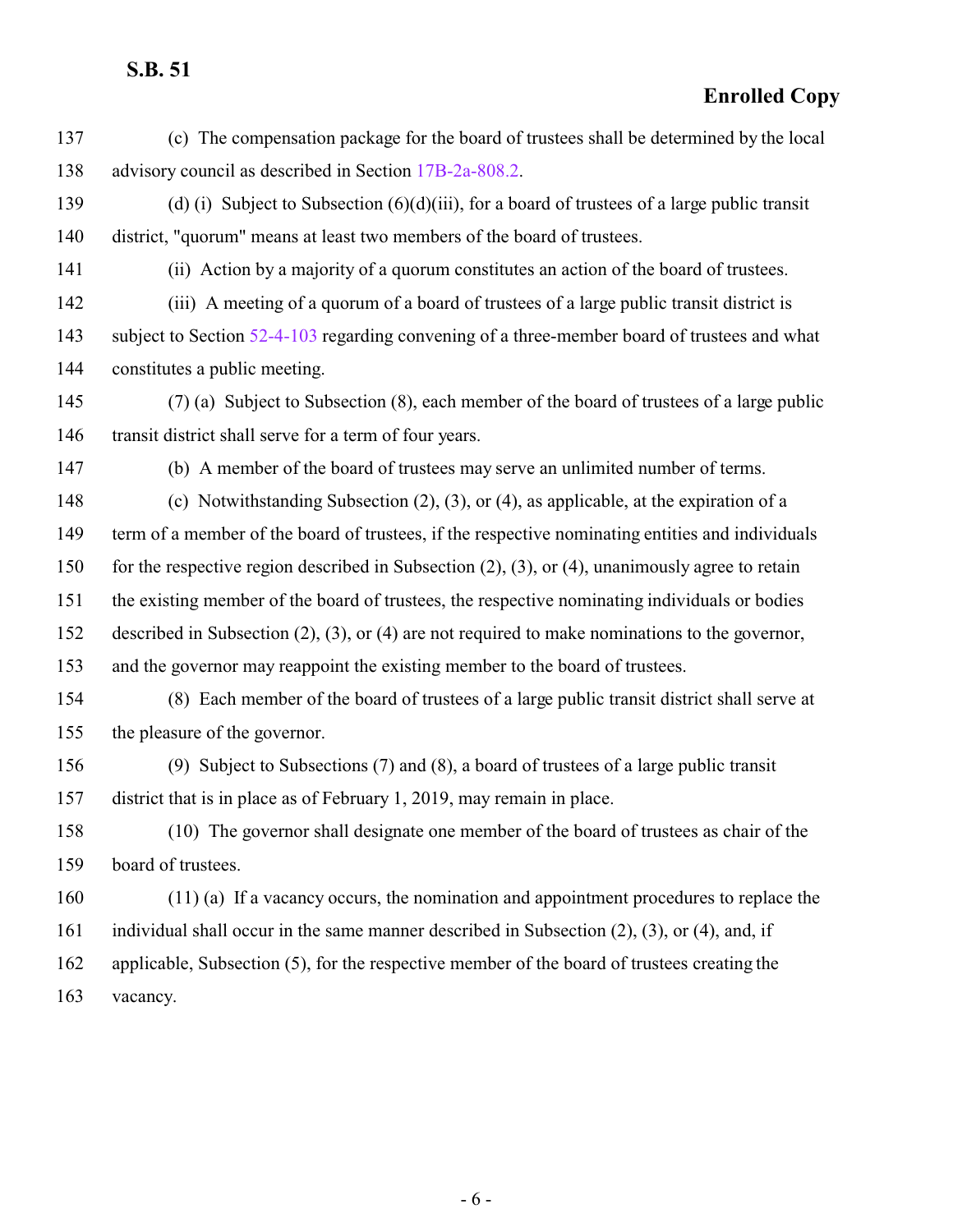<span id="page-6-1"></span><span id="page-6-0"></span>

| 164 | (b) If a vacancy occurs on the board of trustees of a large public transit district, the        |
|-----|-------------------------------------------------------------------------------------------------|
| 165 | respective nominating region shall nominate individuals to the governor as described in this    |
| 166 | section within 60 days after the vacancy occurs.                                                |
| 167 | (c) If the respective nominating region does not nominate to fill the vacancy within 60         |
| 168 | days, the governor shall appoint an individual to fill the vacancy.                             |
| 169 | (d) A replacement board member shall serve for the remainder of the unexpired term,             |
| 170 | but may serve an unlimited number of terms as provided in Subsection (7)(b).                    |
| 171 | Section 2. Section 41-1a-201 is amended to read:                                                |
| 172 | 41-1a-201. Function of registration -- Registration required -- Penalty.                        |
| 173 | (1) Unless exempted, a person or automated driving system may not operate and an                |
| 174 | owner may not engage an automated driving system, give another person permission to engage      |
| 175 | an automated driving system, or give another person permission to operate a motor vehicle,      |
| 176 | combination of vehicles, trailer, semitrailer, vintage vehicle, off-highway vehicle, vessel, or |
| 177 | park model recreational vehicle in this state unless it has been registered in accordance with  |
| 178 | this chapter, Title 41, Chapter 22, Off-Highway Vehicles, or Title 73, Chapter 18, State        |
| 179 | Boating Act.                                                                                    |
| 180 | (2) Subject to Subsection $53-8-209(3)$ , a violation of this section is an infraction.         |
| 181 | (3) (a) In the event that materials are temporarily unavailable for registration items          |
| 182 | required under Section 41-1a-402, the commission may delay initial vehicle registration or      |
| 183 | renewal of vehicle registrations.                                                               |
| 184 | (b) In a circumstance described in Subsection $(3)(a)$ , a person does not violate              |
| 185 | Subsection (1) for failure to register a vehicle during a delay period described in Subsection  |
| 186 | $(3)(a)$ .                                                                                      |
| 187 | Section 3. Section 41-1a-226 is amended to read:                                                |
| 188 | 41-1a-226. Vintage vehicle -- Signed statement -- Registration.                                 |
| 189 | (1) The owner of a vintage vehicle who applies for registration under this part shall           |
| 190 | provide a signed statement that the vintage vehicle:                                            |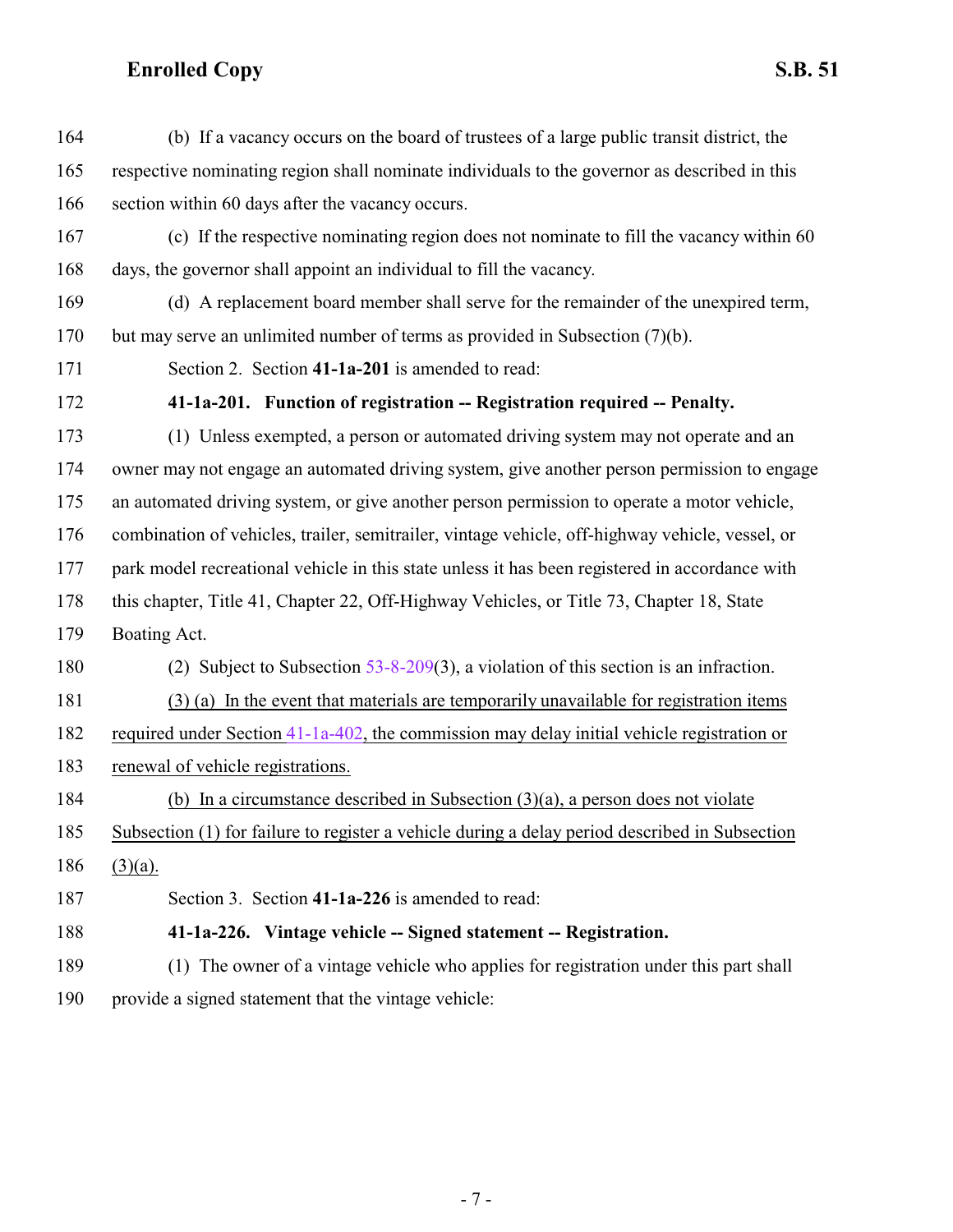<span id="page-7-0"></span>

| 191 | (a) is owned and operated for the purposes described in Section $41-21-1$ ; and                  |
|-----|--------------------------------------------------------------------------------------------------|
| 192 | (b) is safe to operate on the highways of this state as described in Section $41-21-4$ .         |
| 193 | [The] For a vintage vehicle with a model year of 1980 or older, the signed<br>(2)                |
| 194 | statement described in Subsection (1) is in lieu of an emissions inspection, from which a        |
| 195 | vintage vehicle is exempt under Subsection $41-6a-1642(4)$ .                                     |
| 196 | (3) Before registration of a vintage vehicle that has a model year of 1981 or newer, an          |
| 197 | owner shall:                                                                                     |
| 198 | (a) obtain a certificate of emissions inspection as provided in Section $41-6a-1642$ ; or        |
| 199 | (b) provide proof of vehicle insurance coverage for the vintage vehicle that is a type           |
| 200 | specific to a vehicle collector.                                                                 |
| 201 | Section 4. Section 41-1a-401 is amended to read:                                                 |
| 202 | 41-1a-401. License plates -- Number of plates -- Reflectorization -- Indicia of                  |
| 203 | registration in lieu of or used with plates.                                                     |
| 204 | $(1)$ (a) Except as provided in Subsection $(1)(c)$ , the division upon registering a vehicle    |
| 205 | shall issue to the owner:                                                                        |
| 206 | (i) one license plate for a motorcycle, trailer, or semitrailer;                                 |
| 207 | (ii) one decal for a park model recreational vehicle, in lieu of a license plate, which          |
| 208 | shall be attached in plain sight to the rear of the park model recreational vehicle;             |
| 209 | (iii) one decal for a camper, in lieu of a license plate, which shall be attached in plain       |
| 210 | sight to the rear of the camper; and                                                             |
| 211 | (iv) two identical license plates for every other vehicle.                                       |
| 212 | (b) The license plate or decal issued under Subsection $(1)(a)$ is for the particular            |
| 213 | vehicle registered and may not be removed during the term for which the license plate or decal   |
| 214 | is issued or used upon any other vehicle than the registered vehicle.                            |
| 215 | (c) (i) Notwithstanding Subsections (1)(a) and (b) and except as provided in Subsection          |
| 216 | $(1)(c)(ii)$ , the division, upon registering a motor vehicle that has been sold, traded, or the |
| 217 | ownership of which has been otherwise released, shall transfer the license plate issued to the   |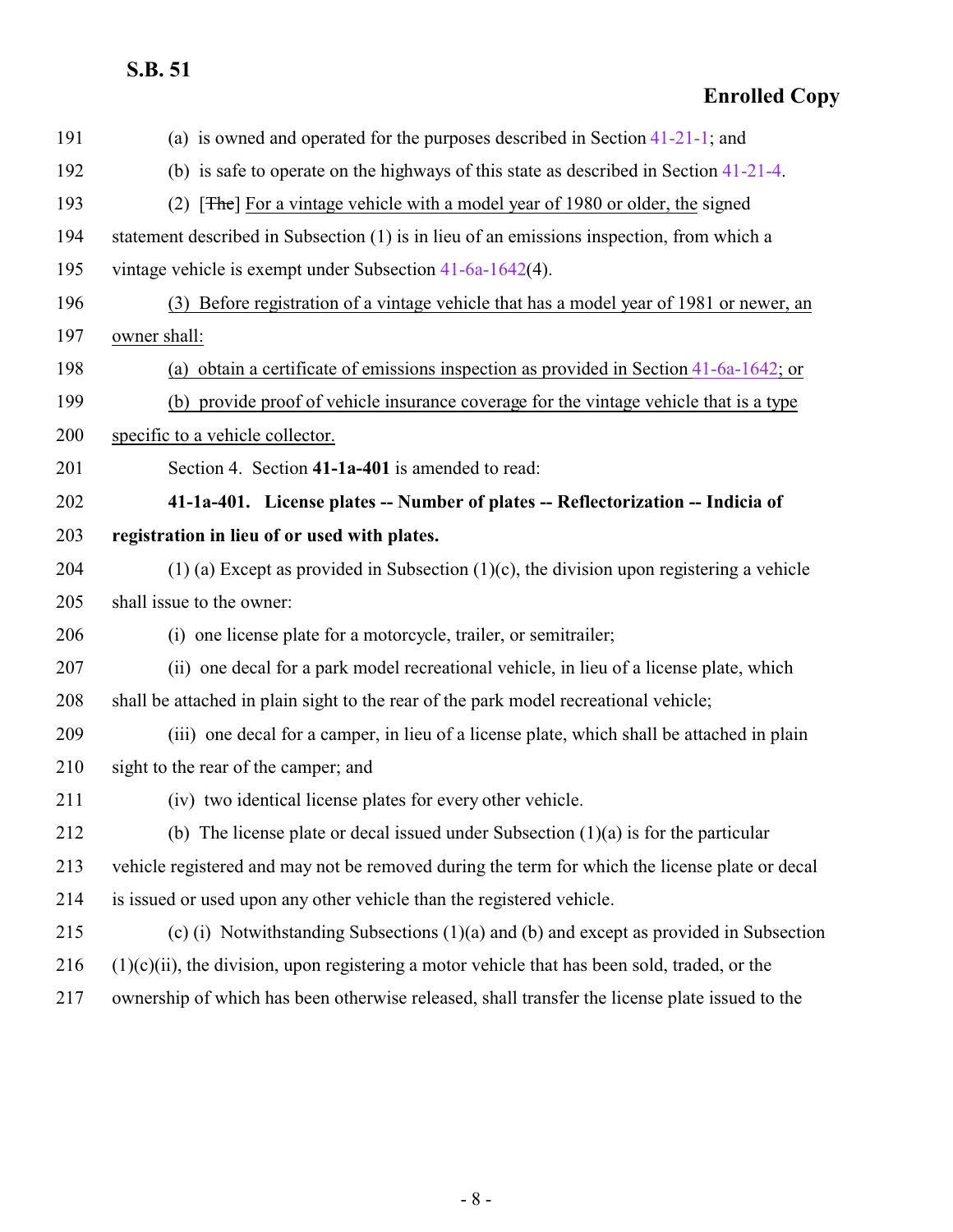- 218 person applying to register the vehicle if: (A) the previous registered owner has included the license plate as part of the sale, trade, or ownership release; and (B) the person applying to register the vehicle applies to transfer the license plate to the new registered owner of the vehicle. (ii) The division may not transfer a personalized or special group license plate to a new 224 registered owner under this Subsection  $(1)(c)$  if the new registered owner does not meet the qualification or eligibility requirements for that personalized or special group license plate under Sections [41-1a-410](http://le.utah.gov/UtahCode/SectionLookup.jsp?section=41-1a-410&session=2022GS) through [41-1a-422](#page-10-0). (2) The division may receive applications for registration renewal, renew registration, and issue new license plates or decals at any time prior to the expiration of registration. 229 (3) (a) (i)  $[AH]$  Except as provided in Subsection (3)(a)(iii), all license plates to be manufactured and issued by the division shall be treated with a fully reflective material on the plate face that provides effective and dependable reflective brightness during the service period of the license plate. 233 (ii)  $[For] Except as provided in Subsection (3)(a)(iii) for a historical support special$  group license plate created under this part, the division shall procure reflective material to 235 satisfy the requirement under Subsection  $(3)(a)(i)$  as soon as such material is available at a reasonable cost. 237 (iii) Notwithstanding the reflectivity requirement described in Subsection  $(3)(a)(i)$ , the division may manufacture and issue a historical support special group license plate without a fully reflective plate face if: (A) the historical special group license plate is requested for a vintage vehicle that has a model year of 1980 or older; and (B) the division has manufacturing equipment and technology available to produce the plate in small quantities.
- 

(b) The division shall prescribe all license plate material specifications and establish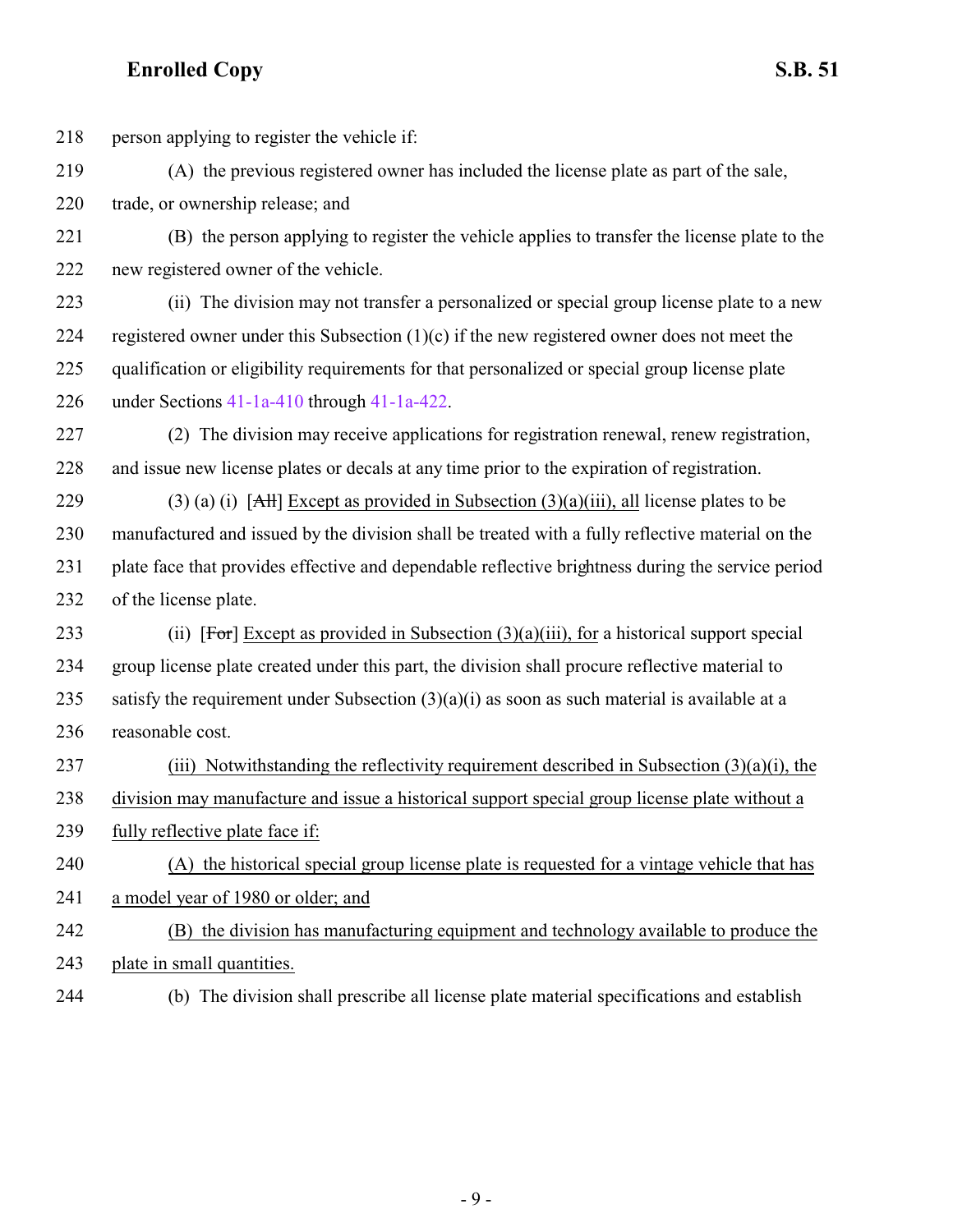<span id="page-9-0"></span>

| 245 | and implement procedures for conforming to the specifications.                                    |
|-----|---------------------------------------------------------------------------------------------------|
| 246 | (c) The specifications for the materials used such as the aluminum plate substrate, the           |
| 247 | reflective sheeting, and glue shall be drawn in a manner so that at least two manufacturers may   |
| 248 | qualify as suppliers.                                                                             |
| 249 | (d) The granting of contracts for the materials shall be by public bid.                           |
| 250 | (4) (a) The commission may issue, adopt, and require the use of indicia of registration           |
| 251 | it considers advisable in lieu of or in conjunction with license plates as provided in this part. |
| 252 | (b) All provisions of this part relative to license plates apply to these indicia of              |
| 253 | registration, so far as the provisions are applicable.                                            |
| 254 | (5) A violation of this section is an infraction.                                                 |
| 255 | Section 5. Section 41-1a-404 is amended to read:                                                  |
| 256 | 41-1a-404. Location and position of plates -- Visibility of plates -- Exceptions.                 |
| 257 | (1) License plates issued for a vehicle other than a motorcycle, trailer, vintage vehicle,        |
| 258 | or semitrailer shall be attached to the vehicle, one in the front and the other in the rear.      |
| 259 | (2) (a) The license plate issued for a motorcycle, trailer, or semitrailer shall be attached      |
| 260 | to the rear of the motorcycle, trailer, or semitrailer.                                           |
| 261 | (b) (i) An owner of a vintage vehicle shall ensure that a license plate is attached to the        |
| 262 | rear of the vintage vehicle.                                                                      |
| 263 | (ii) An owner of a vintage vehicle is not required to display a license plate on the front        |
| 264 | of the vintage vehicle.                                                                           |
| 265 | (3) Except as provided in Subsection (5), a license plate shall at all times be:                  |
| 266 | (a) securely fastened:                                                                            |
| 267 | (i) in a horizontal position to the vehicle for which it is issued to prevent the plate from      |
| 268 | swinging;                                                                                         |
| 269 | (ii) at a height of not less than 12 inches from the ground, measuring from the bottom            |
| 270 | of the plate; and                                                                                 |
| 271 | (iii) in a place and position to be clearly visible; and                                          |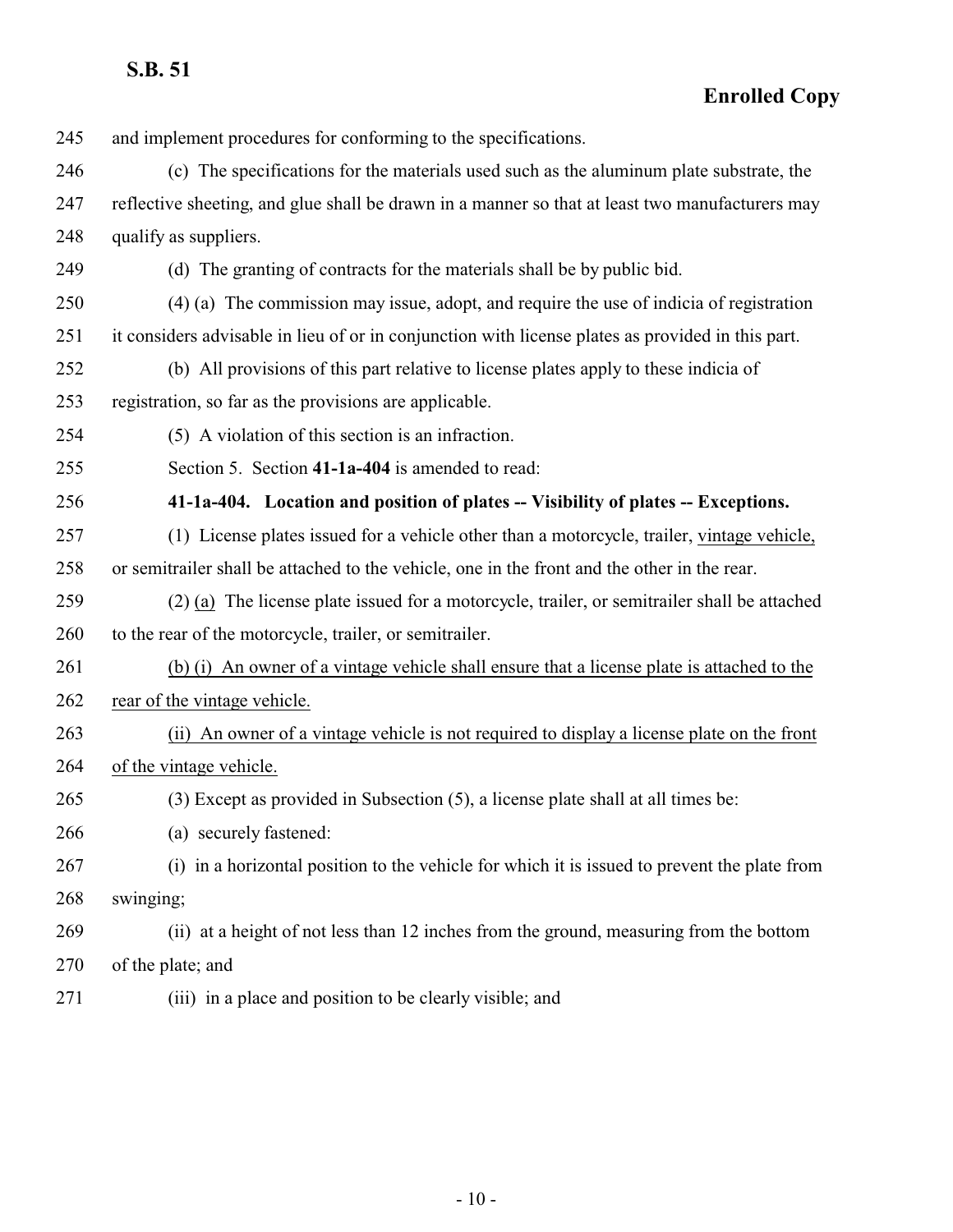<span id="page-10-0"></span>

| 272 | (b) maintained:                                                                                  |
|-----|--------------------------------------------------------------------------------------------------|
| 273 | (i) free from foreign materials; and                                                             |
| 274 | (ii) in a condition to be clearly legible.                                                       |
| 275 | (4) Enforcement by a state or local law enforcement officer of the requirement under             |
| 276 | Subsection (1) to attach a license plate to the front of a vehicle shall be only as a secondary  |
| 277 | action when the vehicle has been detained for a suspected violation by any person in the         |
| 278 | vehicle of Title 41, Motor Vehicles, other than the requirement under Subsection (1) to attach a |
| 279 | license plate to the front of the vehicle, or for another offense.                               |
| 280 | (5) The provisions of Subsections $(3)(a)(iii)$ and $(3)(b)$ do not apply to a license plate     |
| 281 | that is obscured exclusively by one or more of the following devices or by the cargo the device  |
| 282 | is carrying, if the device is installed according to manufacturer specifications or generally    |
| 283 | accepted installation practices:                                                                 |
| 284 | (a) a trailer hitch;                                                                             |
| 285 | (b) a wheelchair lift or wheelchair carrier;                                                     |
| 286 | (c) a trailer being towed by the vehicle;                                                        |
| 287 | (d) a bicycle rack, ski rack, or luggage rack; or                                                |
| 288 | (e) a similar cargo carrying device.                                                             |
| 289 | (6) A violation of this section is an infraction.                                                |
| 290 | Section 6. Section 41-1a-422 is amended to read:                                                 |
| 291 | 41-1a-422. Support special group license plates -- Contributor -- Voluntary                      |
| 292 | contribution collection procedures.                                                              |
| 293 | $(1)$ As used in this section:                                                                   |
| 294 | (a) (i) except as provided in Subsection $(1)(a)(ii)$ , "contributor" means a person who has     |
| 295 | donated or in whose name at least \$25 has been donated to:                                      |
| 296 | (A) a scholastic scholarship fund of a single named institution;                                 |
| 297 | (B) the Department of Veterans and Military Affairs for veterans programs;                       |
| 298 | (C) the Division of Wildlife Resources for the Wildlife Resources Account created in             |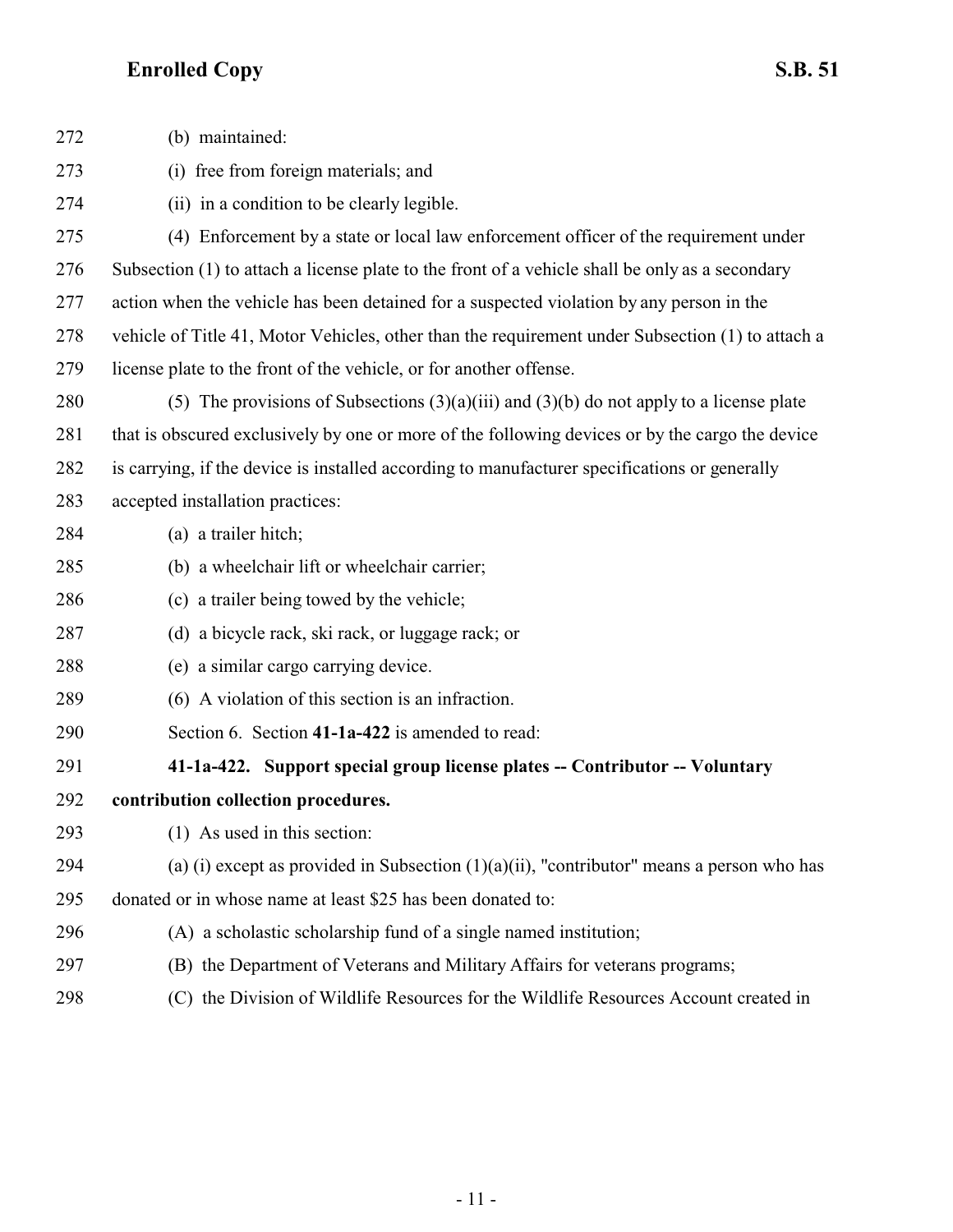Section [23-14-13](http://le.utah.gov/UtahCode/SectionLookup.jsp?section=23-14-13&session=2022GS), for conservation of wildlife and the enhancement, preservation, protection, access, and management of wildlife habitat; (D) the Department of Agriculture and Food for the benefit of conservation districts; (E) the Division of Recreation for the benefit of snowmobile programs; (F) the Guardian Ad Litem Services Account and the Children's Museum of Utah, with the donation evenly divided between the two; (G) the Boy Scouts of America for the benefit of a Utah Boy Scouts of America council as specified by the contributor; (H) No More Homeless Pets in Utah for distribution to organizations or individuals that provide spay and neuter programs that subsidize the sterilization of domestic animals; (I) the Utah Alliance of Boys and Girls Clubs, Inc. to provide and enhance youth development programs; (J) the Utah Association of Public School Foundations to support public education; (K) the Utah Housing Opportunity Restricted Account created in Section [61-2-204](http://le.utah.gov/UtahCode/SectionLookup.jsp?section=61-2-204&session=2022GS) to assist people who have severe housing needs; (L) the Public Safety Honoring Heroes Restricted Account created in Section [53-1-118](http://le.utah.gov/UtahCode/SectionLookup.jsp?section=53-1-118&session=2022GS) to support the families of fallen Utah Highway Patrol troopers and other Department of Public Safety employees; (M) the Division of State Parks for distribution to organizations that provide support for Zion National Park; (N) the Firefighter Support Restricted Account created in Section [53-7-109](http://le.utah.gov/UtahCode/SectionLookup.jsp?section=53-7-109&session=2022GS) to support firefighter organizations; (O) the Share the Road Bicycle Support Restricted Account created in Section [72-2-127](http://le.utah.gov/UtahCode/SectionLookup.jsp?section=72-2-127&session=2022GS) to support bicycle operation and safety awareness programs; (P) the Cancer Research Restricted Account created in Section [26-21a-302](http://le.utah.gov/UtahCode/SectionLookup.jsp?section=26-21a-302&session=2022GS) to support cancer research programs; (Q) Autism Awareness Restricted Account created in Section [53F-9-401](http://le.utah.gov/UtahCode/SectionLookup.jsp?section=53f-9-401&session=2022GS) to support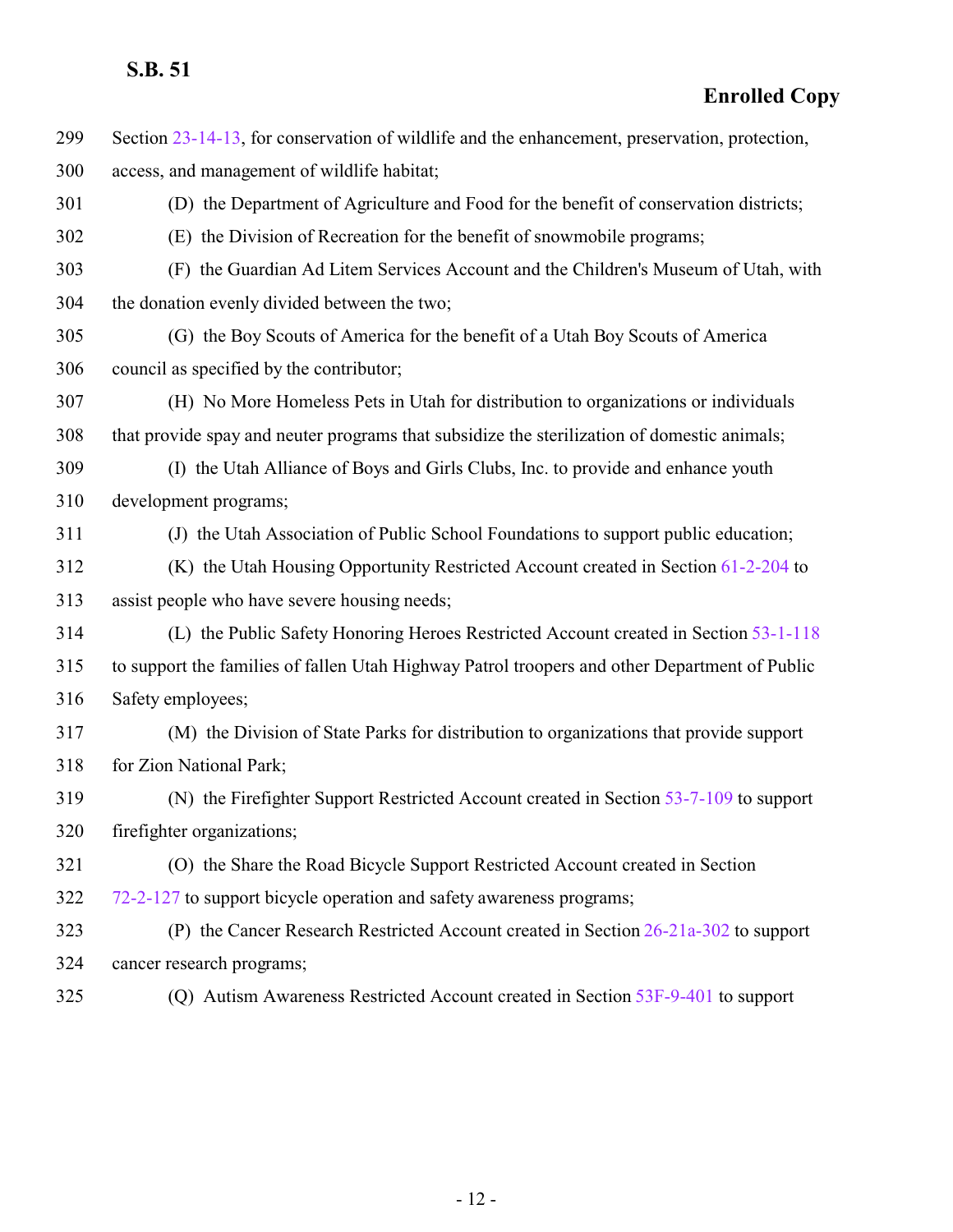| 326 | autism awareness programs;                                                               |
|-----|------------------------------------------------------------------------------------------|
| 327 | (R) Humanitarian Service and Educational and Cultural Exchange Restricted Account        |
| 328 | created in Section 9-17-102 to support humanitarian service and educational and cultural |
| 329 | programs;                                                                                |
| 330 | (S) Upon renewal of a prostate cancer support special group license plate, to the Cancer |
| 331 | Research Restricted Account created in Section 26-21a-302 to support cancer research     |
| 332 | programs;                                                                                |
| 333 | (T) the Choose Life Adoption Support Restricted Account created in Section               |
| 334 | 62A-4a-608 to support programs that promote adoption;                                    |
| 335 | (U) the National Professional Men's Basketball Team Support of Women and Children        |
| 336 | Issues Restricted Account created in Section 62A-1-202;                                  |
| 337 | (V) the Utah Law Enforcement Memorial Support Restricted Account created in              |
| 338 | Section 53-1-120;                                                                        |
| 339 | (W) the Children with Cancer Support Restricted Account created in Section               |
| 340 | 26-21a-304 for programs that provide assistance to children with cancer;                 |
| 341 | (X) the National Professional Men's Soccer Team Support of Building Communities          |
| 342 | Restricted Account created in Section 9-19-102;                                          |
| 343 | (Y) the Children with Heart Disease Support Restricted Account created in Section        |
| 344 | $26 - 58 - 102$ ;                                                                        |
| 345 | (Z) the Utah Intracurricular Student Organization Support for Agricultural Education     |
| 346 | and Leadership Restricted Account created in Section 4-42-102;                           |
| 347 | (AA) the Division of Wildlife Resources for the Support for State-Owned Shooting         |
| 348 | Ranges Restricted Account created in Section 23-14-13.5, for the creation of new, and    |
| 349 | operation and maintenance of existing, state-owned firearm shooting ranges;              |
| 350 | (BB) the Utah State Historical Society to further the mission and purpose of the Utah    |
| 351 | <b>State Historical Society;</b>                                                         |
| 352 | (CC) the Motorcycle Safety Awareness Support Restricted Account created in Section       |

- 13 -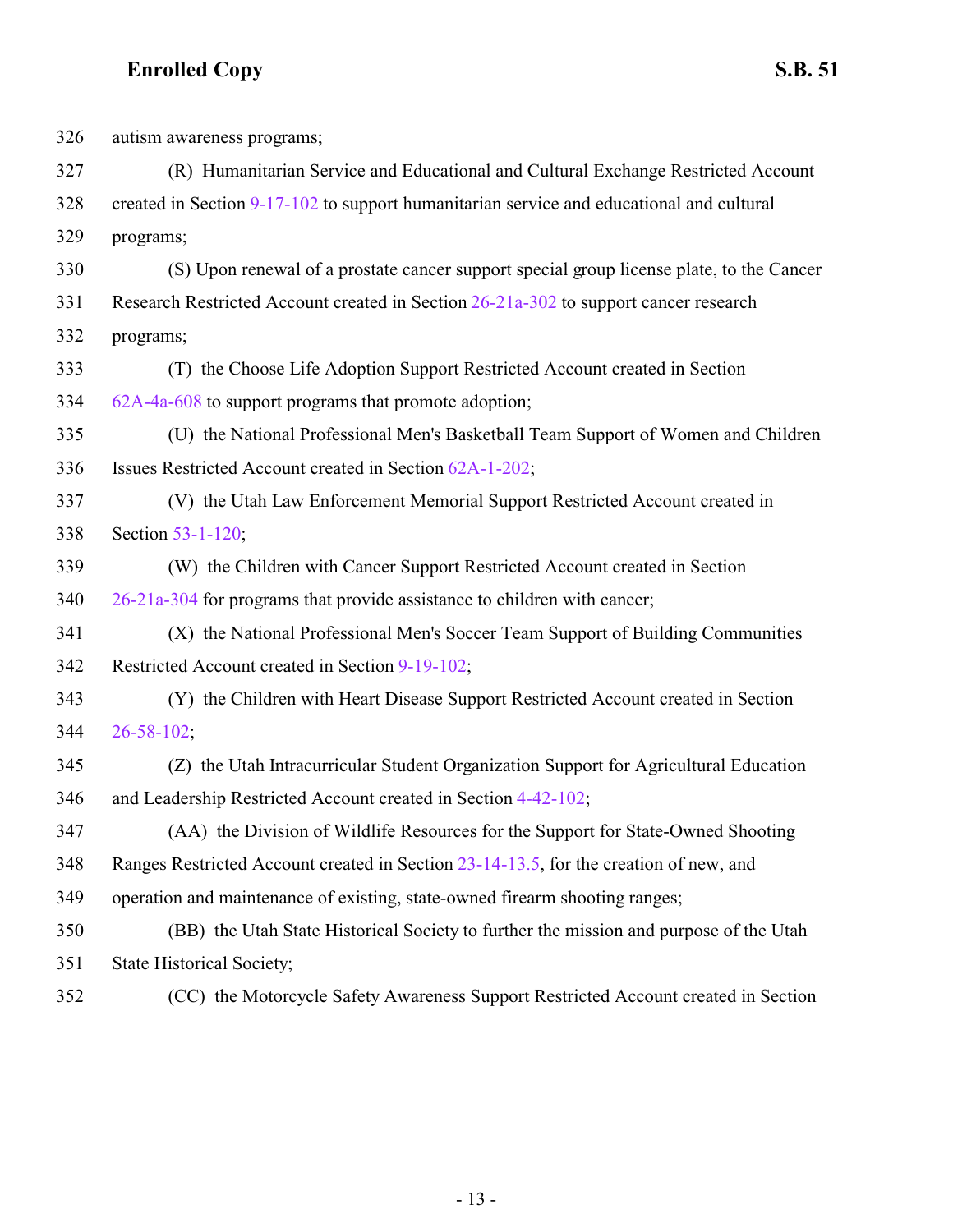**Enrolled Copy**

[72-2-130](http://le.utah.gov/UtahCode/SectionLookup.jsp?section=72-2-130&session=2022GS);

 (DD) the Transportation of Veterans to Memorials Support Restricted Account created in Section [71-14-102](http://le.utah.gov/UtahCode/SectionLookup.jsp?section=71-14-102&session=2022GS);

 (EE) clean air support causes, with half of the donation deposited into the Clean Air Support Restricted Account created in Section [19-1-109](http://le.utah.gov/UtahCode/SectionLookup.jsp?section=19-1-109&session=2022GS), and half of the donation deposited into the Clean Air Fund created in Section [59-10-1319](http://le.utah.gov/UtahCode/SectionLookup.jsp?section=59-10-1319&session=2022GS);

 (FF) the Latino Community Support Restricted Account created in Section [13-1-16](http://le.utah.gov/UtahCode/SectionLookup.jsp?section=13-1-16&session=2022GS); (GG) the Allyson Gamble Organ Donation Contribution Fund created in Section [26-18b-101](http://le.utah.gov/UtahCode/SectionLookup.jsp?section=26-18b-101&session=2022GS); or

 (HH) public education on behalf of the Kiwanis International clubs, with the amount of the donation required to cover the costs of issuing, ordering, or reordering Kiwanis support special group plates, as determined by the State Tax Commission, deposited into the Kiwanis Education Support Fund created in Section [53F-9-403](http://le.utah.gov/UtahCode/SectionLookup.jsp?section=53f-9-403&session=2022GS), and all remaining donation amounts deposited into the Education Fund.

 (ii) (A) For a veterans special group license plate described in Subsection [41-1a-421](http://le.utah.gov/UtahCode/SectionLookup.jsp?section=41-1a-421&session=2022GS)(1)(a)(v) or [41-1a-422](#page-10-0)(4), "contributor" means a person who has donated or in whose name at least a \$25 donation at the time of application and \$10 annual donation thereafter has been made.

 (B) For a Utah Housing Opportunity special group license plate, "contributor" means a person who:

 (I) has donated or in whose name at least \$30 has been donated at the time of application and annually after the time of application; and

 (II) is a member of a trade organization for real estate licensees that has more than 15,000 Utah members.

 (C) For an Honoring Heroes special group license plate, "contributor" means a person who has donated or in whose name at least \$35 has been donated at the time of application and annually thereafter.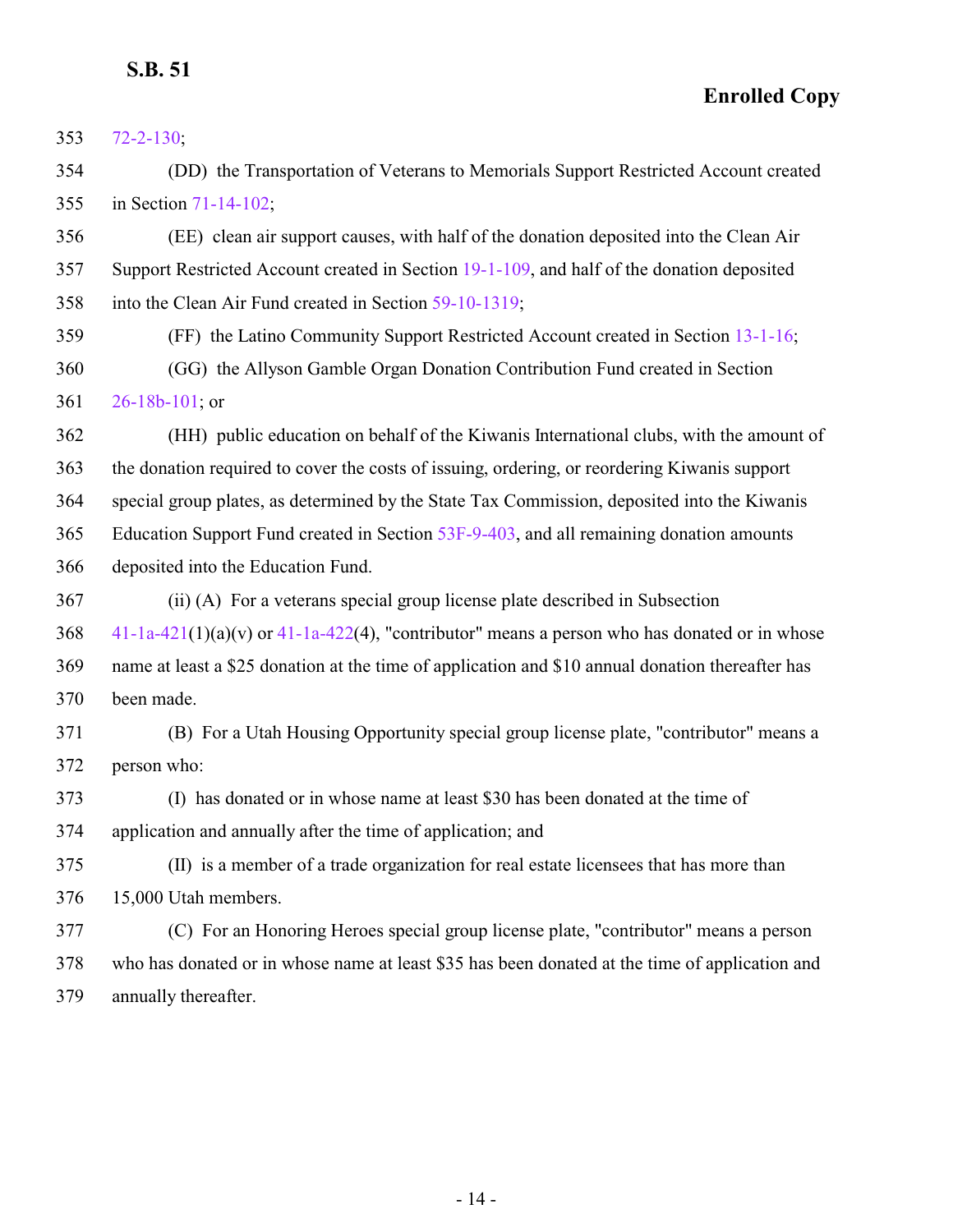| 380 | (D) For a firefighter support special group license plate, "contributor" means a person         |
|-----|-------------------------------------------------------------------------------------------------|
| 381 | who:                                                                                            |
| 382 | (I) has donated or in whose name at least \$15 has been donated at the time of                  |
| 383 | application and annually after the time of application; and                                     |
| 384 | (II) is a currently employed, volunteer, or retired firefighter.                                |
| 385 | (E) For a cancer research special group license plate, "contributor" means a person who         |
| 386 | has donated or in whose name at least \$35 has been donated at the time of application and      |
| 387 | annually after the time of application.                                                         |
| 388 | (F) For a Utah Law Enforcement Memorial Support special group license plate,                    |
| 389 | "contributor" means a person who has donated or in whose name at least \$35 has been donated    |
| 390 | at the time of application and annually thereafter.                                             |
| 391 | (b) "Institution" means a state institution of higher education as defined under Section        |
| 392 | 53B-3-102 or a private institution of higher education in the state accredited by a regional or |
| 393 | national accrediting agency recognized by the United States Department of Education.            |
| 394 | (2) (a) An applicant for original or renewal collegiate special group license plates under      |
| 395 | Subsection $(1)(a)(i)$ must be a contributor to the institution named in the application and    |
| 396 | present the original contribution verification form under Subsection $(2)(b)$ or make a         |
| 397 | contribution to the division at the time of application under Subsection (3).                   |
| 398 | (b) An institution with a support special group license plate shall issue to a contributor      |
| 399 | a verification form designed by the commission containing:                                      |
| 400 | (i) the name of the contributor;                                                                |
| 401 | (ii) the institution to which a donation was made;                                              |
| 402 | (iii) the date of the donation; and                                                             |
| 403 | (iv) an attestation that the donation was for a scholastic scholarship.                         |
| 404 | (c) The state auditor may audit each institution to verify that the money collected by the      |
| 405 | institutions from contributors is used for scholastic scholarships.                             |
|     | (d) After an applicant has been issued collegiate license plates or renewal decals, the         |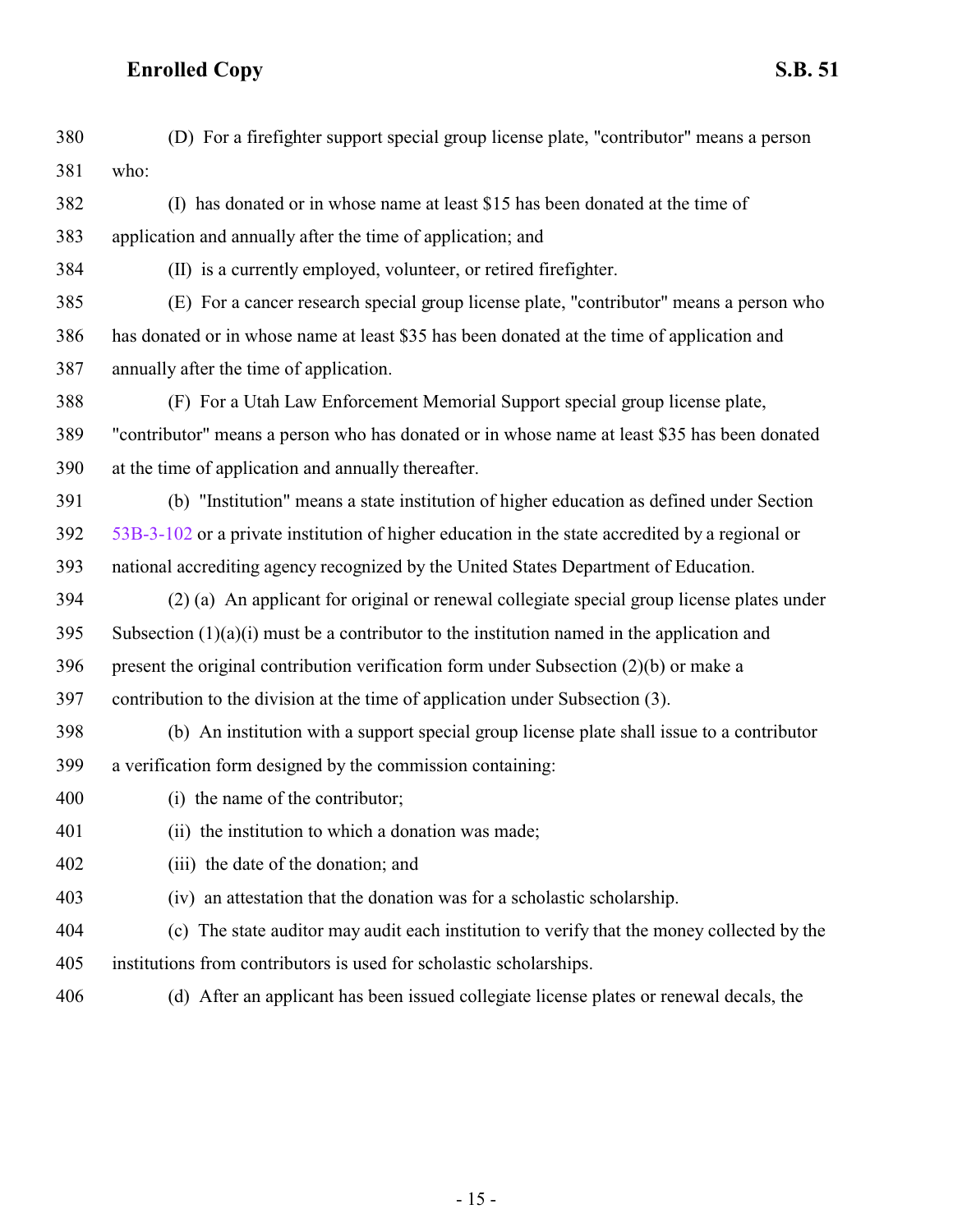**Enrolled Copy**

| commission shall charge the institution whose plate was issued, a fee determined in accordance       |
|------------------------------------------------------------------------------------------------------|
| with Section 63J-1-504 for management and administrative expenses incurred in issuing and            |
| renewing the collegiate license plates.                                                              |
| (e) If the contribution is made at the time of application, the contribution shall be                |
| collected, treated, and deposited as provided under Subsection (3).                                  |
| (3) (a) (i) [An] Except as provided in Subsection $(3)(a)(ii)$ , an applicant for original or        |
| renewal support special group license plates under this section must be a contributor to the         |
| sponsoring organization associated with the license plate.                                           |
| (ii) An applicant for a historical special group license plate is not required to make a             |
| donation to the Utah State Historical Society if the historical special group license plate is for a |
| vintage vehicle that has a model year of 1980 or older.                                              |
| (b) This contribution shall be:                                                                      |
| (i) unless collected by the named institution under Subsection (2), collected by the                 |
| division;                                                                                            |
| (ii) considered a voluntary contribution for the funding of the activities specified under           |
| this section and not a motor vehicle registration fee;                                               |
| (iii) deposited into the appropriate account less actual administrative costs associated             |
| with issuing the license plates; and                                                                 |
| (iv) for a firefighter special group license plate, deposited into the appropriate account           |
| less:                                                                                                |
| (A) the costs of reordering firefighter special group license plate decals; and                      |
| (B) the costs of replacing recognition special group license plates with new license                 |
| plates under Subsection $41-1a-1211(13)$ .                                                           |
| (c) The donation described in Subsection $(1)(a)$ must be made in the 12 months prior to             |
| registration or renewal of registration.                                                             |
| (d) The donation described in Subsection $(1)(a)$ shall be a one-time donation made to               |
|                                                                                                      |

the division when issuing original: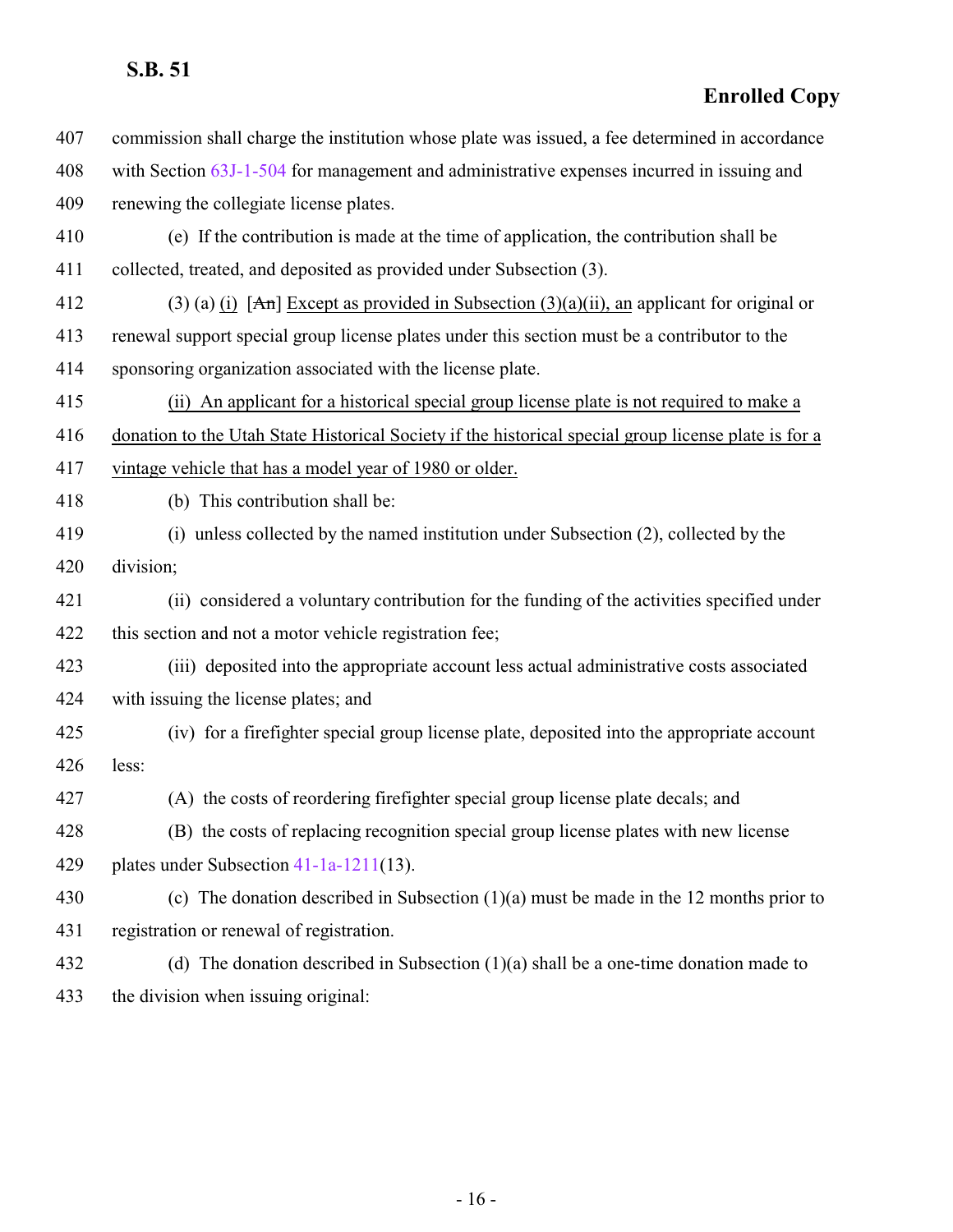<span id="page-16-0"></span>

| 434 | (i) snowmobile license plates; or                                                                       |
|-----|---------------------------------------------------------------------------------------------------------|
| 435 | (ii) conservation license plates.                                                                       |
| 436 | (4) Veterans license plates shall display one of the symbols representing the Army,                     |
| 437 | Navy, Air Force, Marines, Coast Guard, or American Legion.                                              |
| 438 | Section 7. Section 41-1a-1201 is amended to read:                                                       |
| 439 | 41-1a-1201. Disposition of fees.                                                                        |
| 440 | (1) All fees received and collected under this part shall be transmitted daily to the state             |
| 441 | treasurer.                                                                                              |
| 442 | (2) Except as provided in Subsections $(3)$ , $(6)$ , $(7)$ , $(8)$ , and $(9)$ and Sections 41-1a-422, |
| 443 | 41-1a-1220, 41-1a-1221, and 41-1a-1223 all fees collected under this part shall be deposited            |
| 444 | $\left[\frac{\text{im}}{\text{im}}\right]$ into the Transportation Fund.                                |
| 445 | (3) Funds generated under Subsections $41-1a-1211(1)(b)(ii)$ , $(6)(b)(ii)$ , and (7) and               |
| 446 | Section 41-1a-1212 may be used by the commission to cover the costs incurred in issuing                 |
| 447 | license plates under Part 4, License Plates and Registration Indicia.                                   |
| 448 | (4) In accordance with Section $63J-1-602.2$ , all funds available to the commission for                |
| 449 | the purchase and distribution of license plates and decals are nonlapsing.                              |
| 450 | (5) (a) Except as provided in Subsections (3) and (5)(b) and Section $41-1a-1205$ , the                 |
| 451 | expenses of the commission in enforcing and administering this part shall be provided for by            |
| 452 | legislative appropriation from the revenues of the Transportation Fund.                                 |
| 453 | (b) Three dollars of the registration fees imposed under Subsections $41-1a-1206(2)(a)$                 |
| 454 | and (b) for each vehicle registered for a six-month registration period under Section                   |
| 455 | 41-1a-215.5 may be used by the commission to cover the costs incurred in enforcing and                  |
| 456 | administering this part.                                                                                |
| 457 | (c) Fifty cents of the registration fee imposed under Subsection $41-1a-1206(1)(i)$ for                 |
| 458 | each vintage vehicle that has a model year of 1981 or newer may be used by the commission to            |
| 459 | cover the costs incurred in enforcing and administering this part.                                      |
| 460 | (6) (a) The following portions of the registration fees imposed under Section                           |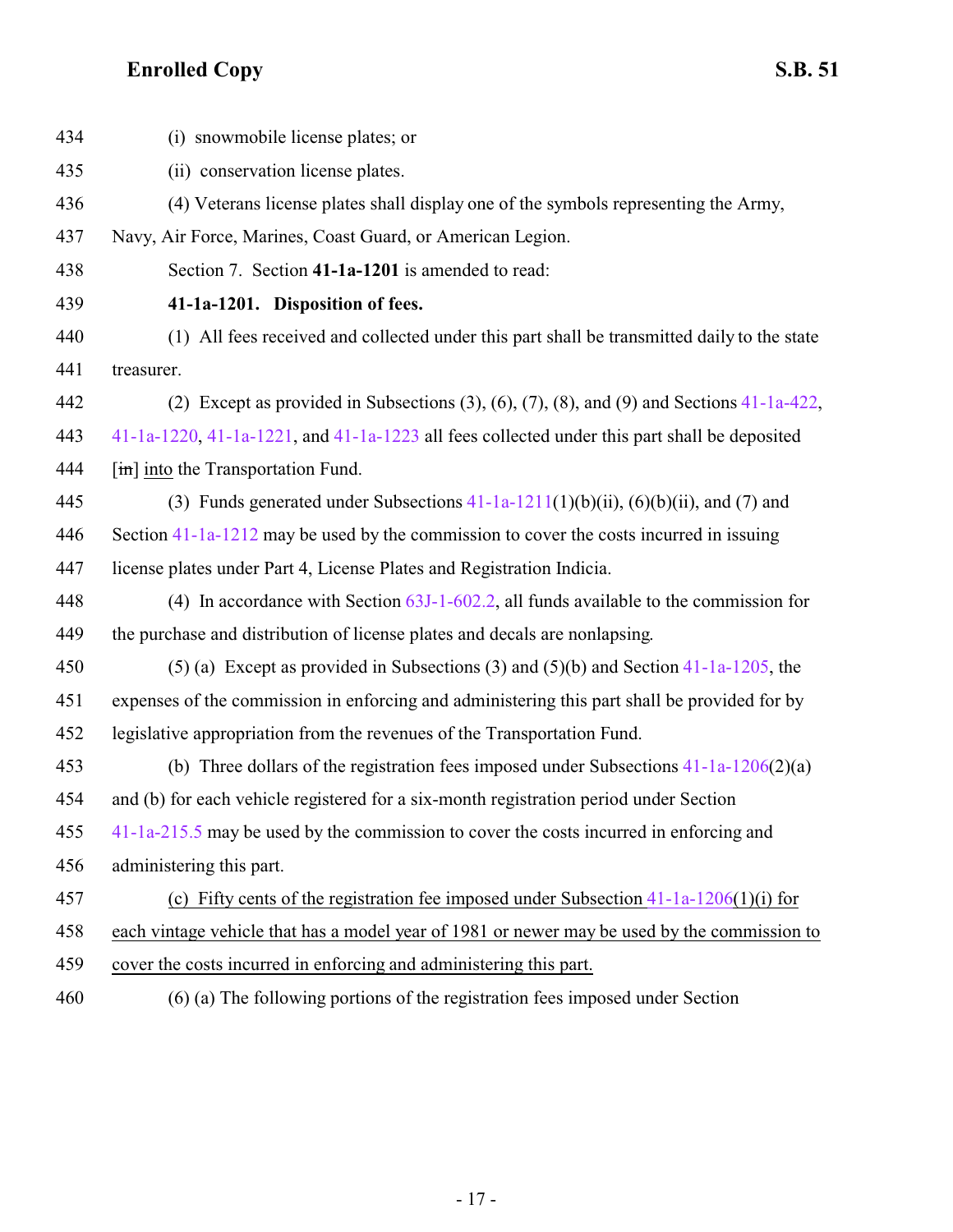| 461 | $41-1a-1206$ for each vehicle shall be deposited $\overline{m}$ into the Transportation Investment Fund of   |
|-----|--------------------------------------------------------------------------------------------------------------|
| 462 | 2005 created under Section 72-2-124:                                                                         |
| 463 | (i) \$30 of the registration fees imposed under Subsections $41-1a-1206(1)(a)$ , (1)(b),                     |
| 464 | $(1)(f)$ , $(4)$ , and $(7)$ ;                                                                               |
| 465 | (ii) \$21 of the registration fees imposed under Subsections $41-1a-1206(1)(c)(i)$ and                       |
| 466 | (1)(c)(ii);                                                                                                  |
| 467 | (iii) \$2.50 of the registration fee imposed under Subsection $41-1a-1206(1)(e)$ (ii);                       |
| 468 | (iv) \$23 of the registration fee imposed under Subsection $41-1a-1206(1)(d)(i)$ ;                           |
| 469 | (v) \$24.50 of the registration fee imposed under Subsection $41-1a-1206(1)(e)(i)$ ; and                     |
| 470 | (vi) \$1 of the registration fee imposed under Subsection $41-1a-1206(1)(d)(ii)$ .                           |
| 471 | (b) The following portions of the registration fees collected for each vehicle registered                    |
| 472 | for a six-month registration period under Section $41$ -1a-215.5 shall be deposited $[\hat{m}]$ into the     |
| 473 | Transportation Investment Fund of 2005 created by Section 72-2-124:                                          |
| 474 | (i) \$23.25 of each registration fee collected under Subsection $41-1a-1206(2)(a)(i)$ ; and                  |
| 475 | (ii) \$23 of each registration fee collected under Subsection $41-1a-1206(2)(a)(ii)$ .                       |
| 476 | (7) (a) Ninety-four cents of each registration fee imposed under Subsections                                 |
| 477 | $41-1a-1206(1)(a)$ and (b) for each vehicle shall be deposited $\overline{[m]}$ into the Public Safety       |
| 478 | Restricted Account created in Section 53-3-106.                                                              |
| 479 | (b) Seventy-one cents of each registration fee imposed under Subsections                                     |
| 480 | $41-1a-1206(2)(a)$ and (b) for each vehicle registered for a six-month registration period under             |
| 481 | Section 41-1a-215.5 shall be deposited $\overline{[m]}$ into the Public Safety Restricted Account created in |
| 482 | Section 53-3-106.                                                                                            |
| 483 | (8) (a) One dollar of each registration fee imposed under Subsections $41-1a-1206(1)(a)$                     |
| 484 | and (b) for each vehicle shall be deposited into the Motor Vehicle Safety Impact Restricted                  |
| 485 | Account created in Section 53-8-214.                                                                         |
| 486 | (b) One dollar of each registration fee imposed under Subsections $41-1a-1206(2)(a)$                         |
| 487 | and (b) for each vehicle registered for a six-month registration period under Section                        |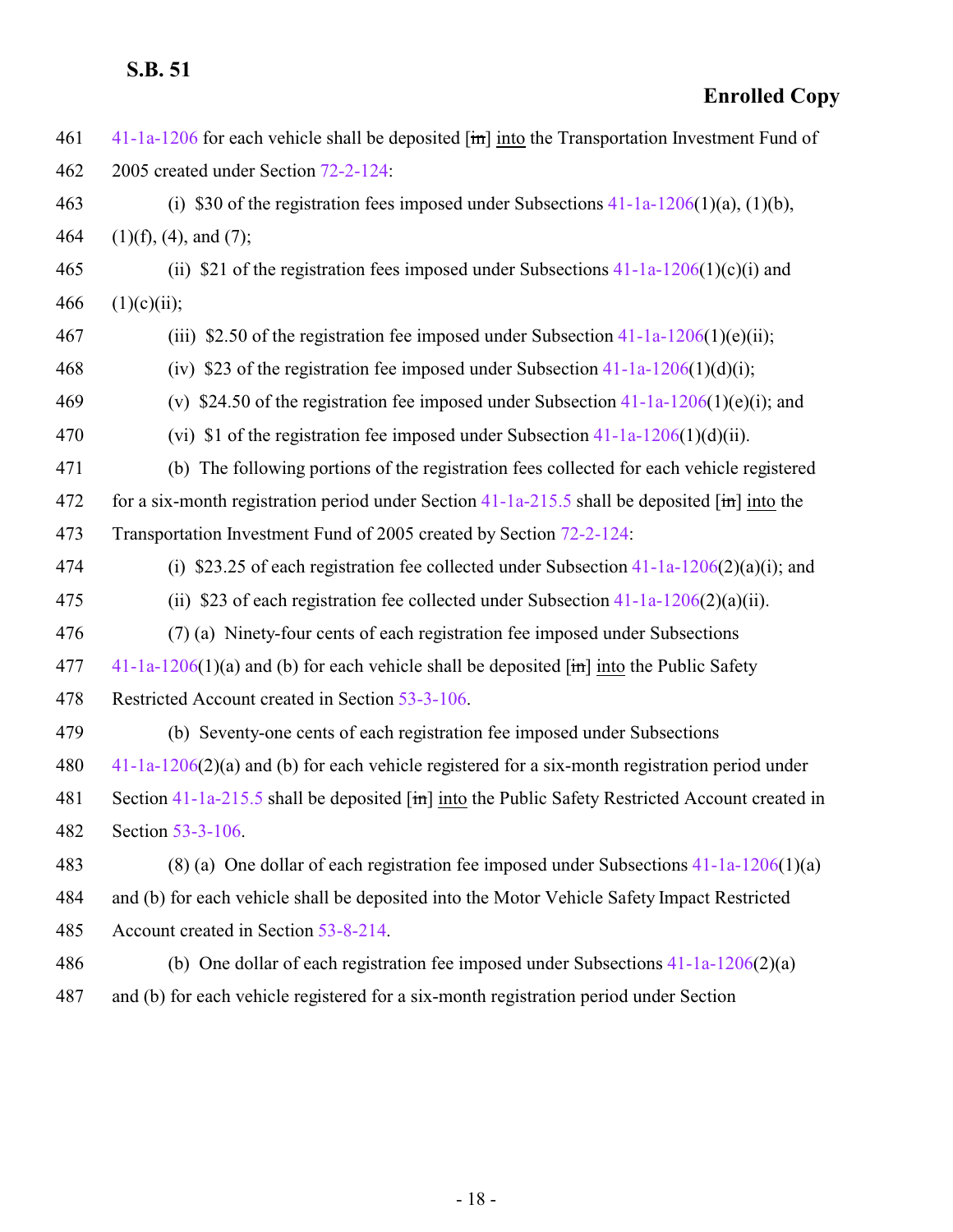<span id="page-18-0"></span>

| 488 | 41-1a-215.5 shall be deposited into the Motor Vehicle Safety Impact Restricted Account       |
|-----|----------------------------------------------------------------------------------------------|
| 489 | created in Section 53-8-214.                                                                 |
| 490 | (9) Fifty cents of each registration fee imposed under Subsection $41-1a-1206(1)(a)$ for     |
| 491 | each motorcycle shall be deposited [in] into the Spinal Cord and Brain Injury Rehabilitation |
| 492 | Fund created in Section 26-54-102.                                                           |
| 493 | Section 8. Section 41-1a-1206 is amended to read:                                            |
| 494 | 41-1a-1206. Registration fees -- Fees by gross laden weight.                                 |
| 495 | (1) Except as provided in Subsections $(2)$ and $(3)$ , at the time application is made for  |
| 496 | registration or renewal of registration of a vehicle or combination of vehicles under this   |
| 497 | chapter, a registration fee shall be paid to the division as follows:                        |
| 498 | (a) \$46.00 for each motorcycle;                                                             |
| 499 | (b) \$44 for each motor vehicle of 12,000 pounds or less gross laden weight, excluding       |
| 500 | motorcycles;                                                                                 |
| 501 | (c) unless the semitrailer or trailer is exempt from registration under Section 41-1a-202    |
| 502 | or is registered under Section 41-1a-301:                                                    |
| 503 | (i) \$31 for each trailer or semitrailer over 750 pounds gross unladen weight; or            |
| 504 | (ii) \$28.50 for each commercial trailer or commercial semitrailer of 750 pounds or less     |
| 505 | gross unladen weight;                                                                        |
| 506 | (d) (i) \$53 for each farm truck over 12,000 pounds, but not exceeding 14,000 pounds         |
| 507 | gross laden weight; plus                                                                     |
| 508 | (ii) \$9 for each 2,000 pounds over 14,000 pounds gross laden weight;                        |
| 509 | (e) (i) \$69.50 for each motor vehicle or combination of motor vehicles, excluding farm      |
| 510 | trucks, over 12,000 pounds, but not exceeding 14,000 pounds gross laden weight; plus         |
| 511 | (ii) \$19 for each 2,000 pounds over 14,000 pounds gross laden weight;                       |
| 512 | (f) (i) $$69.50$ for each park model recreational vehicle over 12,000 pounds, but not        |
| 513 | exceeding 14,000 pounds gross laden weight; plus                                             |
| 514 | \$19 for each 2,000 pounds over 14,000 pounds gross laden weight;<br>(ii)                    |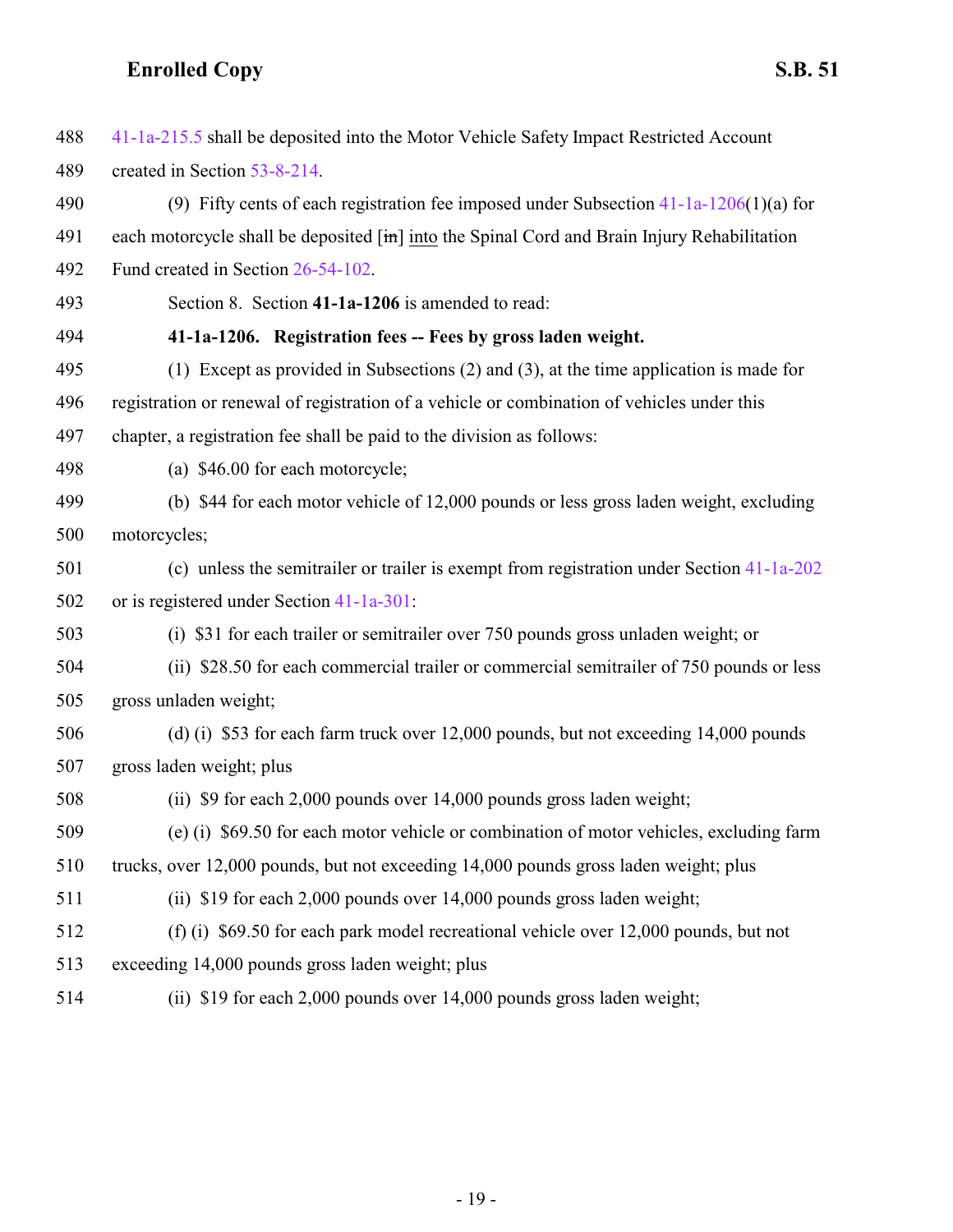| 515 | (g) \$45 for each vintage vehicle that [is less than 40 years old; and] has a model year of       |
|-----|---------------------------------------------------------------------------------------------------|
| 516 | 1981 or newer;                                                                                    |
| 517 | (h) in addition to the fee described in Subsection $(1)(b)$ :                                     |
| 518 | (i) for each electric motor vehicle:                                                              |
| 519 | (A) \$90 during calendar year 2020; and                                                           |
| 520 | (B) \$120 beginning January 1, 2021, and thereafter;                                              |
| 521 | (ii) for each hybrid electric motor vehicle:                                                      |
| 522 | (A) \$15 during calendar year 2020; and                                                           |
| 523 | (B) \$20 beginning January 1, 2021, and thereafter;                                               |
| 524 | (iii) for each plug-in hybrid electric motor vehicle:                                             |
| 525 | (A) \$39 during calendar year 2020; and                                                           |
| 526 | (B) \$52 beginning January 1, 2021, and thereafter; and                                           |
| 527 | (iv) for any motor vehicle not described in Subsections $(1)(h)(i)$ through (iii) that is         |
| 528 | fueled exclusively by a source other than motor fuel, diesel fuel, natural gas, or propane:       |
| 529 | (A) \$90 during calendar year 2020; and                                                           |
| 530 | (B) \$120 beginning January 1, 2021, and thereafter[.]; and                                       |
| 531 | (i) in addition to the fee described in Subsection $(1)(g)$ , for a vintage vehicle that has a    |
| 532 | model year of 1981 or newer, 50 cents.                                                            |
| 533 | (2) (a) At the time application is made for registration or renewal of registration of a          |
| 534 | vehicle under this chapter for a six-month registration period under Section 41-1a-215.5, a       |
| 535 | registration fee shall be paid to the division as follows:                                        |
| 536 | (i) \$34.50 for each motorcycle; and                                                              |
| 537 | (ii) \$33.50 for each motor vehicle of 12,000 pounds or less gross laden weight,                  |
| 538 | excluding motorcycles.                                                                            |
| 539 | (b) In addition to the fee described in Subsection $(2)(a)(ii)$ , for registration or renewal     |
| 540 | of registration of a vehicle under this chapter for a six-month registration period under Section |
| 541 | $41-1a-215.5$ a registration fee shall be paid to the division as follows:                        |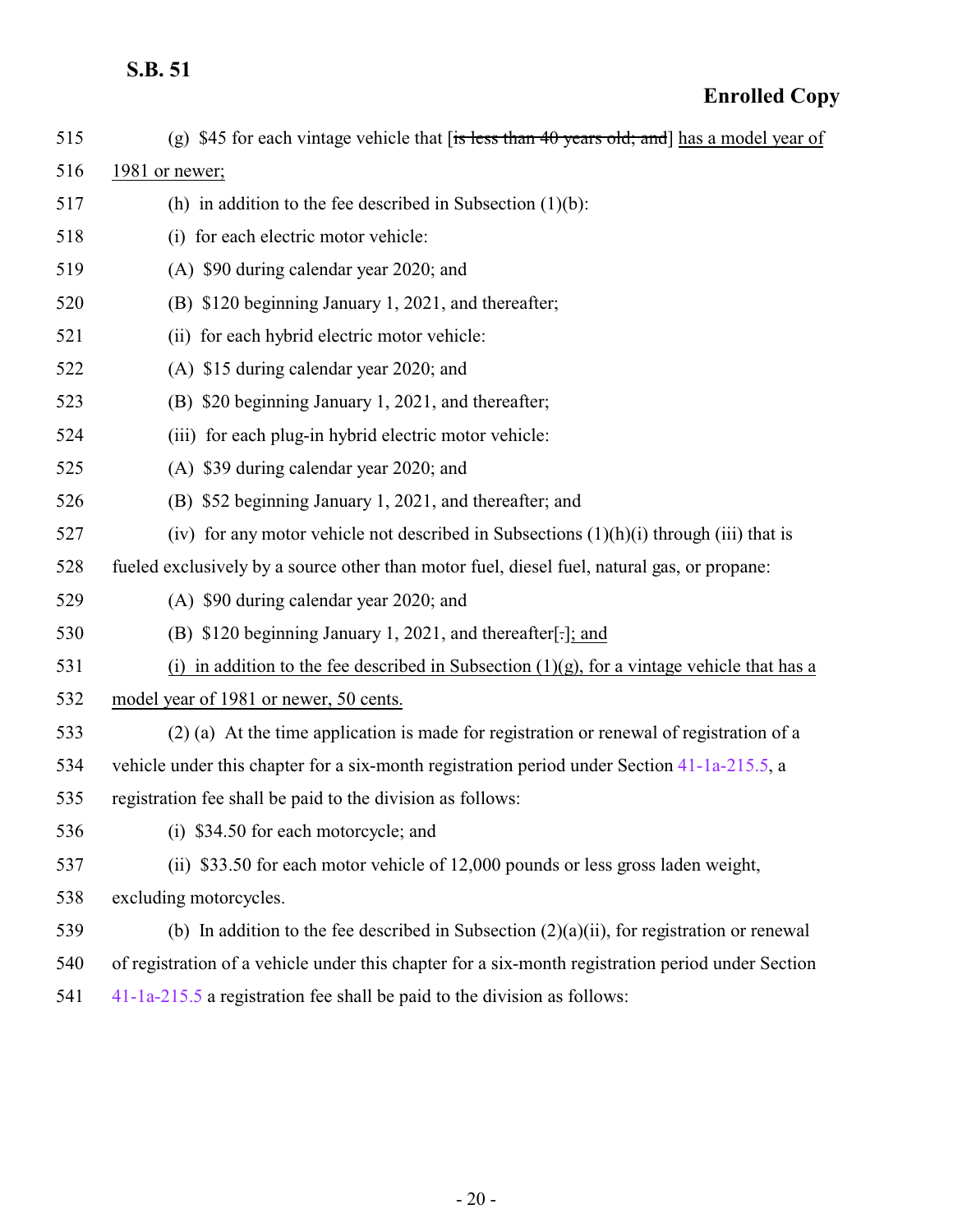| 542 | (i) for each electric motor vehicle:                                                                                   |
|-----|------------------------------------------------------------------------------------------------------------------------|
| 543 | (A) \$69.75 during calendar year 2020; and                                                                             |
| 544 | (B) \$93 beginning January 1, 2021, and thereafter;                                                                    |
| 545 | (ii) for each hybrid electric motor vehicle:                                                                           |
| 546 | $(A)$ \$11.25 during calendar year 2020; and                                                                           |
| 547 | (B) \$15 beginning January 1, 2021, and thereafter;                                                                    |
| 548 | (iii) for each plug-in hybrid electric motor vehicle:                                                                  |
| 549 | (A) \$30 during calendar year 2020; and                                                                                |
| 550 | (B) \$40 beginning January 1, 2021, and thereafter; and                                                                |
| 551 | (iv) for each motor vehicle not described in Subsections $(2)(b)(i)$ through (iii) that is                             |
| 552 | fueled by a source other than motor fuel, diesel fuel, natural gas, or propane:                                        |
| 553 | $(A)$ \$69.75 during calendar year 2020; and                                                                           |
| 554 | (B) \$93 beginning January 1, 2021, and thereafter.                                                                    |
| 555 | (3) (a) (i) Beginning on January 1, 2019, the commission shall, on January 1, annually                                 |
| 556 | adjust the registration fees described in Subsections $(1)(a)$ , $(1)(b)$ , $(1)(c)(i)$ , $(1)(c)(ii)$ , $(1)(d)(i)$ , |
| 557 | $(1)(e)(i)$ , $(1)(f)(i)$ , $(1)(g)$ , $(2)(a)$ , $(4)(a)$ , and $(7)$ , by taking the registration fee rate for the   |
| 558 | previous year and adding an amount equal to the greater of:                                                            |
| 559 | (A) an amount calculated by multiplying the registration fee of the previous year by the                               |
| 560 | actual percentage change during the previous fiscal year in the Consumer Price Index; and                              |
| 561 | $(B)$ 0.                                                                                                               |
| 562 | (ii) Beginning on January 1, 2022, the commission shall, on January 1, annually adjust                                 |
| 563 | the registration fees described in Subsections $(1)(h)(i)(B)$ , $(1)(h)(ii)(B)$ , $(1)(h)(iii)(B)$ ,                   |
| 564 | $(1)(h)(iv)(B), (2)(b)(i)(B), (2)(b)(ii)(B), (2)(b)(iii)(B), and (2)(b)(iv)(B)$ by taking the                          |
| 565 | registration fee rate for the previous year and adding an amount equal to the greater of:                              |
| 566 | (A) an amount calculated by multiplying the registration fee of the previous year by the                               |
| 567 | actual percentage change during the previous fiscal year in the Consumer Price Index; and                              |
| 568 | (B) 0.                                                                                                                 |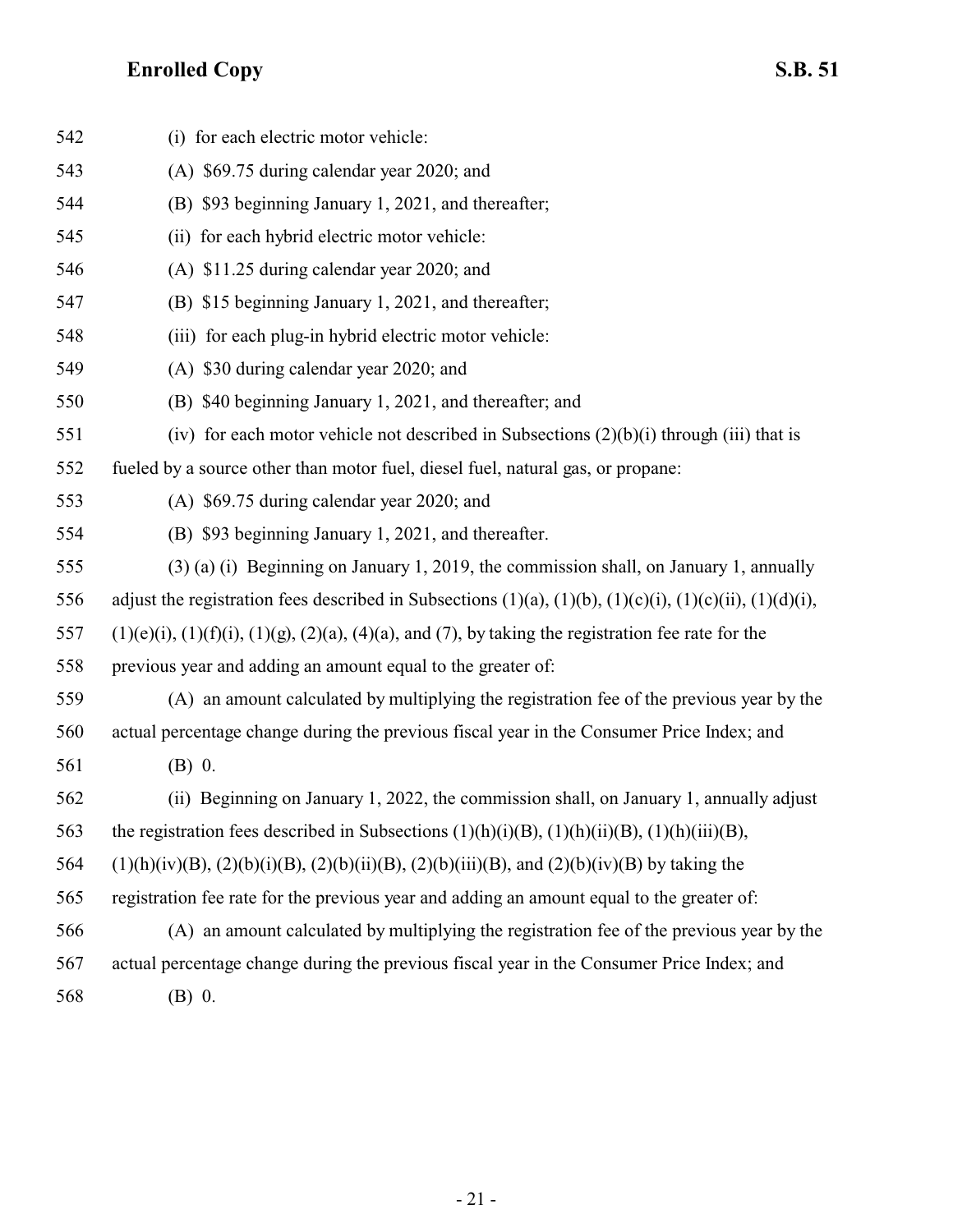| 569 | (b) The amounts calculated as described in Subsection $(3)(a)$ shall be rounded up to the            |
|-----|------------------------------------------------------------------------------------------------------|
| 570 | nearest 25 cents.                                                                                    |
| 571 | (4) (a) The initial registration fee for a vintage vehicle that $\overline{f}$ is 40 years old has a |
| 572 | model year of 1980 or older is \$40.                                                                 |
| 573 | (b) A vintage vehicle that $[$ is 40 years old] has a model year of 1980 or older is exempt          |
| 574 | from the renewal of registration fees under Subsection (1).                                          |
| 575 | (c) A vehicle with a Purple Heart special group license plate issued in accordance with              |
| 576 | Section 41-1a-421 is exempt from the registration fees under Subsection (1).                         |
| 577 | (d) A camper is exempt from the registration fees under Subsection (1).                              |
| 578 | (5) If a motor vehicle is operated in combination with a semitrailer or trailer, each                |
| 579 | motor vehicle shall register for the total gross laden weight of all units of the combination if the |
| 580 | total gross laden weight of the combination exceeds 12,000 pounds.                                   |
| 581 | (6) (a) Registration fee categories under this section are based on the gross laden                  |
| 582 | weight declared in the licensee's application for registration.                                      |
| 583 | (b) Gross laden weight shall be computed in units of 2,000 pounds. A fractional part                 |
| 584 | of 2,000 pounds is a full unit.                                                                      |
| 585 | (7) The owner of a commercial trailer or commercial semitrailer may, as an alternative               |
| 586 | to registering under Subsection $(1)(c)$ , apply for and obtain a special registration and license   |
| 587 | plate for a fee of \$130.                                                                            |
| 588 | (8) Except as provided in Section $41-6a-1642$ , a truck may not be registered as a farm             |
| 589 | truck unless:                                                                                        |
| 590 | (a) the truck meets the definition of a farm truck under Section $41-1a-102$ ; and                   |
| 591 | (b) (i) the truck has a gross vehicle weight rating of more than 12,000 pounds; or                   |
| 592 | (ii) the truck has a gross vehicle weight rating of 12,000 pounds or less and the owner              |
| 593 | submits to the division a certificate of emissions inspection or a waiver in compliance with         |
| 594 | Section 41-6a-1642.                                                                                  |
| 595 | $(9)$ A violation of Subsection $(8)$ is an infraction that shall be punished by a fine of not       |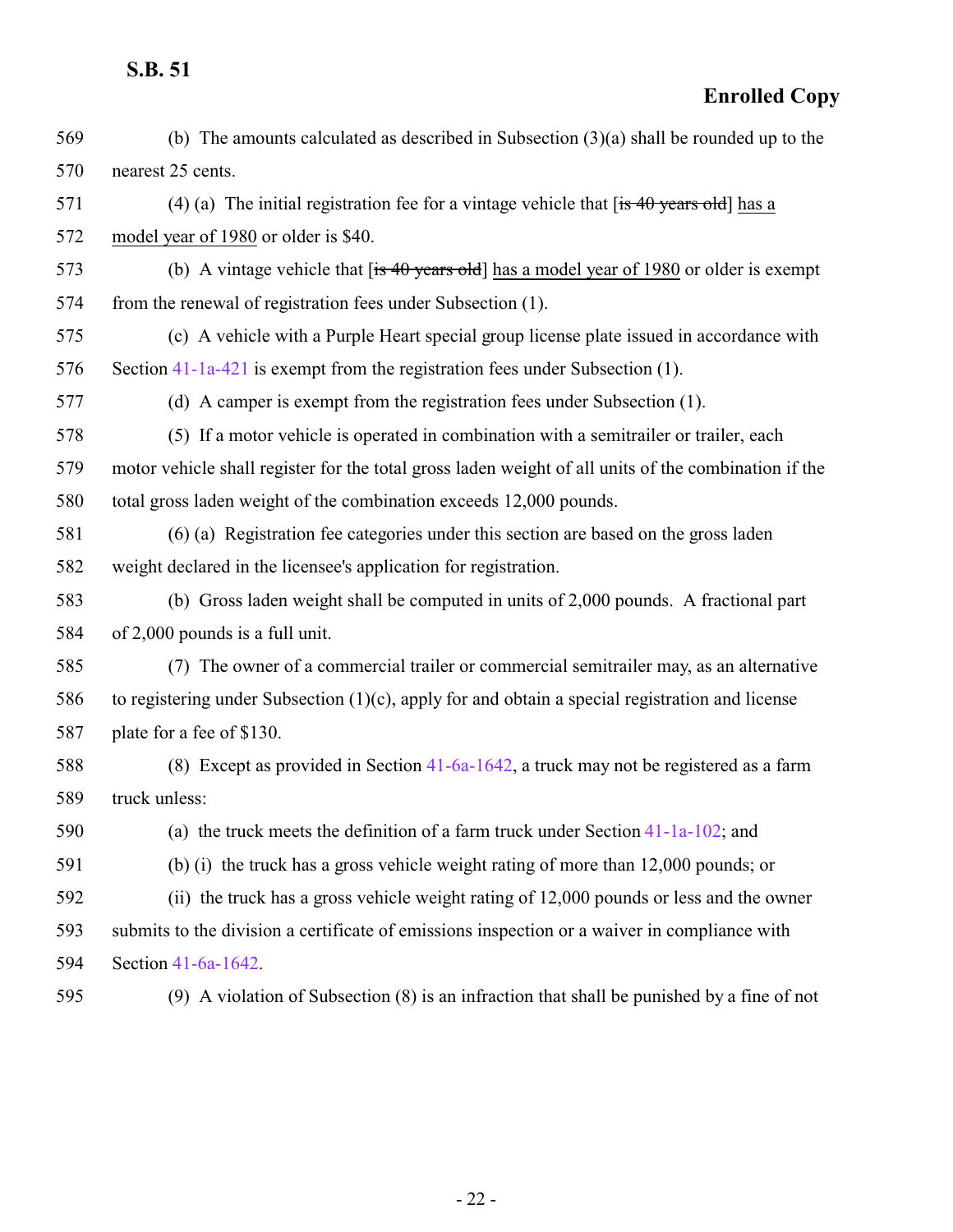<span id="page-22-0"></span>

| 596 | less than \$200.                                                                                 |
|-----|--------------------------------------------------------------------------------------------------|
| 597 | (10) Trucks used exclusively to pump cement, bore wells, or perform crane services               |
| 598 | with a crane lift capacity of five or more tons, are exempt from 50% of the amount of the fees   |
| 599 | required for those vehicles under this section.                                                  |
| 600 | Section 9. Section 41-3-105 is amended to read:                                                  |
| 601 | 41-3-105. Administrator's powers and duties -- Administrator and investigators                   |
| 602 | to be law enforcement officers.                                                                  |
| 603 | (1) The administrator may make rules to carry out the purposes of this chapter and               |
| 604 | Sections $41-1a-1001$ through $41-1a-1006$ according to the procedures and requirements of Title |
| 605 | 63G, Chapter 3, Utah Administrative Rulemaking Act.                                              |
| 606 | (2) (a) The administrator may employ clerks, deputies, and assistants necessary to               |
| 607 | discharge the duties under this chapter and may designate the duties of those clerks, deputies,  |
| 608 | and assistants.                                                                                  |
| 609 | (b) The administrator, assistant administrator, and all investigators shall be law               |
| 610 | enforcement officers certified by peace officer standards and training as required by Section    |
| 611 | $53 - 13 - 103$                                                                                  |
| 612 | (3) (a) The administrator may investigate any suspected or alleged violation of:                 |
| 613 | (i) this chapter;                                                                                |
| 614 | (ii) Title 41, Chapter 1a, Motor Vehicle Act;                                                    |
| 615 | (iii) any law concerning motor vehicle fraud; or                                                 |
| 616 | (iv) any rule made by the administrator.                                                         |
| 617 | (b) The administrator may bring an action in the name of the state against any person to         |
| 618 | enjoin a violation found under Subsection (3)(a).                                                |
| 619 | (4) (a) The administrator may prescribe forms to be used for applications for licenses.          |
| 620 | (b) The administrator may require information from the applicant concerning the                  |
| 621 | applicant's fitness to be licensed.                                                              |
| 622 | (c) Each application for a license shall contain:                                                |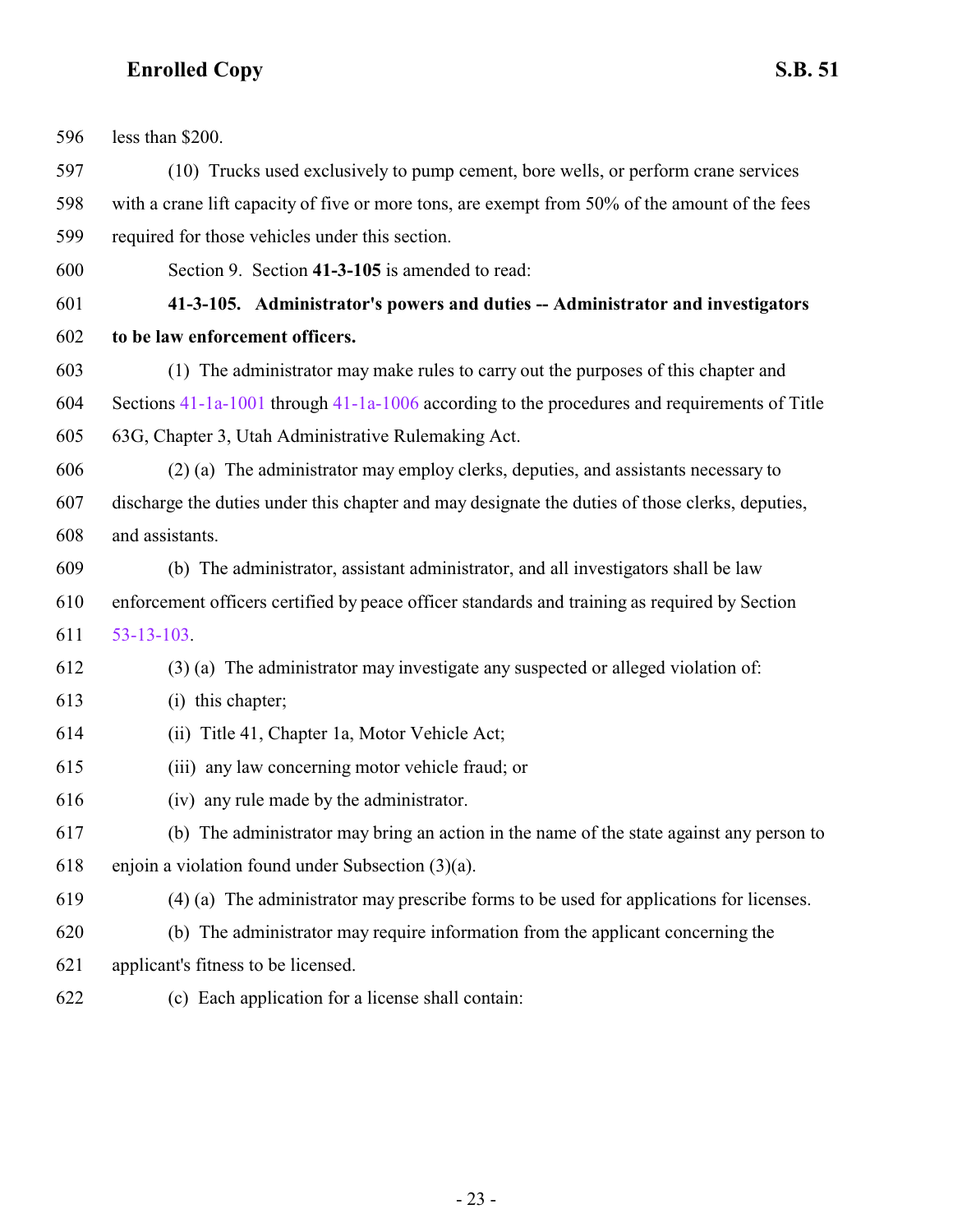**Enrolled Copy**

| 623 | (i) if the applicant is an individual, the name and residence address of the applicant and     |
|-----|------------------------------------------------------------------------------------------------|
| 624 | the trade name, if any, under which the applicant intends to conduct business;                 |
| 625 | (ii) if the applicant is a partnership, the name and residence address of each partner,        |
| 626 | whether limited or general, and the name under which the partnership business will be          |
| 627 | conducted;                                                                                     |
| 628 | (iii) if the applicant is a corporation, the name of the corporation, and the name and         |
| 629 | residence address of each of its principal officers and directors;                             |
| 630 | (iv) a complete description of the principal place of business, including:                     |
| 631 | (A) the municipality, with the street and number, if any;                                      |
| 632 | (B) if located outside of any municipality, a general description so that the location can     |
| 633 | be determined; and                                                                             |
| 634 | (C) any other places of business operated and maintained by the applicant in                   |
| 635 | conjunction with the principal place of business;                                              |
| 636 | (v) if the application is for a new motor vehicle dealer's license, the name of each           |
| 637 | motor vehicle the applicant has been enfranchised to sell or exchange, the name and address of |
| 638 | the manufacturer or distributor who has enfranchised the applicant, and the name and address   |
| 639 | of each individual who will act as a salesperson under authority of the license;               |
| 640 | (vi) at least five years of business history;                                                  |
| 641 | (vii) the federal tax identification number issued to the dealer;                              |
| 642 | (viii) the sales and use tax license number issued to the dealer under Title 59, Chapter       |
| 643 | 12, Sales and Use Tax Act; and                                                                 |
| 644 | (ix) if the application is for a direct-sale manufacturer's license:                           |
| 645 | (A) the name of each line-make the applicant will sell, display for sale, or offer for sale    |
| 646 | or exchange;                                                                                   |
| 647 | (B) the name and address of each individual who will act as a direct-sale manufacturer         |
| 648 | salesperson under authority of the license;                                                    |
| 649 | (C) a complete description of the direct-sale manufacturer's authorized service center,        |

- 24 -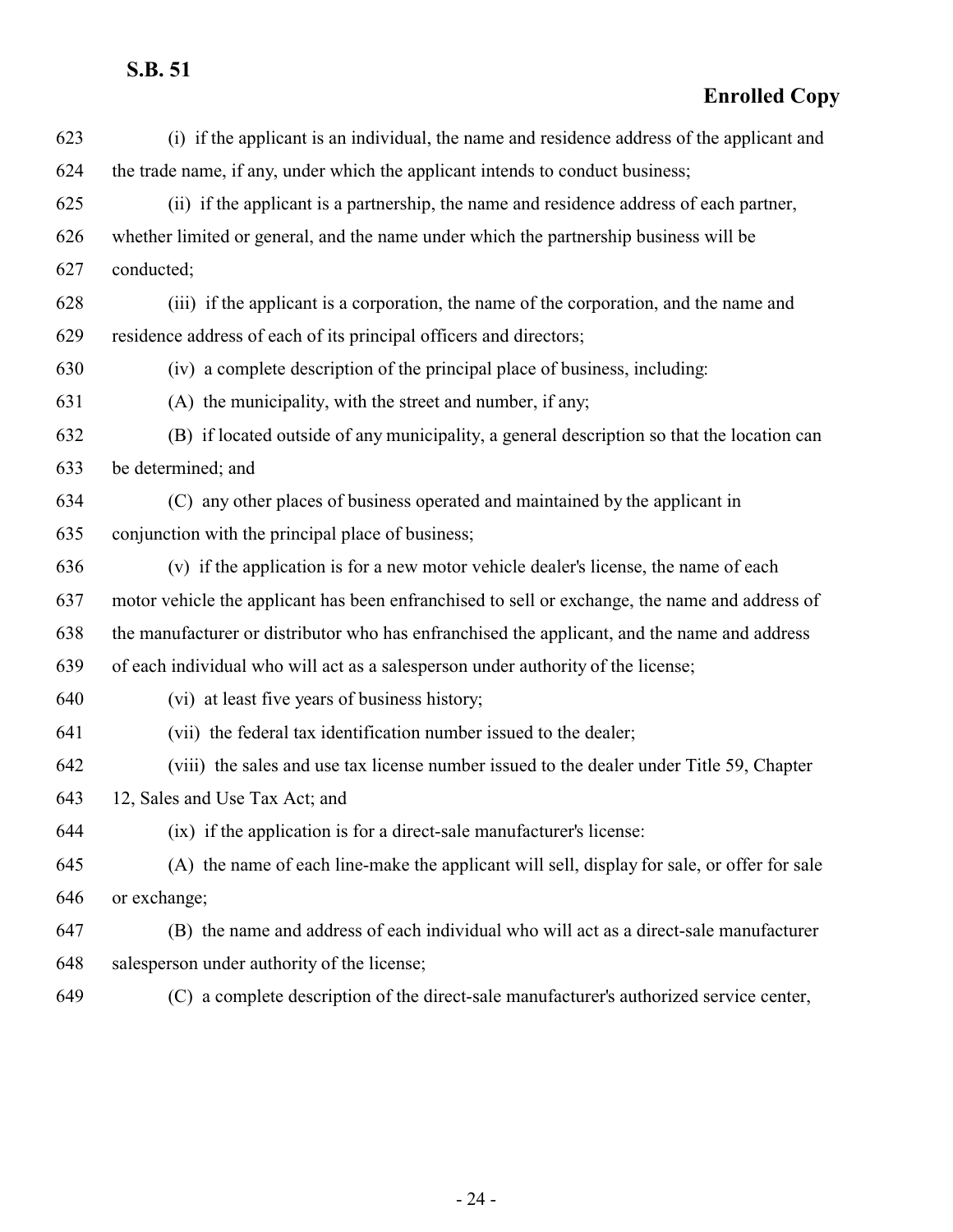including the address and any other place of business the applicant operates and maintains in conjunction with the authorized service center;

 (D) a sworn statement that the applicant complies with each qualification for a direct-sale manufacturer under this chapter;

 (E) a sworn statement that if at any time the applicant fails to comply with a qualification for a direct-sale manufacturer under this chapter, the applicant will inform the division in writing within 10 business days after the day on which the noncompliance occurs; and

 (F) an acknowledgment that if the applicant fails to comply with a qualification for a direct-sale manufacturer under this chapter, the administrator will deny, suspend, or revoke the applicant's direct-sale manufacturer license in accordance with Section [41-3-209](http://le.utah.gov/UtahCode/SectionLookup.jsp?section=41-3-209&session=2022GS).

 (5) The administrator may adopt a seal with the words "Motor Vehicle Enforcement Administrator, State of Utah," to authenticate the acts of the administrator's office.

 (6) (a) The administrator may require that a licensee erect or post signs or devices on the licensee's principal place of business and any other sites, equipment, or locations operated and maintained by the licensee in conjunction with the licensee's business.

 (b) The signs or devices shall state the licensee's name, principal place of business, type and number of licenses, and any other information that the administrator considers necessary to identify the licensee.

 (c) The administrator may make rules in accordance with Title 63G, Chapter 3, Utah Administrative Rulemaking Act, determining allowable size and shape of signs or devices, lettering and other details of signs or devices, and location of signs or devices.

 (7) (a) The administrator shall provide for quarterly meetings of the advisory board and may call special meetings.

 (b) Notices of all meetings shall be sent to each member not fewer than five days before the meeting.

(8) The administrator, the officers and inspectors of the division designated by the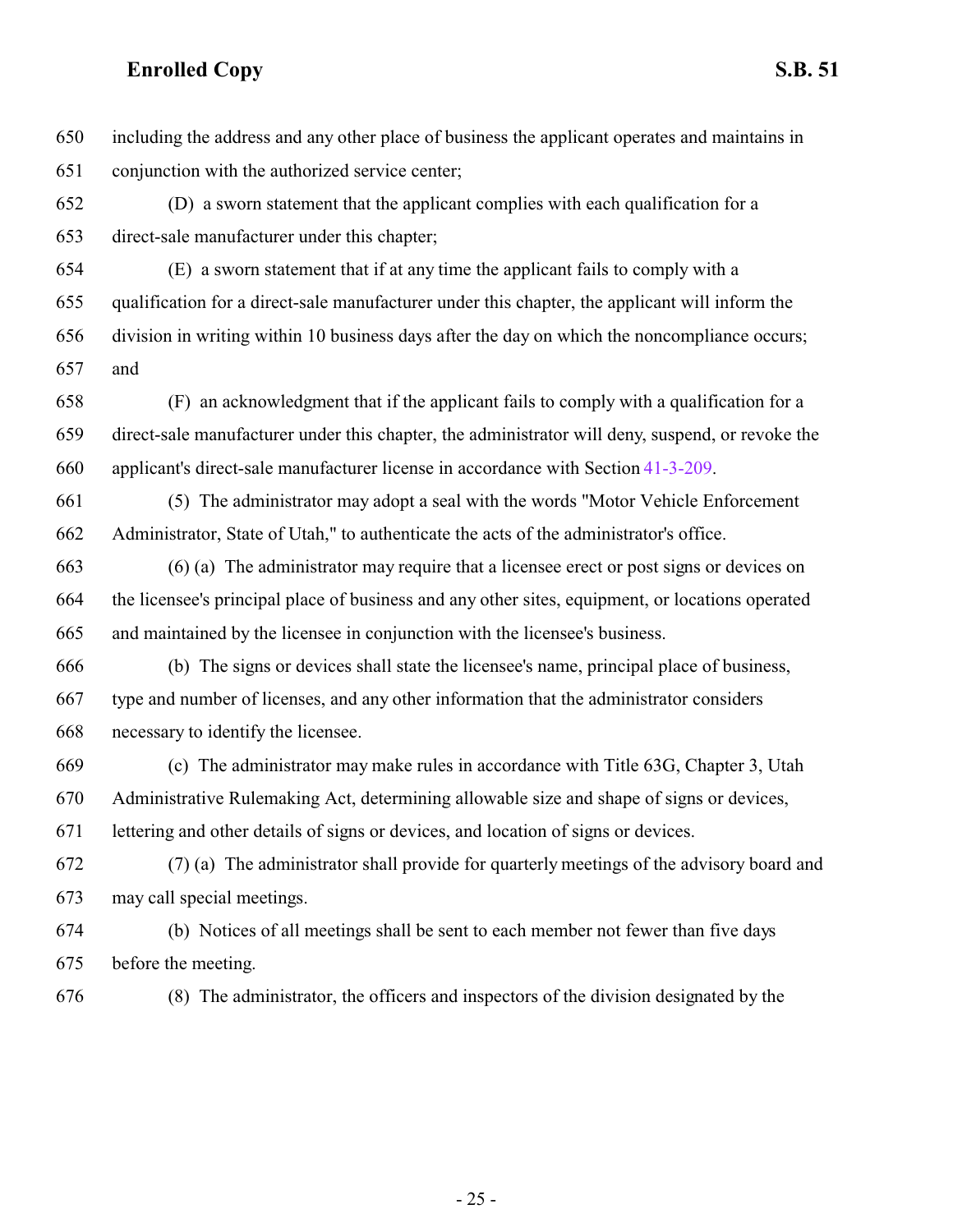**Enrolled Copy**

 commission, and peace officers shall: (a) make arrests upon view and without warrant for any violation committed in their presence of any of the provisions of this chapter, or Title 41, Chapter 1a, Motor Vehicle Act; (b) when on duty, upon reasonable belief that a motor vehicle, trailer, or semitrailer is being operated in violation of any provision of Title 41, Chapter 1a, Motor Vehicle Act, require the driver of the vehicle to stop, exhibit the person's driver license and the registration card issued for the vehicle, and submit to an inspection of the vehicle, the license plates, and registration card; (c) serve all warrants relating to the enforcement of the laws regulating the operation of motor vehicles, trailers, and semitrailers; (d) investigate traffic accidents and secure testimony of any witnesses or persons involved; and (e) investigate reported thefts of motor vehicles, trailers, and semitrailers. (9) The administrator shall provide security for an area within the commission designated as a secure area under Section [76-8-311.1](http://le.utah.gov/UtahCode/SectionLookup.jsp?section=76-8-311.1&session=2022GS). (10) [The administrator may contract with a public prosecutor to provide additional] The Office of the Attorney General shall provide prosecution of this chapter. Section 10. Section **41-6a-1642** is amended to read: **41-6a-1642. Emissions inspection -- County program.** (1) The legislative body of each county required under federal law to utilize a motor vehicle emissions inspection and maintenance program or in which an emissions inspection and maintenance program is necessary to attain or maintain any national ambient air quality standard shall require: (a) a certificate of emissions inspection, a waiver, or other evidence the motor vehicle is exempt from emissions inspection and maintenance program requirements be presented: (i) as a condition of registration or renewal of registration; and (ii) at other times as the county legislative body may require to enforce inspection

<span id="page-25-0"></span>- 26 -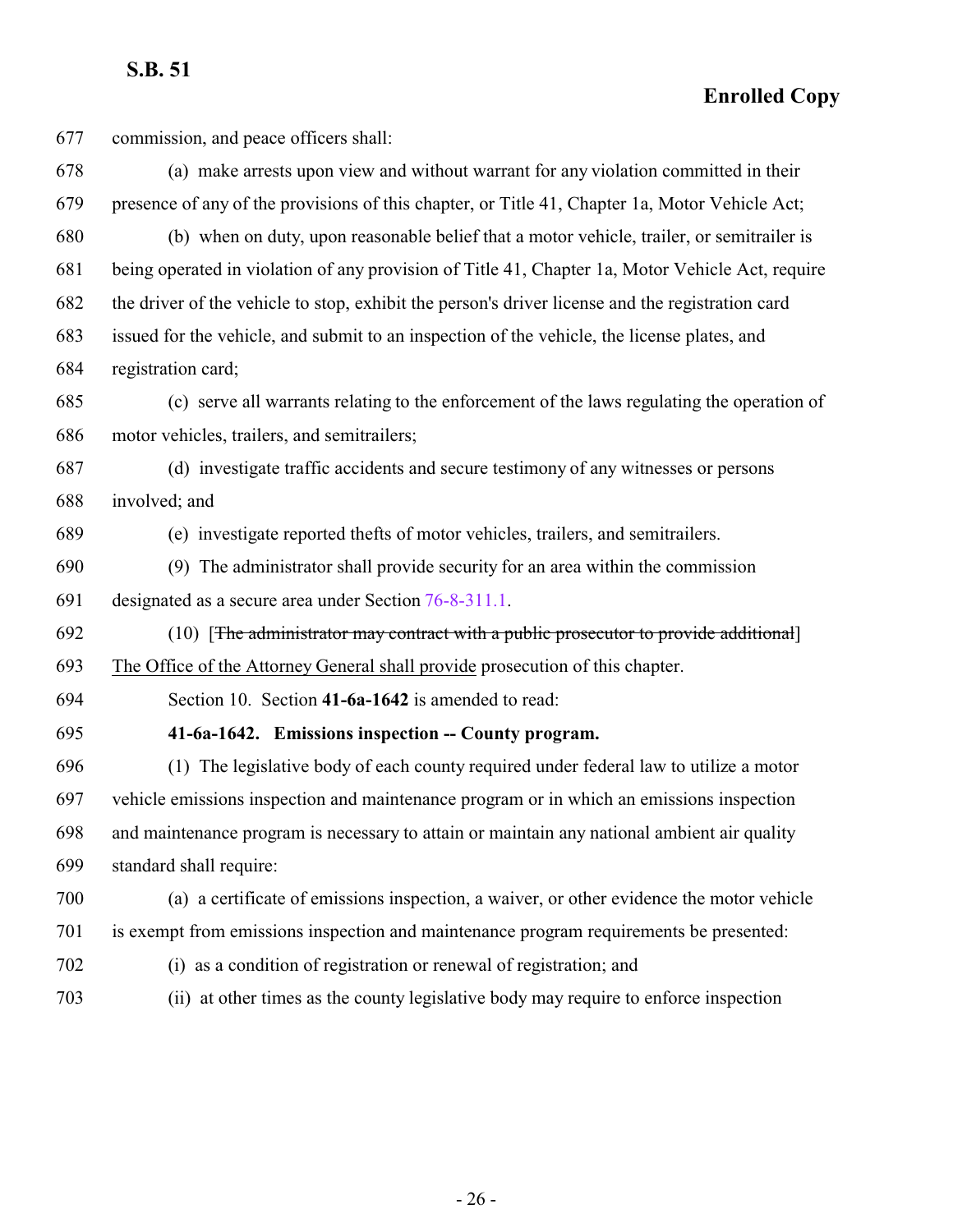| 704 | requirements for individual motor vehicles, except that the county legislative body may not       |
|-----|---------------------------------------------------------------------------------------------------|
| 705 | routinely require a certificate of emissions inspection, or waiver of the certificate, more often |
| 706 | than required under Subsection (9); and                                                           |
| 707 | (b) compliance with this section for a motor vehicle registered or principally operated           |
| 708 | in the county and owned by or being used by a department, division, instrumentality, agency, or   |
| 709 | employee of:                                                                                      |
| 710 | (i) the federal government;                                                                       |
| 711 | (ii) the state and any of its agencies; or                                                        |
| 712 | (iii) a political subdivision of the state, including school districts.                           |
| 713 | (2) A vehicle owner subject to Subsection (1) shall obtain a motor vehicle emissions              |
| 714 | inspection and maintenance program certificate of emissions inspection as described in            |
| 715 | Subsection (1), but the program may not deny vehicle registration based solely on the presence    |
| 716 | of a defeat device covered in the Volkswagen partial consent decrees or a United States           |
| 717 | Environmental Protection Agency-approved vehicle modification in the following vehicles:          |
| 718 | (a) a 2.0-liter diesel engine motor vehicle in which its lifetime nitrogen oxide                  |
| 719 | emissions are mitigated in the state pursuant to a partial consent decree, including:             |
| 720 | (i) Volkswagen Jetta, model years 2009, 2010, 2011, 2012, 2013, 2014, and 2015;                   |
| 721 | (ii) Volkswagen Jetta Sportwagen, model years 2009, 2010, 2011, 2012, 2013, and                   |
| 722 | 2014;                                                                                             |
| 723 | (iii) Volkswagen Golf, model years 2010, 2011, 2012, 2013, 2014, and 2015;                        |
| 724 | (iv) Volkswagen Golf Sportwagen, model year 2015;                                                 |
| 725 | (v) Volkswagen Passat, model years $2012$ , $2013$ , $2014$ , and $2015$ ;                        |
| 726 | (vi) Volkswagen Beetle, model years 2013, 2014, and 2015;                                         |
| 727 | (vii) Volkswagen Beetle Convertible, model years 2013, 2014, and 2015; and                        |
| 728 | (viii) Audi A3, model years 2010, 2011, 2012, 2013, and 2015; and                                 |
| 729 | (b) a 3.0-liter diesel engine motor vehicle in which its lifetime nitrogen oxide                  |
| 730 | emissions are mitigated in the state to a settlement, including:                                  |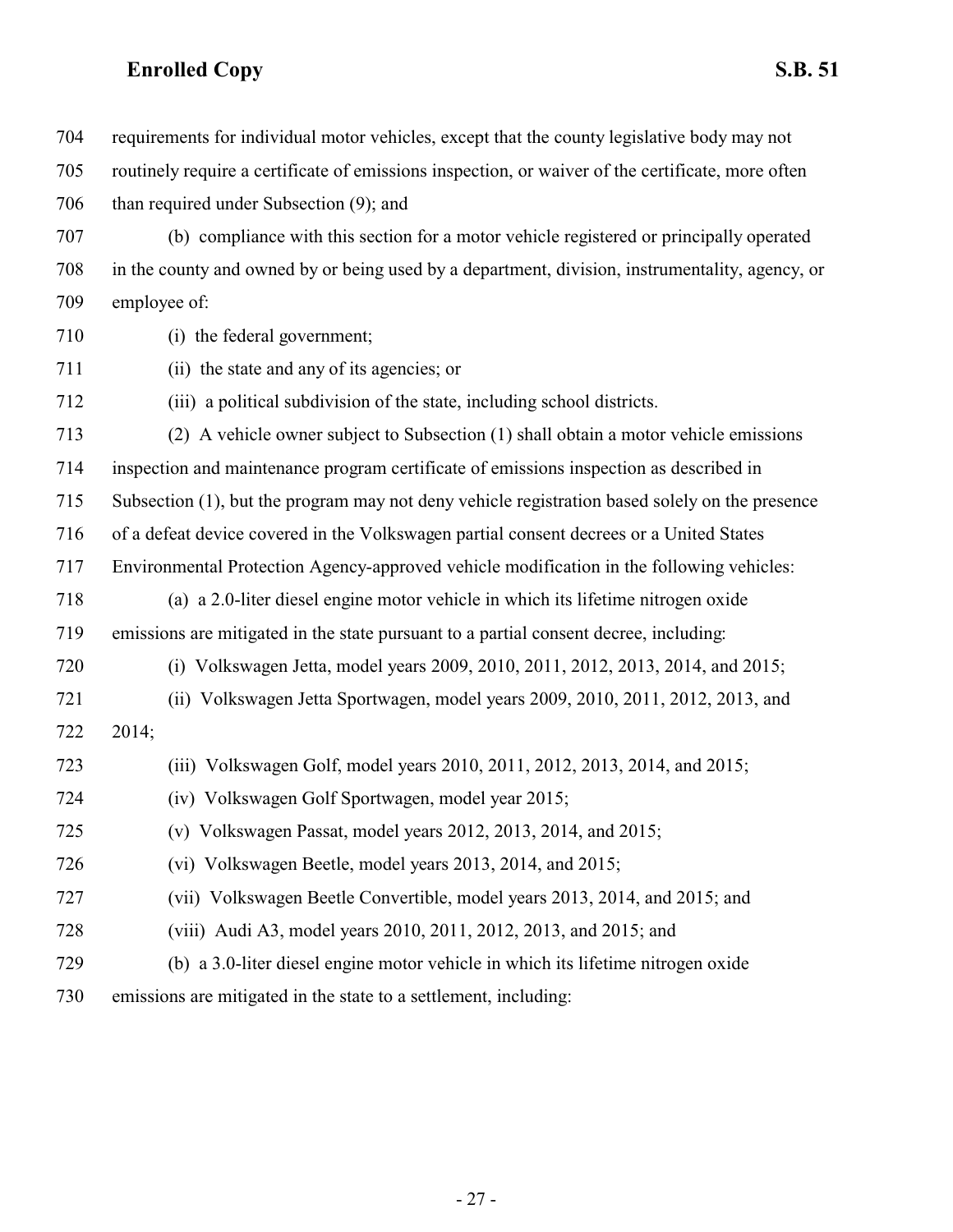| 731 | (i) Volkswagen Touareg, model years 2009, 2010, 2011, 2012, 2013, 2014, 2015, and           |
|-----|---------------------------------------------------------------------------------------------|
| 732 | 2016;                                                                                       |
| 733 | (ii) Audi Q7, model years 2009, 2010, 2011, 2012, 2013, 2014, 2015, and 2016;               |
| 734 | (iii) Audi A6 Quattro, model years 2014, 2015, and 2016;                                    |
| 735 | $(iv)$ Audi A7 Quattro, model years 2014, 2015, and 2016;                                   |
| 736 | (v) Audi A8, model years 2014, 2015, and 2016;                                              |
| 737 | (vi) Audi A8L, model years $2014$ , $2015$ , and $2016$ ;                                   |
| 738 | (vii) Audi Q5, model years $2014$ , $2015$ , and $2016$ ; and                               |
| 739 | (viii) Porsche Cayenne Diesel, model years 2013, 2014, 2015, and 2016.                      |
| 740 | $(3)$ (a) The legislative body of a county identified in Subsection $(1)$ , in consultation |
| 741 | with the Air Quality Board created under Section 19-1-106, shall make regulations or        |
| 742 | ordinances regarding:                                                                       |
| 743 | (i) emissions standards;                                                                    |
| 744 | (ii) test procedures;                                                                       |
| 745 | (iii) inspections stations;                                                                 |
| 746 | (iv) repair requirements and dollar limits for correction of deficiencies; and              |
| 747 | (v) certificates of emissions inspections.                                                  |
| 748 | (b) In accordance with Subsection $(3)(a)$ , a county legislative body:                     |
| 749 | (i) shall make regulations or ordinances to attain or maintain ambient air quality          |
| 750 | standards in the county, consistent with the state implementation plan and federal          |
| 751 | requirements;                                                                               |
| 752 | (ii) may allow for a phase-in of the program by geographical area; and                      |
| 753 | (iii) shall comply with the analyzer design and certification requirements contained in     |
| 754 | the state implementation plan prepared under Title 19, Chapter 2, Air Conservation Act.     |
| 755 | (c) The county legislative body and the Air Quality Board shall give preference to an       |
| 756 | inspection and maintenance program that:                                                    |
| 757 | (i) is decentralized, to the extent the decentralized program will attain and maintain      |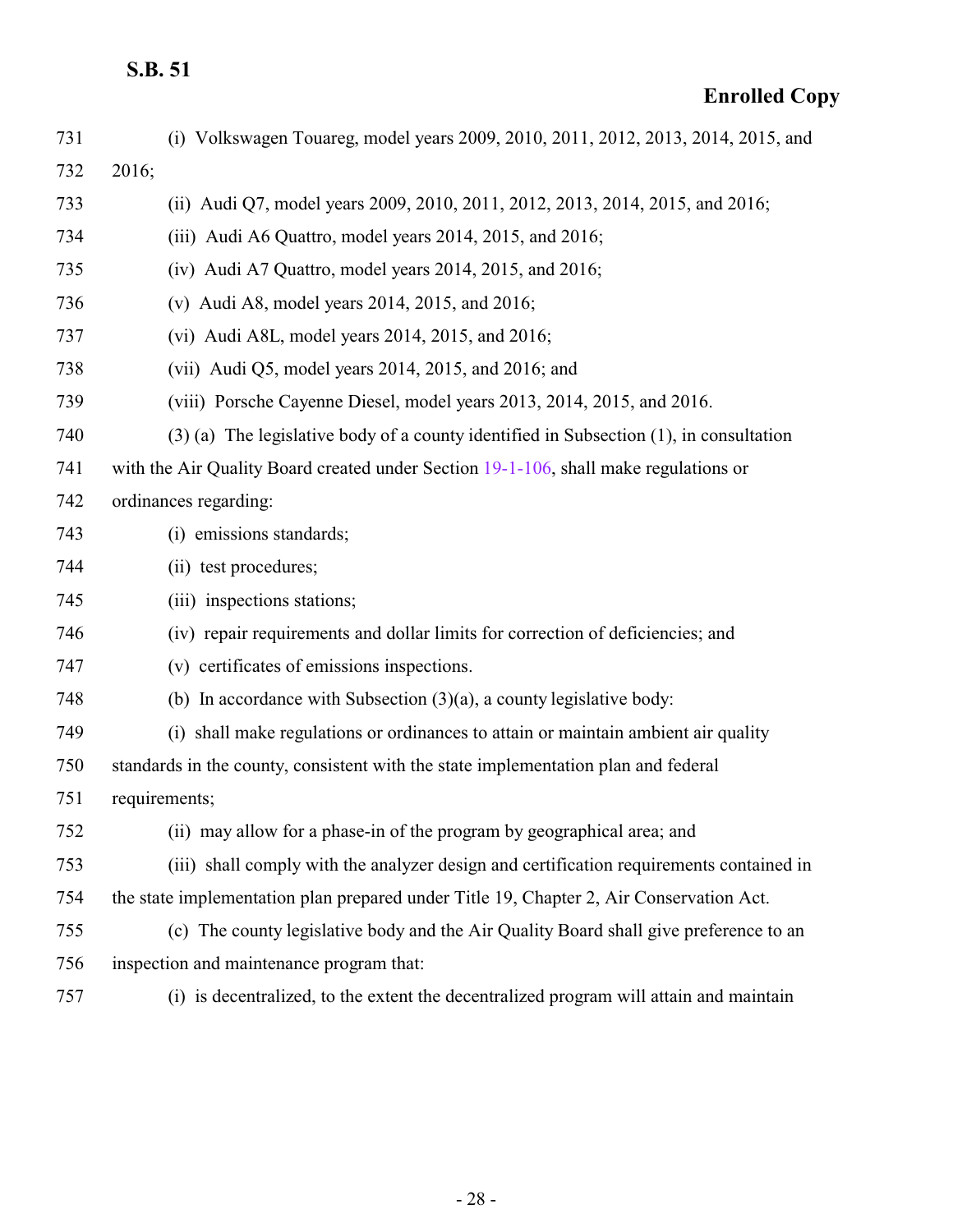| 758 | ambient air quality standards and meet federal requirements;                                       |
|-----|----------------------------------------------------------------------------------------------------|
| 759 | (ii) is the most cost effective means to achieve and maintain the maximum benefit with             |
| 760 | regard to ambient air quality standards and to meet federal air quality requirements as related to |
| 761 | vehicle emissions; and                                                                             |
| 762 | (iii) provides a reasonable phase-out period for replacement of air pollution emission             |
| 763 | testing equipment made obsolete by the program.                                                    |
| 764 | (d) The provisions of Subsection $(3)(c)(iii)$ apply only to the extent the phase-out:             |
| 765 | (i) may be accomplished in accordance with applicable federal requirements; and                    |
| 766 | (ii) does not otherwise interfere with the attainment and maintenance of ambient air               |
| 767 | quality standards.                                                                                 |
| 768 | (4) The following vehicles are exempt from an emissions inspection program and the                 |
| 769 | provisions of this section:                                                                        |
| 770 | (a) an implement of husbandry as defined in Section $41-1a-102$ ;                                  |
| 771 | (b) a motor vehicle that:                                                                          |
| 772 | (i) meets the definition of a farm truck under Section $41-1a-102$ ; and                           |
| 773 | (ii) has a gross vehicle weight rating of 12,001 pounds or more;                                   |
| 774 | (c) a vintage vehicle as defined in Section $41-21-1$ ; [:                                         |
| 775 | (i) if the vintage vehicle has a model year of 1980 or older; or                                   |
| 776 | (ii) for a vintage vehicle that has a model year of 1981 or newer, if the owner provides           |
| 777 | proof of vehicle insurance that is a type specific to a vehicle collector;                         |
| 778 | (d) a custom vehicle as defined in Section $41-6a-1507$ ;                                          |
| 779 | (e) to the extent allowed under the current federally approved state implementation                |
| 780 | plan, in accordance with the federal Clean Air Act, 42 U.S.C. Sec. 7401, et seq., a motor          |
| 781 | vehicle that is less than two years old on January 1 based on the age of the vehicle as            |
| 782 | determined by the model year identified by the manufacturer;                                       |
| 783 | (f) a pickup truck, as defined in Section $41-1a-102$ , with a gross vehicle weight rating         |
| 784 | of 12,000 pounds or less, if the registered owner of the pickup truck provides a signed            |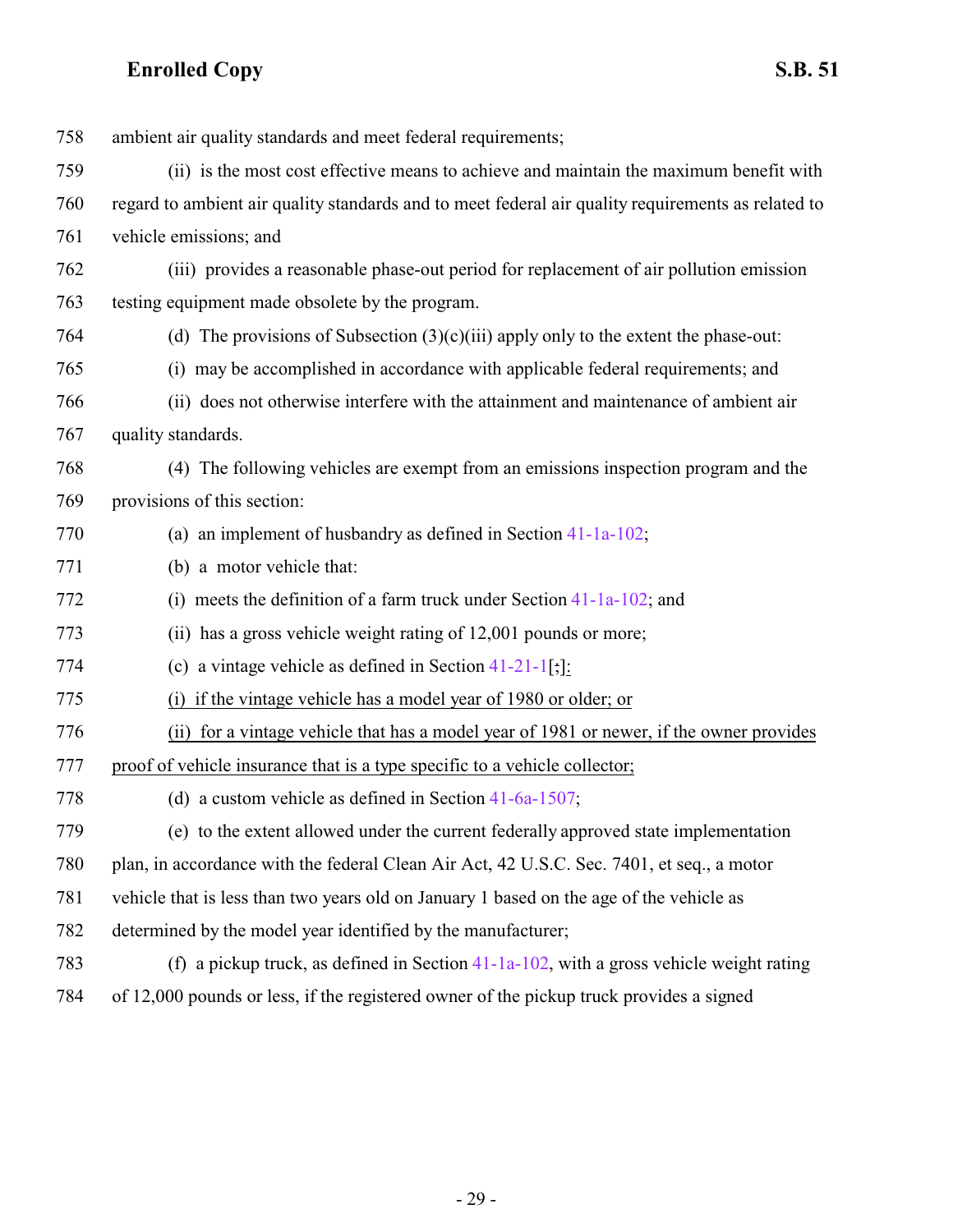| 785 | statement to the legislative body stating the truck is used:                                    |
|-----|-------------------------------------------------------------------------------------------------|
| 786 | (i) by the owner or operator of a farm located on property that qualifies as land in            |
| 787 | agricultural use under Sections 59-2-502 and 59-2-503; and                                      |
| 788 | (ii) exclusively for the following purposes in operating the farm:                              |
| 789 | (A) for the transportation of farm products, including livestock and its products,              |
| 790 | poultry and its products, floricultural and horticultural products; and                         |
| 791 | (B) in the transportation of farm supplies, including tile, fence, and every other thing or     |
| 792 | commodity used in agricultural, floricultural, horticultural, livestock, and poultry production |
| 793 | and maintenance;                                                                                |
| 794 | (g) a motorcycle as defined in Section $41-1a-102$ ;                                            |
| 795 | (h) an electric motor vehicle as defined in Section $41-1a-102$ ; and                           |
| 796 | (i) a motor vehicle with a model year of 1967 or older.                                         |
| 797 | (5) The county shall issue to the registered owner who signs and submits a signed               |
| 798 | statement under Subsection $(4)(f)$ a certificate of exemption from emissions inspection        |
| 799 | requirements for purposes of registering the exempt vehicle.                                    |
| 800 | (6) A legislative body of a county described in Subsection (1) may exempt from an               |
| 801 | emissions inspection program a diesel-powered motor vehicle with a:                             |
| 802 | (a) gross vehicle weight rating of more than 14,000 pounds; or                                  |
| 803 | (b) model year of 1997 or older.                                                                |
| 804 | (7) The legislative body of a county required under federal law to utilize a motor              |
| 805 | vehicle emissions inspection program shall require:                                             |
| 806 | (a) a computerized emissions inspection for a diesel-powered motor vehicle that has:            |
| 807 | (i) a model year of 2007 or newer;                                                              |
| 808 | (ii) a gross vehicle weight rating of 14,000 pounds or less; and                                |
| 809 | (iii) a model year that is five years old or older; and                                         |
| 810 | (b) a visual inspection of emissions equipment for a diesel-powered motor vehicle:              |
| 811 | (i) with a gross vehicle weight rating of 14,000 pounds or less;                                |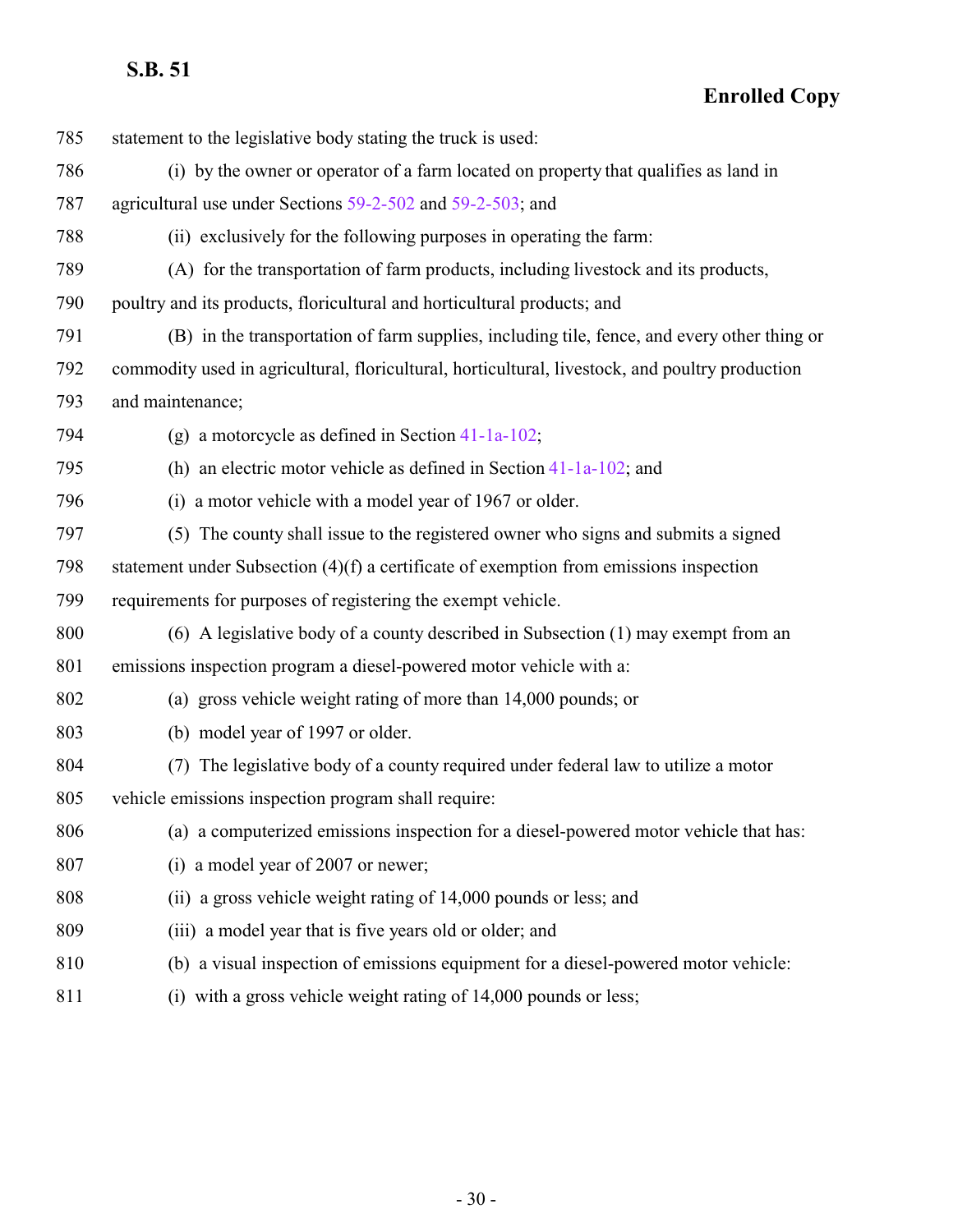(ii) that has a model year of 1998 or newer; and (iii) that has a model year that is five years old or older. 814 (8) (a) Subject to Subsection  $(8)(c)$ , the legislative body of each county required under federal law to utilize a motor vehicle emissions inspection and maintenance program or in which an emissions inspection and maintenance program is necessary to attain or maintain any national ambient air quality standard may require each college or university located in a county subject to this section to require its students and employees who park a motor vehicle not registered in a county subject to this section to provide proof of compliance with an emissions inspection accepted by the county legislative body if the motor vehicle is parked on the college 821 or university campus or property. (b) College or university parking areas that are metered or for which payment is required per use are not subject to the requirements of this Subsection (8). (c) The legislative body of a county shall make the reasons for implementing the provisions of this Subsection (8) part of the record at the time that the county legislative body takes its official action to implement the provisions of this Subsection (8). (9) (a) An emissions inspection station shall issue a certificate of emissions inspection for each motor vehicle that meets the inspection and maintenance program requirements 829 established in [rules] regulations or ordinances made under Subsection (3). (b) The frequency of the emissions inspection shall be determined based on the age of the vehicle as determined by model year and shall be required annually subject to the provisions of Subsection (9)(c). (c) (i) To the extent allowed under the current federally approved state implementation 834 plan, in accordance with the federal Clean Air Act, 42 U.S.C. Sec. 7401 et seq., the legislative body of a county identified in Subsection (1) shall only require the emissions inspection every two years for each vehicle. 837 (ii) The provisions of Subsection  $(9)(c)(i)$  apply only to a vehicle that is less than six

years old on January 1.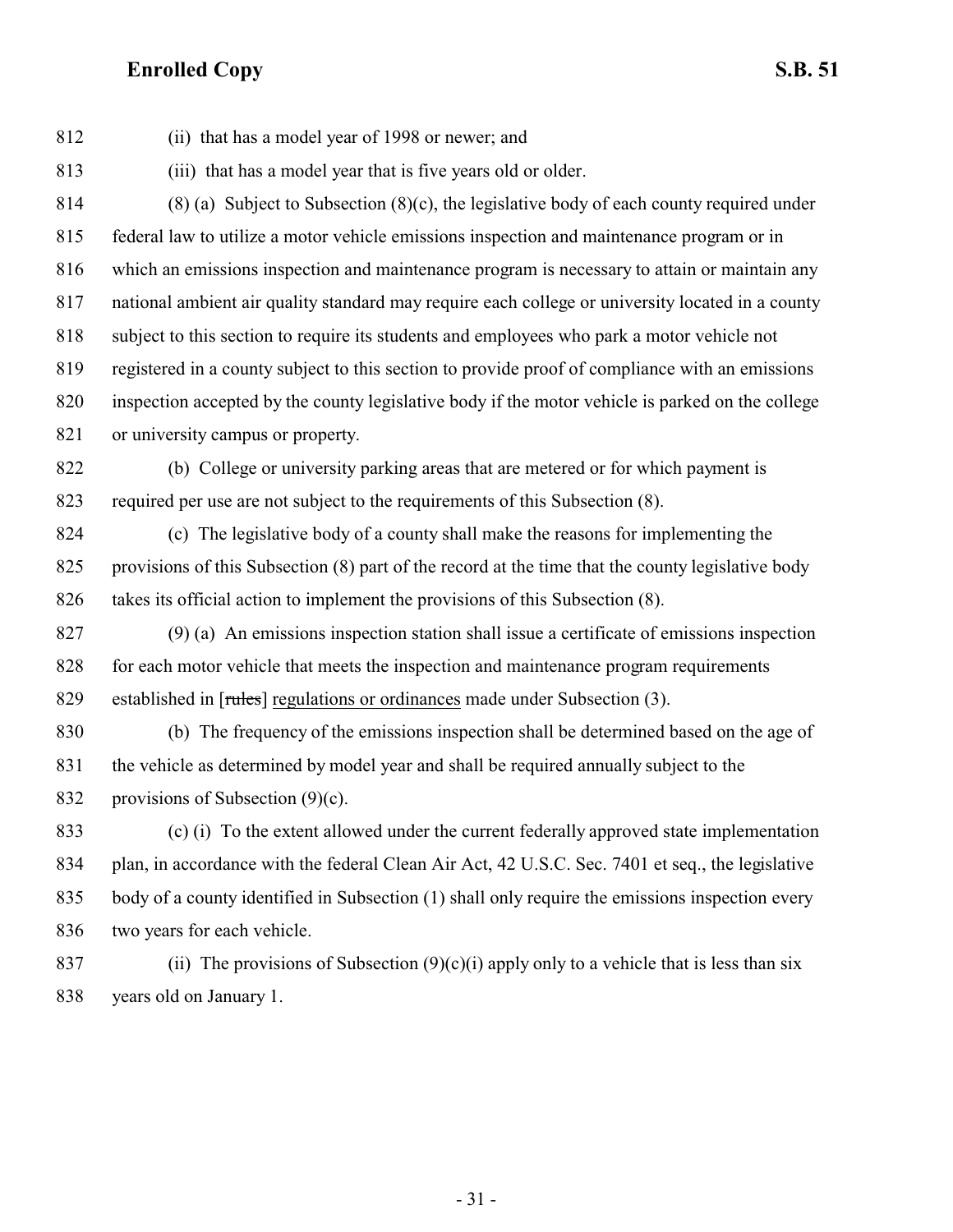#### **Enrolled Copy**

| 839 | (iii) For a county required to implement a new vehicle emissions inspection and                 |
|-----|-------------------------------------------------------------------------------------------------|
| 840 | maintenance program on or after December 1, 2012, under Subsection (1), but for which no        |
| 841 | current federally approved state implementation plan exists, a vehicle shall be tested at a     |
| 842 | frequency determined by the county legislative body, in consultation with the Air Quality       |
| 843 | Board created under Section 19-1-106, that is necessary to comply with federal law or attain or |
| 844 | maintain any national ambient air quality standard.                                             |
| 845 | (iv) If a county legislative body establishes or changes the frequency of a vehicle             |
| 846 | emissions inspection and maintenance program under Subsection $(9)(c)(iii)$ , the establishment |
| 847 | or change shall take effect on January 1 if the State Tax Commission receives notice meeting    |
| 848 | the requirements of Subsection $(9)(c)(v)$ from the county before October 1.                    |
| 849 | (v) The notice described in Subsection $(9)(c)(iv)$ shall:                                      |
| 850 | (A) state that the county will establish or change the frequency of the vehicle emissions       |
| 851 | inspection and maintenance program under this section;                                          |
| 852 | (B) include a copy of the ordinance establishing or changing the frequency; and                 |
| 853 | (C) if the county establishes or changes the frequency under this section, state how            |
| 854 | frequently the emissions testing will be required.                                              |
| 855 | (d) If an emissions inspection is only required every two years for a vehicle under             |
| 856 | Subsection $(9)(c)$ , the inspection shall be required for the vehicle in:                      |
| 857 | (i) odd-numbered years for vehicles with odd-numbered model years; or                           |
| 858 | (ii) in even-numbered years for vehicles with even-numbered model years.                        |
| 859 | $(10)$ (a) Except as provided in Subsections $(9)(b)$ , (c), and (d), the emissions inspection  |
| 860 | required under this section may be made no more than two months before the renewal of           |
| 861 | registration.                                                                                   |
| 862 | (b) (i) If the title of a used motor vehicle is being transferred, the owner may use an         |
| 863 | emissions inspection certificate issued for the motor vehicle during the previous 11 months to  |
| 864 | satisfy the requirement under this section.                                                     |
| 065 | (2) If the turn change in a linear and and handed wead motor vehicle dealer the sympatry        |

(ii) If the transferor is a licensed and bonded used motor vehicle dealer, the owner may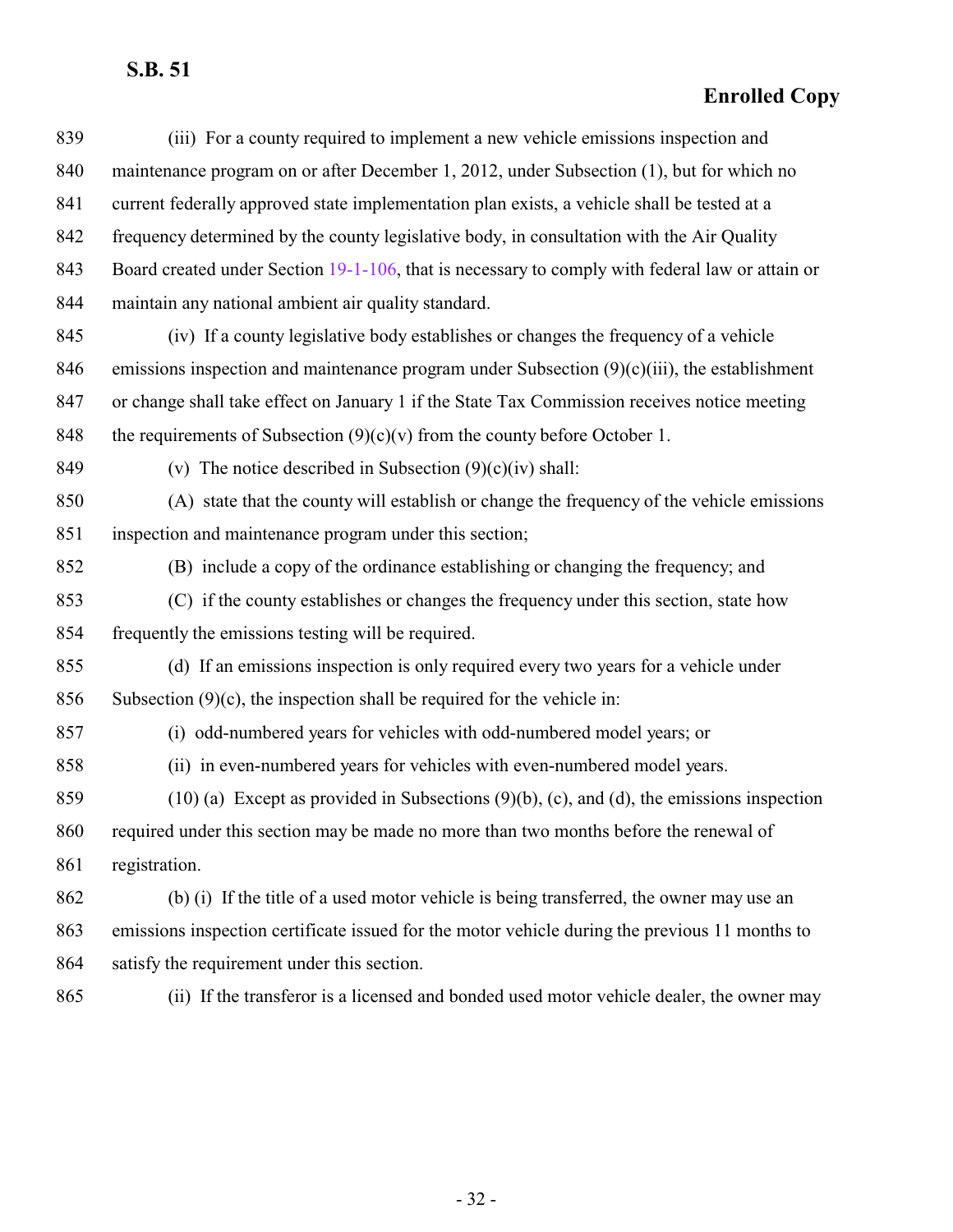use an emissions inspection certificate issued for the motor vehicle in a licensed and bonded motor vehicle dealer's name during the previous 11 months to satisfy the requirement under this section.

 (c) If the title of a leased vehicle is being transferred to the lessee of the vehicle, the lessee may use an emissions inspection certificate issued during the previous 11 months to satisfy the requirement under this section.

 (d) If the motor vehicle is part of a fleet of 101 or more vehicles, the owner may not use an emissions inspection made more than 11 months before the renewal of registration to satisfy the requirement under this section.

 (e) If the application for renewal of registration is for a six-month registration period 876 under Section [41-1a-215.5](http://le.utah.gov/UtahCode/SectionLookup.jsp?section=41-1a-215.5&session=2022GS), the owner may use an emissions inspection certificate issued during the previous eight months to satisfy the requirement under this section.

 (11) (a) A county identified in Subsection (1) shall collect information about and monitor the program.

 (b) A county identified in Subsection (1) shall supply this information to an appropriate legislative committee, as designated by the Legislative Management Committee, at times determined by the designated committee to identify program needs, including funding needs.

 (12) If approved by the county legislative body, a county that had an established emissions inspection fee as of January 1, 2002, may increase the established fee that an emissions inspection station may charge by \$2.50 for each year that is exempted from emissions inspections under Subsection (9)(c) up to a \$7.50 increase.

 (13) (a) Except as provided in Subsection [41-1a-1223](http://le.utah.gov/UtahCode/SectionLookup.jsp?section=41-1a-1223&session=2022GS)(1)(c), a county identified in Subsection (1) may impose a local emissions compliance fee on each motor vehicle registration within the county in accordance with the procedures and requirements of Section [41-1a-1223](http://le.utah.gov/UtahCode/SectionLookup.jsp?section=41-1a-1223&session=2022GS).

 (b) A county that imposes a local emissions compliance fee may use revenues generated from the fee for the establishment and enforcement of an emissions inspection and maintenance program in accordance with the requirements of this section.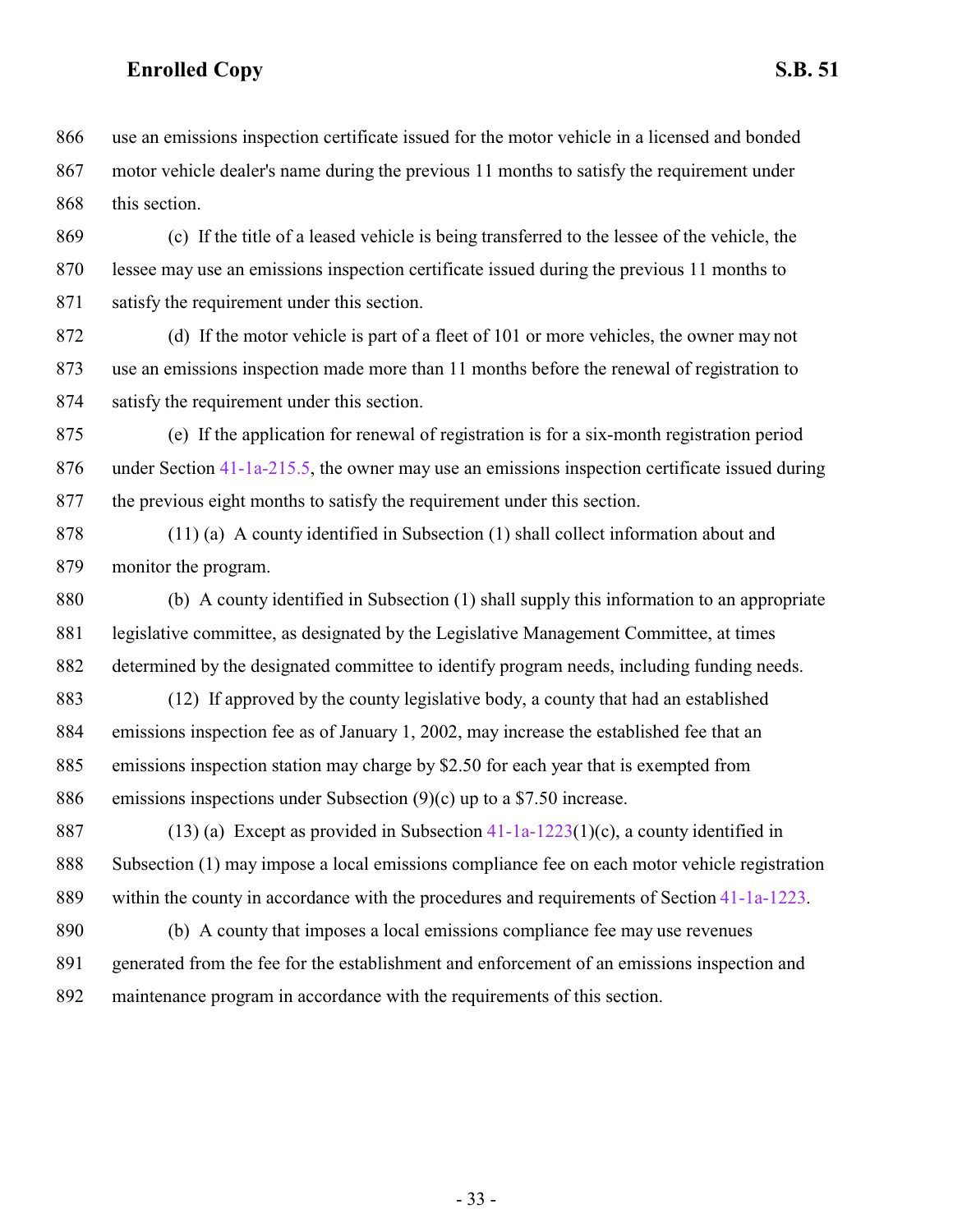<span id="page-33-0"></span>

| 893 | (c) A county that imposes a local emissions compliance fee may use revenues                    |
|-----|------------------------------------------------------------------------------------------------|
| 894 | generated from the fee to promote programs to maintain a local, state, or national ambient air |
| 895 | quality standard.                                                                              |
| 896 | Section 11. Section 41-21-1 is amended to read:                                                |
| 897 | 41-21-1. Definitions.                                                                          |
| 898 | (1) "Autocycle" means the same as that term is defined in Section $53-3-102$ .                 |
| 899 | (2) "Motorcycle" means:                                                                        |
| 900 | (a) a motor vehicle having a saddle for the use of the rider and designed to travel on not     |
| 901 | more than three wheels in contact with the ground; or                                          |
| 902 | (b) an autocycle.                                                                              |
| 903 | (3) (a) "Street rod" means a motor vehicle or motorcycle that:                                 |
| 904 | $(i)$ (A) was manufactured in 1948 or before; or                                               |
| 905 | (B) (I) was manufactured after 1948 to resemble a vehicle that was manufactured in             |
| 906 | 1948 or before; and                                                                            |
| 907 | (II) (Aa) has been altered from the manufacturer's original design; or                         |
| 908 | (Bb) has a body constructed from non-original materials; and                                   |
| 909 | (ii) is primarily a collector's item that is used for:                                         |
| 910 | (A) club activities;                                                                           |
| 911 | (B) exhibitions;                                                                               |
| 912 | $(C)$ tours;                                                                                   |
| 913 | (D) parades;                                                                                   |
| 914 | (E) occasional transportation; and                                                             |
| 915 | (F) other similar uses.                                                                        |
| 916 | (b) "Street rod" does not include a motor vehicle or motorcycle that is used for general,      |
| 917 | daily transportation.                                                                          |
| 918 | (4) (a) "Vintage travel trailer" means a travel trailer, camping trailer, or fifth wheel       |
| 919 | trailer that is:                                                                               |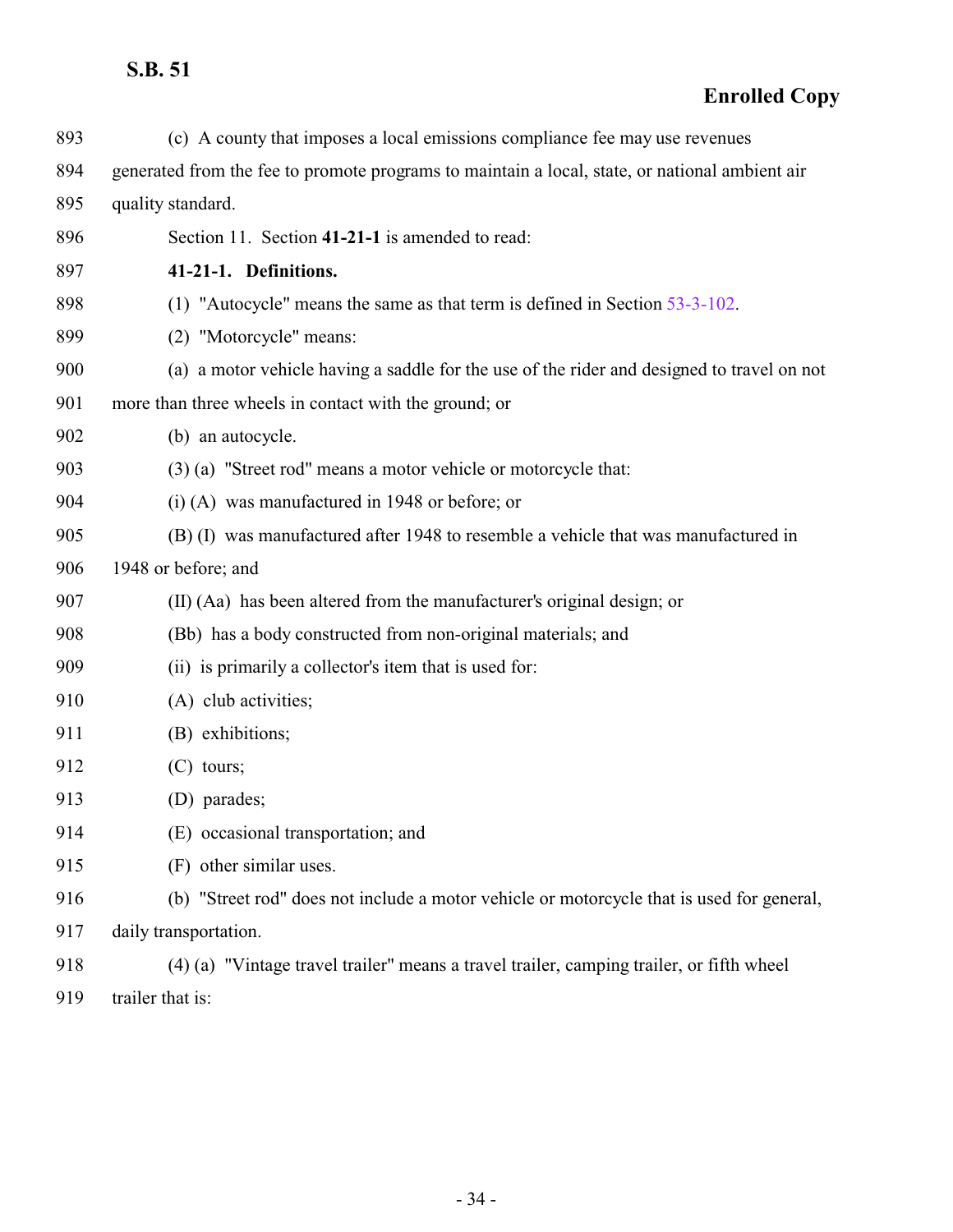| 920 | (i) 30 years old or older, from the current year; and                                     |
|-----|-------------------------------------------------------------------------------------------|
| 921 | (ii) primarily a collector's item that is used for:                                       |
| 922 | (A) participation in club activities;                                                     |
| 923 | (B) exhibitions;                                                                          |
| 924 | $(C)$ tours;                                                                              |
| 925 | (D) parades;                                                                              |
| 926 | (E) occasional recreational or vacation use; and                                          |
| 927 | (F) other similar uses.                                                                   |
| 928 | (b) "Vintage travel trailer" does not include a travel trailer, camping trailer, or fifth |
| 929 | wheel trailer that is used for the general, daily transportation of persons or property.  |
| 930 | (5) (a) "Vintage vehicle" means a motor vehicle or motorcycle that:                       |
| 931 | (i) is 30 years old or older from the current year;                                       |
| 932 | (ii) displays:                                                                            |
| 933 | (A) a unique vehicle type special group license plate issued in accordance with Section   |
| 934 | 41-1a-418; $[and]$ or                                                                     |
| 935 | (B) for a vehicle that has a model year of 1980 or older, a historical support special    |
| 936 | group plate; and                                                                          |
| 937 | (iii) is primarily a collector's item that is used for:                                   |
| 938 | (A) participation in club activities;                                                     |
| 939 | (B) exhibitions;                                                                          |
| 940 | $(C)$ tours;                                                                              |
| 941 | (D) parades;                                                                              |
| 942 | (E) occasional transportation; and                                                        |
| 943 | (F) other similar uses.                                                                   |
| 944 | (b) "Vintage vehicle" does not include a motor vehicle or motorcycle that is used for     |
| 945 | general, daily transportation.                                                            |
| 946 | (c) "Vintage vehicle" includes a:                                                         |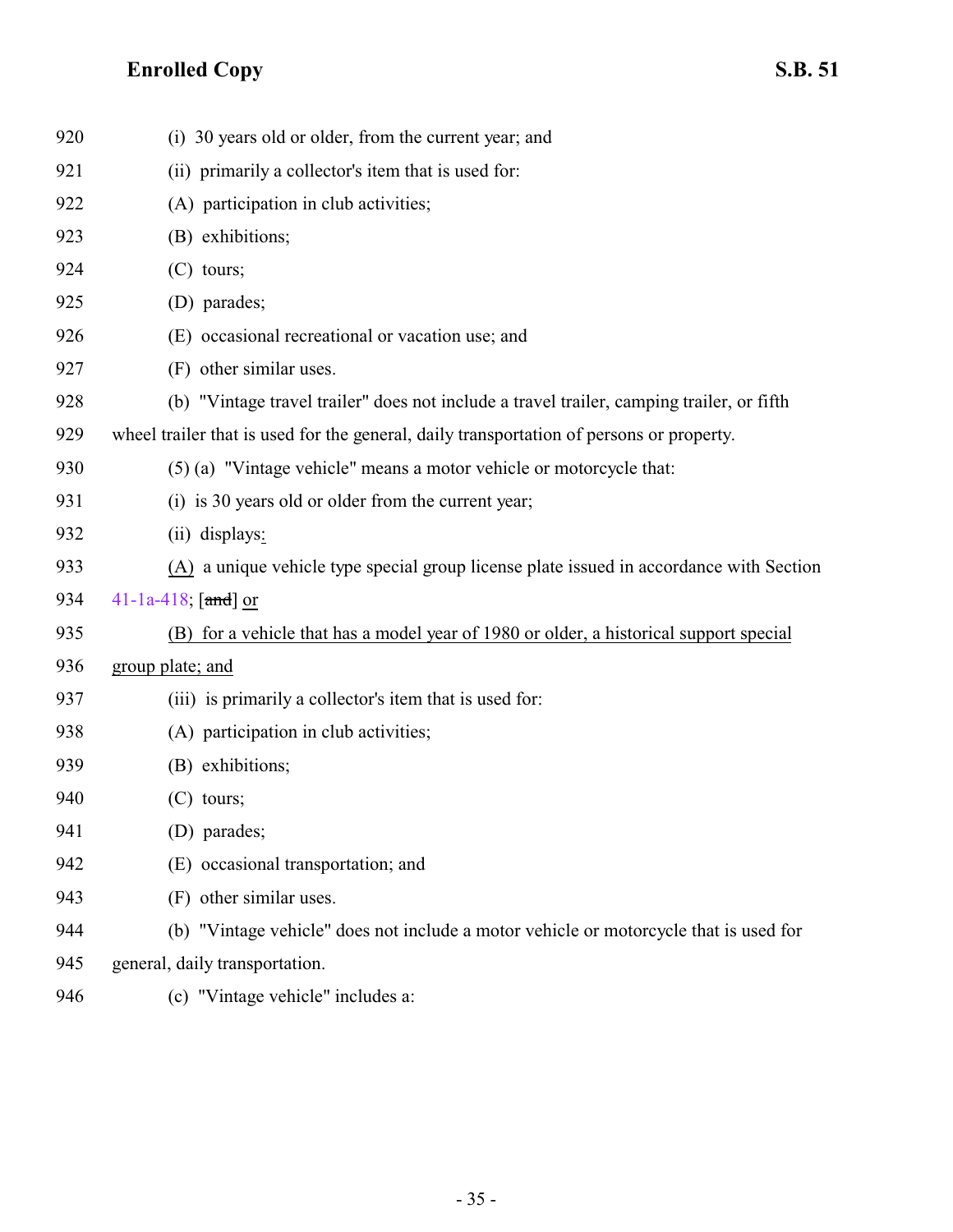<span id="page-35-0"></span>

| 947 | (i) street rod; and                                                                            |
|-----|------------------------------------------------------------------------------------------------|
| 948 | (ii) vintage travel trailer.                                                                   |
| 949 | Section 12. Section 53-1-106.2 is enacted to read:                                             |
| 950 | 53-1-106.2. Towing dispatch pilot program.                                                     |
| 951 | (1) The department shall evaluate the availability of vendors, products, and technology        |
| 952 | capable of increasing efficiency, effectiveness, and transparency in the dispatching of towing |
| 953 | providers and management of towing rotations in counties of the first or second class as       |
| 954 | classified under Section 17-50-501 that experience high demand for tow truck services.         |
| 955 | The department shall evaluate vendors, products, and technology for:<br>(2)                    |
| 956 | the following requirements and capabilities:<br>(a)                                            |
| 957 | decreasing delays associated with requesting and dispatching a tow truck motor<br>(i)          |
| 958 | carrier from an established tow rotation;                                                      |
| 959 | increasing information, transparency, and data collection associated with tow<br>(ii)          |
| 960 | rotation operations, including dispatching, response time, completion, clearance, and storage; |
| 961 | and                                                                                            |
| 962 | (iii) increasing responder and traffic safety by reducing secondary crashes, responder         |
| 963 | time on scene, and the impacts of traffic accidents on traffic flow and safety; and            |
| 964 | (b) costs and distribution of costs for the implementation of product programs,                |
| 965 | equipment, technology, and other requirements.                                                 |
| 966 | (3) Based on the information and findings of the request for information described in          |
| 967 | this section, the department may:                                                              |
| 968 | (a) issue a request for proposals to establish a public-private partnership pilot program      |
| 969 | to achieve the goals described in Subsection (2); and                                          |
| 970 | (b) establish a pilot program to contract with a vendor to provide towing dispatch             |
| 971 | management as described in this section.                                                       |
| 972 | (4) A vendor selected pursuant to Subsection (3) to provide towing dispatch                    |
| 973 | management services as described in this section may not also provide towing, storage,         |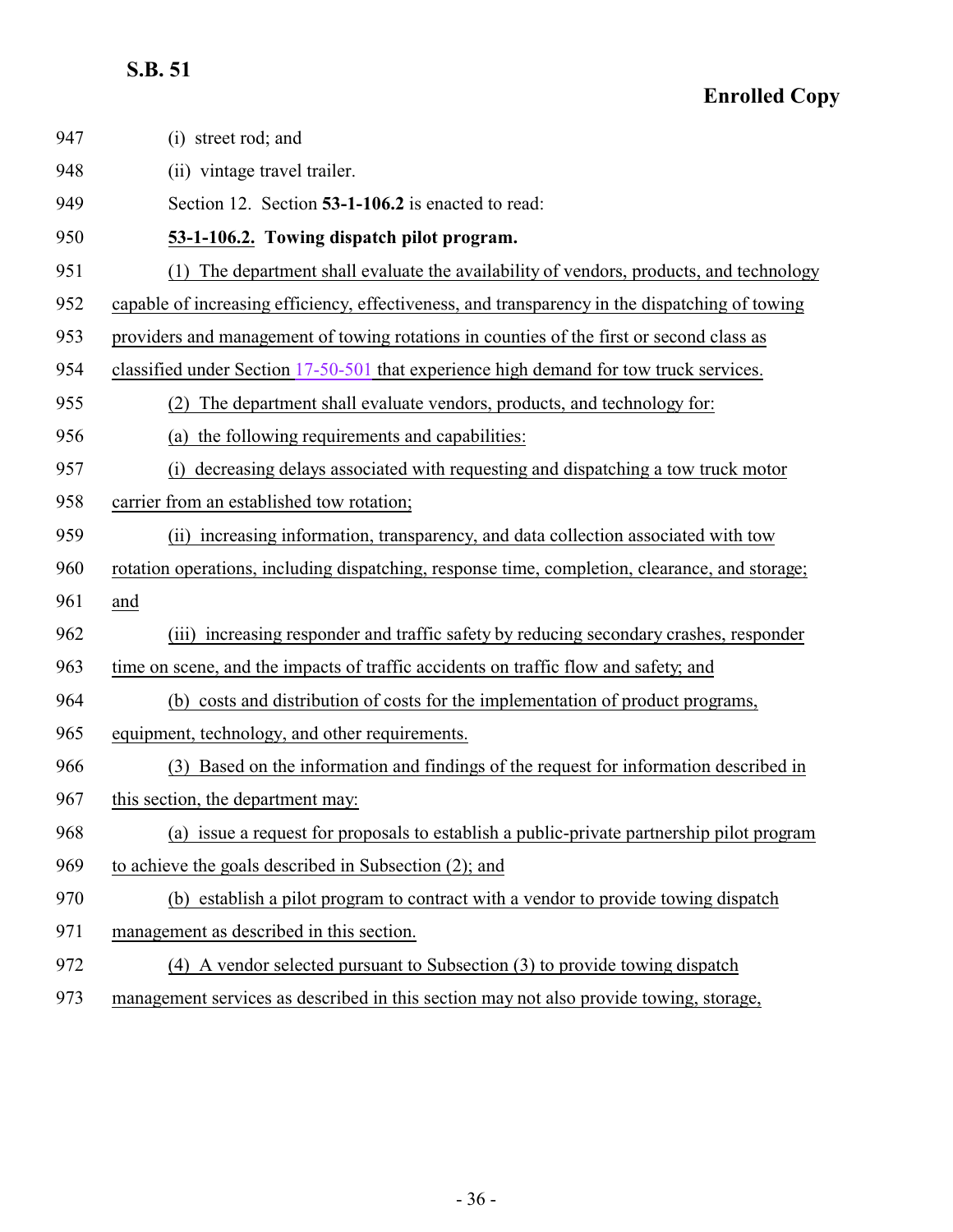<span id="page-36-0"></span>

| 974  | impounding, or other services related to the operation of a towing provider.              |
|------|-------------------------------------------------------------------------------------------|
| 975  | Section 13. Section 53-3-105 is amended to read:                                          |
| 976  | 53-3-105. Fees for licenses, renewals, extensions, reinstatements, rescheduling,          |
| 977  | and identification cards.                                                                 |
| 978  | The following fees apply under this chapter:                                              |
| 979  | (1) An original class D license application under Section $53-3-205$ is \$52.             |
| 980  | (2) An original provisional license application for a class D license under Section       |
| 981  | 53-3-205 is \$39.                                                                         |
| 982  | (3) An original limited term license application under Section 53-3-205 is \$32.          |
| 983  | (4) An original application for a motorcycle endorsement under Section $53-3-205$ is      |
| 984  | \$18.                                                                                     |
| 985  | (5) An original application for a taxicab endorsement under Section 53-3-205 is \$14.     |
| 986  | (6) A learner permit application under Section $53-3-210.5$ is \$19.                      |
| 987  | A renewal of a class D license under Section 53-3-214 is \$52 unless Subsection<br>(7)    |
| 988  | $(12)$ applies.                                                                           |
| 989  | (8) A renewal of a provisional license application for a class D license under Section    |
| 990  | 53-3-214 is \$52.                                                                         |
| 991  | (9) A renewal of a limited term license application under Section $53-3-214$ is \$32.     |
| 992  | (10) A renewal of a motorcycle endorsement under Section 53-3-214 is \$18.                |
| 993  | (11) A renewal of a taxicab endorsement under Section $53-3-214$ is \$14.                 |
| 994  | (12) A renewal of a class D license for an individual 65 and older under Section          |
| 995  | 53-3-214 is \$27.                                                                         |
| 996  | (13) An extension of a class D license under Section $53-3-214$ is \$42 unless Subsection |
| 997  | $(17)$ applies.                                                                           |
| 998  | (14) An extension of a provisional license application for a class D license under        |
| 999  | Section 53-3-214 is \$42.                                                                 |
| 1000 | (15) An extension of a motorcycle endorsement under Section $53-3-214$ is \$18.           |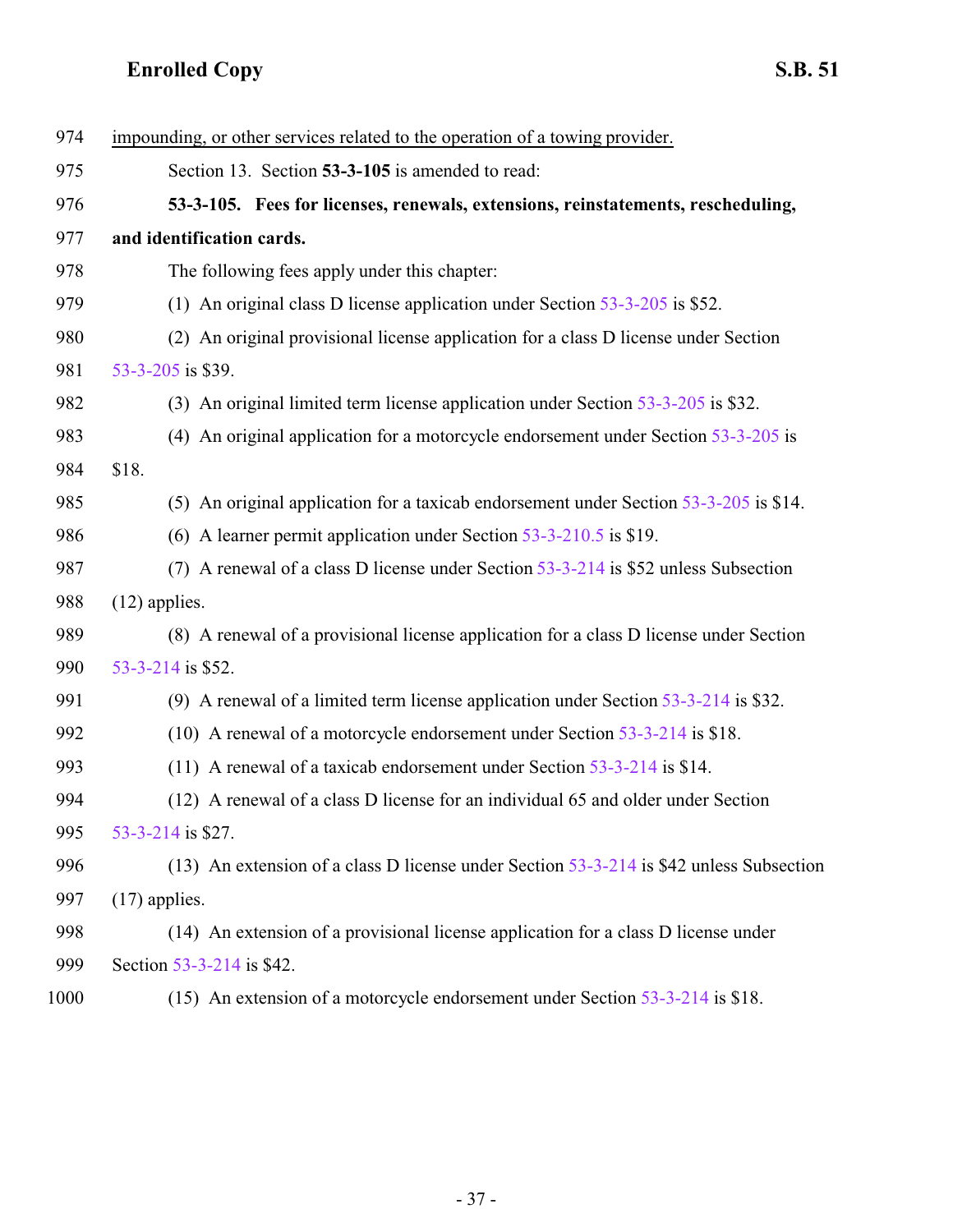| 1001 | (16) An extension of a taxicab endorsement under Section $53-3-214$ is \$14.               |
|------|--------------------------------------------------------------------------------------------|
| 1002 | (17) An extension of a class D license for an individual 65 and older under Section        |
| 1003 | 53-3-214 is \$22.                                                                          |
| 1004 | (18) An original or renewal application for a commercial class A, B, or C license or an    |
| 1005 | original or renewal of a provisional commercial class A or B license under Part 4, Uniform |
| 1006 | Commercial Driver License Act, is \$52.                                                    |
| 1007 | (19) A commercial class A, B, or C license skills test is \$78.                            |
| 1008 | (20) Each original CDL endorsement for passengers, hazardous material, double or           |
| 1009 | triple trailers, or tankers is \$9.                                                        |
| 1010 | (21) An original CDL endorsement for a school bus under Part 4, Uniform Commercial         |
| 1011 | Driver License Act, is \$9.                                                                |
| 1012 | (22) A renewal of a CDL endorsement under Part 4, Uniform Commercial Driver                |
| 1013 | License Act, is \$9.                                                                       |
| 1014 | (23) (a) A retake of a CDL knowledge test provided for in Section 53-3-205 is \$26.        |
| 1015 | (b) A retake of a CDL skills test provided for in Section $53-3-205$ is \$52.              |
| 1016 | (24) A retake of a CDL endorsement test provided for in Section 53-3-205 is \$9.           |
| 1017 | (25) A duplicate class A, B, C, or D license certificate under Section 53-3-215 is \$23.   |
| 1018 | $(26)$ (a) A license reinstatement application under Section 53-3-205 is \$40.             |
| 1019 | (b) A license reinstatement application under Section $53-3-205$ for an alcohol, drug, or  |
| 1020 | combination of alcohol and any drug-related offense is \$45 in addition to the fee under   |
| 1021 | Subsection $(26)(a)$ .                                                                     |
| 1022 | (27) (a) An administrative fee for license reinstatement after an alcohol, drug, or        |
| 1023 | combination of alcohol and any drug-related offense under Section 41-6a-520, 53-3-223, or  |
| 1024 | 53-3-231 or an alcohol, drug, or combination of alcohol and any drug-related offense under |
| 1025 | Part 4, Uniform Commercial Driver License Act, is \$255.                                   |
| 1026 | (b) This administrative fee is in addition to the fees under Subsection $(26)$ .           |
| 1027 | (28) (a) An administrative fee for providing the driving record of a driver under          |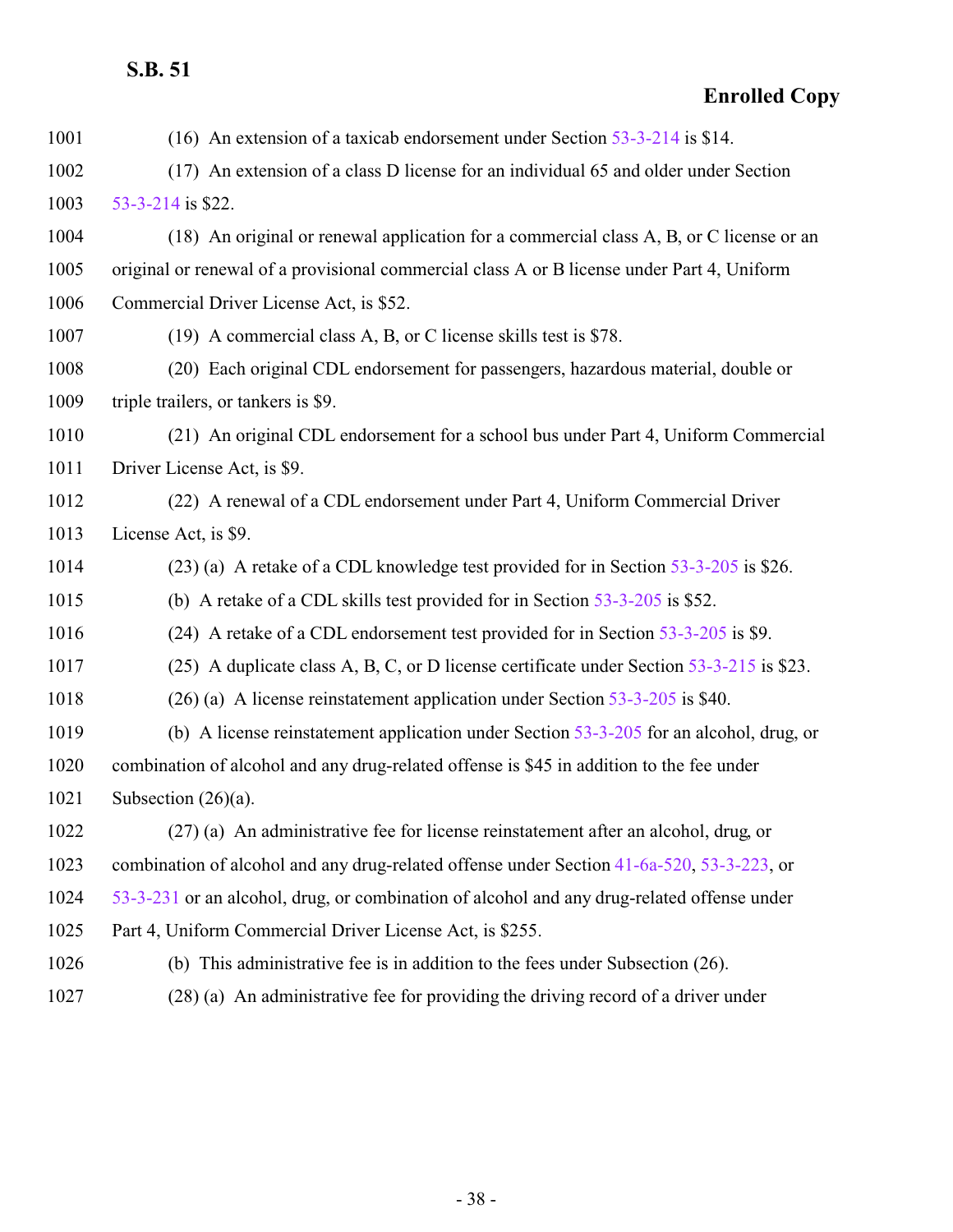| 1028 | Section 53-3-104 or 53-3-420 is \$8.                                                                 |
|------|------------------------------------------------------------------------------------------------------|
| 1029 | (b) The division may not charge for a report furnished under Section $53-3-104$ to a                 |
| 1030 | municipal, county, state, or federal agency.                                                         |
| 1031 | (29) A rescheduling fee under Section $53-3-205$ or $53-3-407$ is \$25.                              |
| 1032 | $(30)$ (a) Except as provided under Subsections $(30)(b)$ and (c), an identification card            |
| 1033 | application under Section 53-3-808 is \$23.                                                          |
| 1034 | (b) An identification card application under Section $53-3-808$ for a person with a                  |
| 1035 | disability, as defined in 42 U.S.C. Sec. 12102, is \$17.                                             |
| 1036 | (c) A fee may not be charged for an identification card application if the individual                |
| 1037 | applying:                                                                                            |
| 1038 | (i) (A) has not been issued a Utah driver license;                                                   |
| 1039 | (B) is indigent; and                                                                                 |
| 1040 | (C) is at least 18 years $\lceil \text{of age} \rceil$ old; or                                       |
| 1041 | (ii) submits written verification that the individual is homeless, as defined in Section             |
| 1042 | 26-18-411, a person who is homeless, as defined in Section 35A-5-302, or a child or youth who        |
| 1043 | is homeless, as defined in 42 U.S.C. Sec. 11434a(2), from:                                           |
| 1044 | (A) a homeless shelter, as defined in Section $\left[1\theta - 9a - 526\right]$ 35A-16-305;          |
| 1045 | (B) a permanent housing, permanent, supportive, or transitional facility, as defined in              |
| 1046 | Section 35A-5-302;                                                                                   |
| 1047 | (C) the Department of Workforce Services; or                                                         |
| 1048 | (D) a local educational agency liaison for homeless children and youth designated                    |
| 1049 | under 42 U.S.C. Sec. $11432(g)(1)(J)(ii)$ .                                                          |
| 1050 | $(31)$ (a) An extension of a regular identification card under Subsection 53-3-807(4) for            |
| 1051 | a person with a disability, as defined in 42 U.S.C. Sec. 12102, is \$17.                             |
| 1052 | (b) The fee described in Subsection $(31)(a)$ is waived if the applicant submits written             |
| 1053 | verification that the individual is homeless, as defined in Section $26-18-411$ , or a person who is |
| 1054 | homeless, as defined in Section 35A-5-302, or a child or youth who is homeless, as defined in        |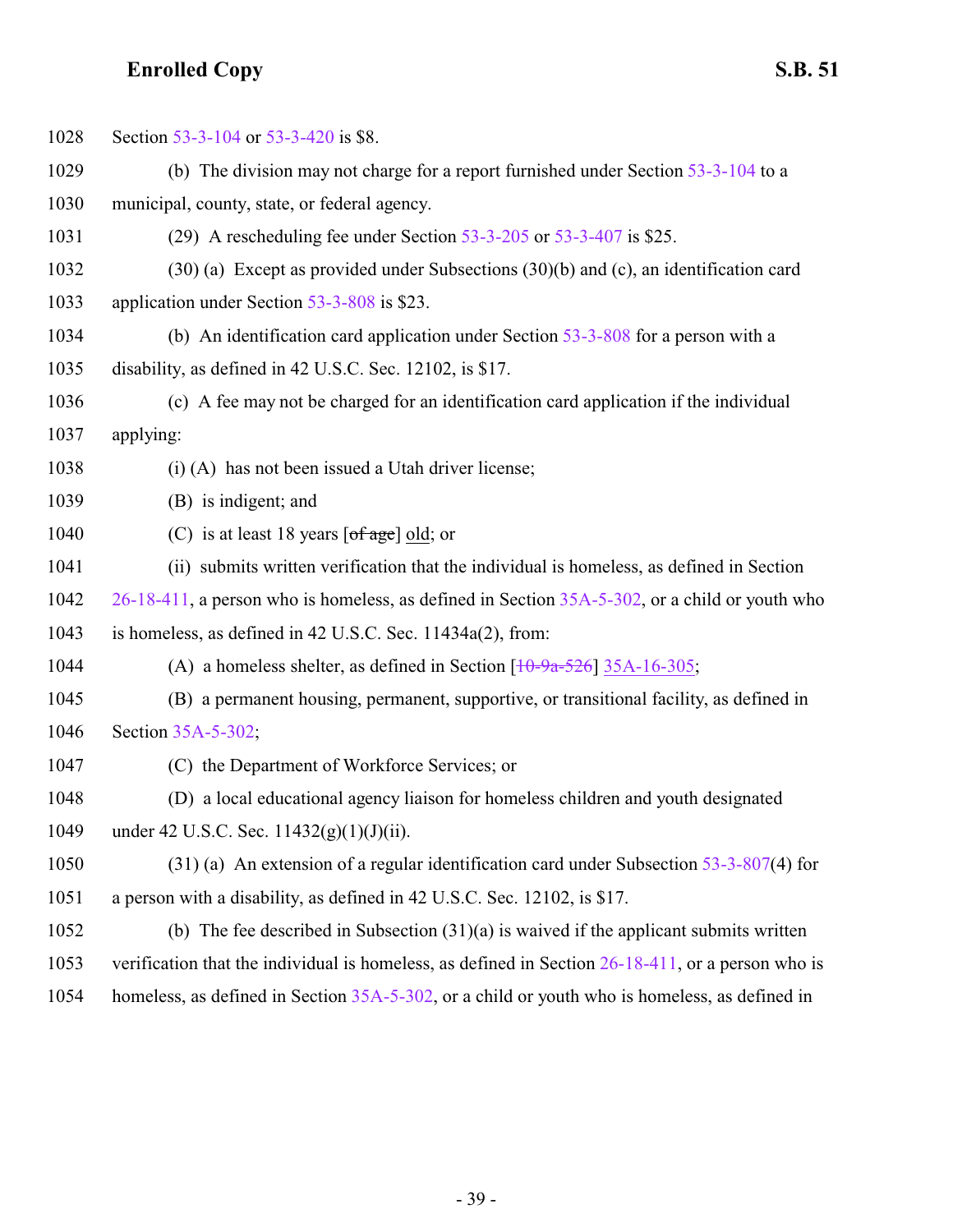**Enrolled Copy**

 42 U.S.C. Sec. 11434a(2), from: 1056 (i) a homeless shelter, as defined in Section  $\left[\frac{10-9a-526}{35A-16-305}\right]$  $\left[\frac{10-9a-526}{35A-16-305}\right]$  $\left[\frac{10-9a-526}{35A-16-305}\right]$  (ii) a permanent housing, permanent, supportive, or transitional facility, as defined in Section [35A-5-302](http://le.utah.gov/UtahCode/SectionLookup.jsp?section=35a-5-302&session=2022GS); (iii) the Department of Workforce Services; (iv) a homeless service provider as verified by the Department of Workforce Services as described in Section [26-2-12.6](http://le.utah.gov/UtahCode/SectionLookup.jsp?section=26-2-12.6&session=2022GS); or (v) a local educational agency liaison for homeless children and youth designated under 1063 42 U.S.C. Sec.  $11432(g)(1)(J)(ii)$ . (32) (a) An extension of a regular identification card under Subsection [53-3-807](http://le.utah.gov/UtahCode/SectionLookup.jsp?section=53-3-807&session=2022GS)(5) is \$23. (b) The fee described in Subsection (32)(a) is waived if the applicant submits written verification that the individual is homeless, as defined in Section [26-18-411](http://le.utah.gov/UtahCode/SectionLookup.jsp?section=26-18-411&session=2022GS), or a person who is homeless, as defined in Section [35A-5-302](http://le.utah.gov/UtahCode/SectionLookup.jsp?section=35a-5-302&session=2022GS), from: 1069 (i) a homeless shelter, as defined in Section  $\left[\frac{10-9a-526}{35A-16-305}\right]$  $\left[\frac{10-9a-526}{35A-16-305}\right]$  $\left[\frac{10-9a-526}{35A-16-305}\right]$  (ii) a permanent housing, permanent, supportive, or transitional facility, as defined in Section [35A-5-302](http://le.utah.gov/UtahCode/SectionLookup.jsp?section=35a-5-302&session=2022GS); (iii) the Department of Workforce Services; or (iv) a homeless service provider as verified by the Department of Workforce Services as described in Section [26-2-12.6](http://le.utah.gov/UtahCode/SectionLookup.jsp?section=26-2-12.6&session=2022GS). (33) In addition to any license application fees collected under this chapter, the division shall impose on individuals submitting fingerprints in accordance with Section [53-3-205.5](http://le.utah.gov/UtahCode/SectionLookup.jsp?section=53-3-205.5&session=2022GS) the fees that the Bureau of Criminal Identification is authorized to collect for the services the Bureau of Criminal Identification provides under Section [53-3-205.5](http://le.utah.gov/UtahCode/SectionLookup.jsp?section=53-3-205.5&session=2022GS). (34) An original mobility vehicle permit application under Section [41-6a-1118](http://le.utah.gov/UtahCode/SectionLookup.jsp?section=41-6a-1118&session=2022GS) is \$30. (35) A renewal of a mobility vehicle permit under Section [41-6a-1118](http://le.utah.gov/UtahCode/SectionLookup.jsp?section=41-6a-1118&session=2022GS) is \$30. (36) A duplicate mobility vehicle permit under Section [41-6a-1118](http://le.utah.gov/UtahCode/SectionLookup.jsp?section=41-6a-1118&session=2022GS) is \$12.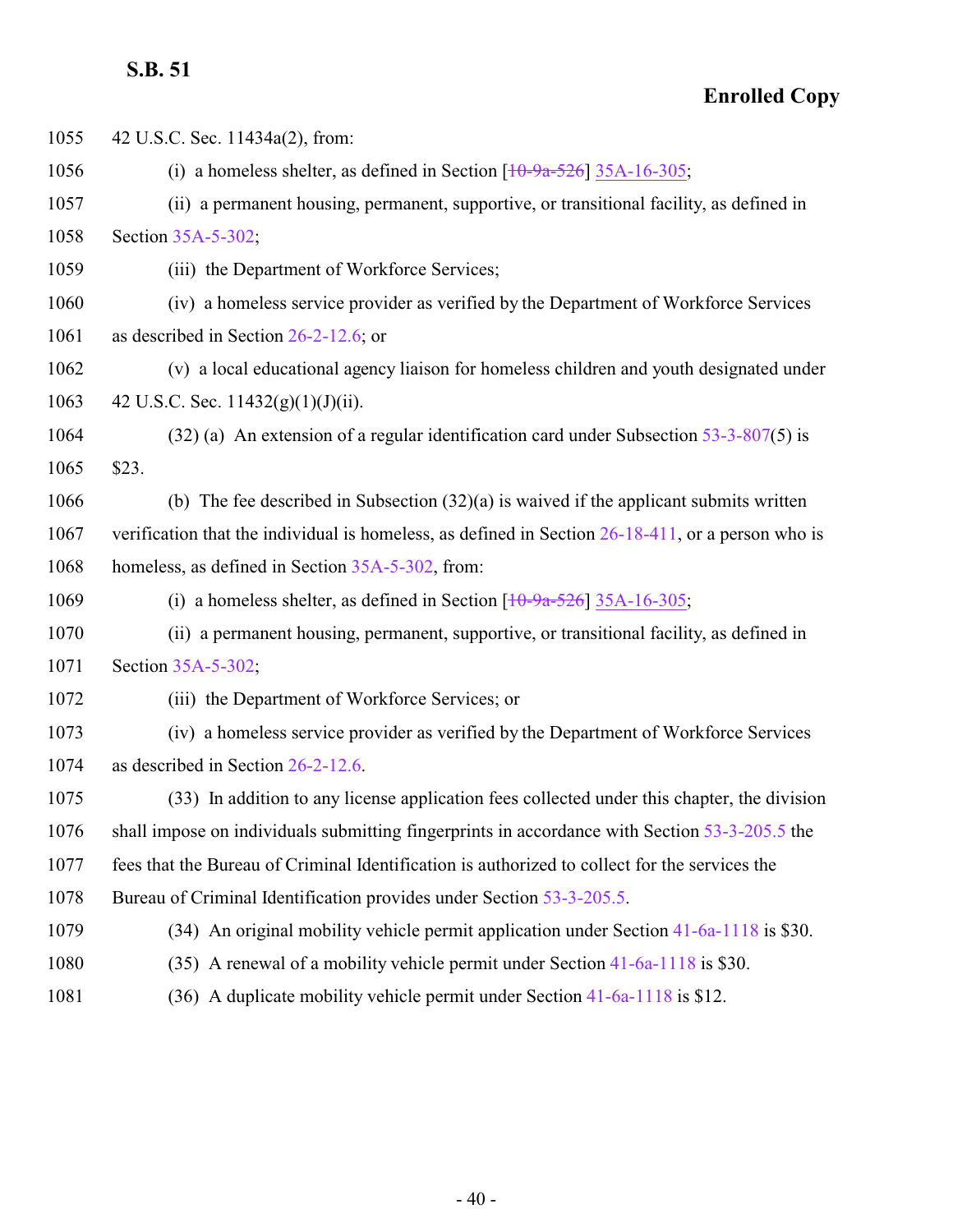<span id="page-40-0"></span>

| 1082 | Section 14. Section 53-3-219 is amended to read:                                                      |
|------|-------------------------------------------------------------------------------------------------------|
| 1083 | 53-3-219. Suspension of minor's driving privileges.                                                   |
| 1084 | (1) The division shall immediately suspend all driving privileges of any person upon                  |
| 1085 | receipt of an order suspending driving privileges under Section 32B-4-409, Section 32B-4-410,         |
| 1086 | Subsection 76-9-701(1), or Section 80-6-707.                                                          |
| 1087 | (2) (a) (i) Upon receipt of the first order suspending a person's driving privileges under            |
| 1088 | Section 32B-4-409, Section 32B-4-410, Subsection 76-9-701(1), or Section 80-6-707, the                |
| 1089 | division shall:                                                                                       |
| 1090 | (A) impose a suspension for a period of one year;                                                     |
| 1091 | (B) if the person has not been issued an operator license, deny the person's application              |
| 1092 | for a license or learner's permit for a period of one year; or                                        |
| 1093 | (C) if the person is under the age of eligibility for a driver license, deny the person's             |
| 1094 | application for a license or learner's permit beginning on the date of conviction and continuing      |
| 1095 | for one year beginning on the date of eligibility for a driver license.                               |
| 1096 | (ii) Upon receipt of the first order suspending a person's driving privileges under this              |
| 1097 | section, the division shall reduce the suspension period under Subsection $(2)(a)(i)(A)$ , $(B)$ , or |
| 1098 | (C) if ordered by the court in accordance with Subsection $32B-4-409(5)(b)$ , $32B-4-410(4)(b)$ ,     |
| 1099 | 76-9-701(4)(b), or 80-6-707(3)(a).                                                                    |
| 1100 | (b) (i) Upon receipt of a second or subsequent order suspending a person's driving                    |
| 1101 | privileges under Section $32B-4-409$ , Section $32B-4-410$ , Subsection 76-9-701(1), or               |
| 1102 | Subsection $\left[ \frac{80-4-707}{80-6-707} \right]$ 80-6-707(3)(b), the division shall:             |
| 1103 | (A) impose a suspension for a period of two years;                                                    |
| 1104 | (B) if the person has not been issued an operator license or is under the age of                      |
| 1105 | eligibility for a driver license, deny the person's application for a license or learner's permit for |
| 1106 | a period of two years; or                                                                             |
| 1107 | (C) if the person is under the age of eligibility for a driver license, deny the person's             |
| 1108 | application for a license or learner's permit beginning on the date of conviction and continuing      |
|      |                                                                                                       |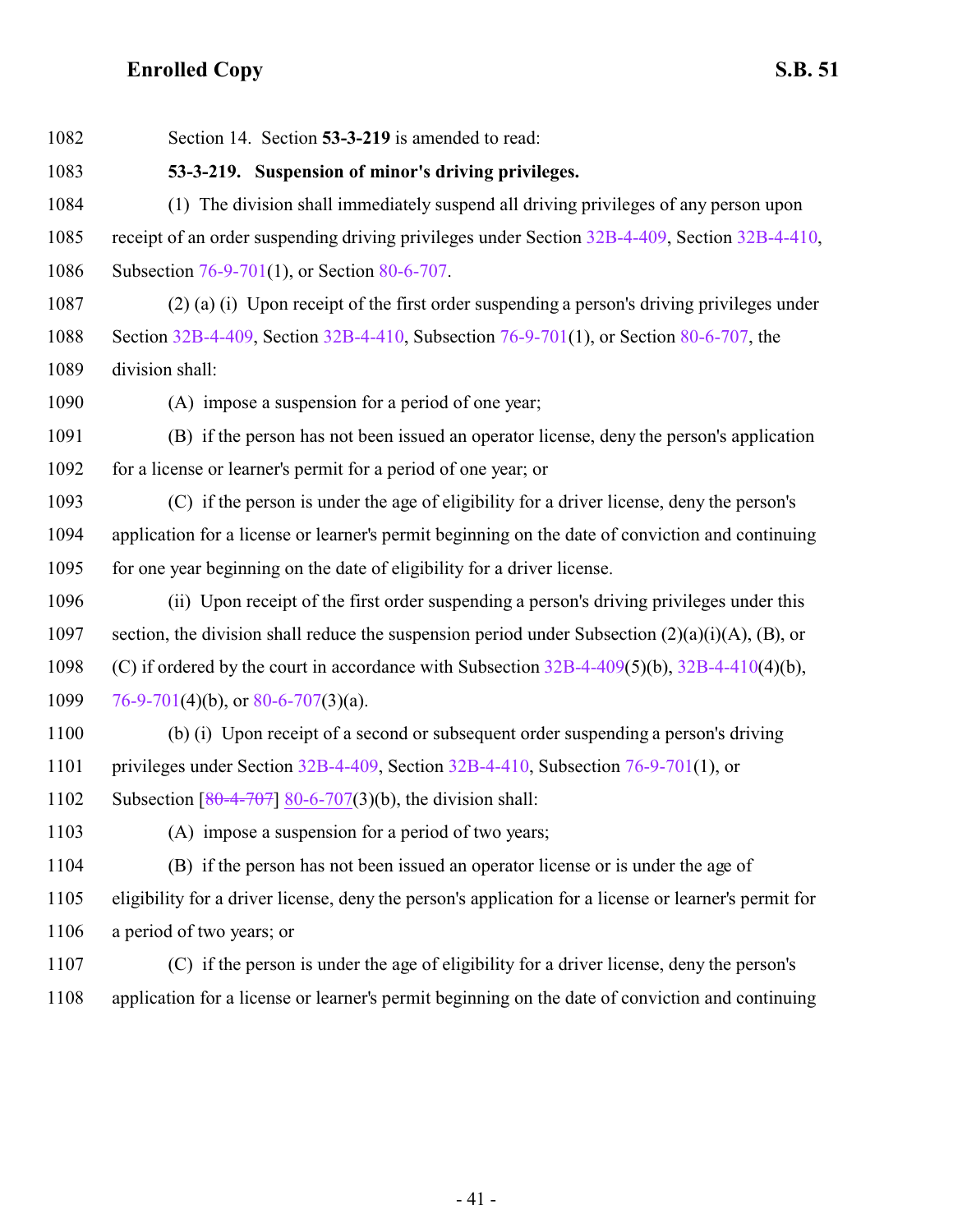for two years beginning on the date of eligibility for a driver license.

- (ii) Upon receipt of the second or subsequent order suspending a person's driving
- privileges under Section [32B-4-409](http://le.utah.gov/UtahCode/SectionLookup.jsp?section=32b-4-409&session=2022GS), Section [32B-4-410](http://le.utah.gov/UtahCode/SectionLookup.jsp?section=32b-4-410&session=2022GS), Subsection [76-9-701](http://le.utah.gov/UtahCode/SectionLookup.jsp?section=76-9-701&session=2022GS)(1), or Section
- [80-6-707](http://le.utah.gov/UtahCode/SectionLookup.jsp?section=80-6-707&session=2022GS), the division shall reduce the suspension period if ordered by the court in accordance
- with Subsection [32B-4-409](http://le.utah.gov/UtahCode/SectionLookup.jsp?section=32b-4-409&session=2022GS)(5)(c), [32B-4-410](http://le.utah.gov/UtahCode/SectionLookup.jsp?section=32b-4-410&session=2022GS)(4)(c), [76-9-701](http://le.utah.gov/UtahCode/SectionLookup.jsp?section=76-9-701&session=2022GS)(4)(c), or [80-6-707](http://le.utah.gov/UtahCode/SectionLookup.jsp?section=80-6-707&session=2022GS)(3)(b).
- (3) The Driver License Division shall subtract from any suspension or revocation 1115 period for a conviction of a violation of Section [32B-4-409](http://le.utah.gov/UtahCode/SectionLookup.jsp?section=32b-4-409&session=2022GS) the number of days for which a license was previously suspended under Section [53-3-231](http://le.utah.gov/UtahCode/SectionLookup.jsp?section=53-3-231&session=2022GS), if the previous sanction was based on the same occurrence upon which the record of conviction is based.
- (4) After reinstatement of the license described in Subsection (1), a report authorized 1119 under Section [53-3-104](http://le.utah.gov/UtahCode/SectionLookup.jsp?section=53-3-104&session=2022GS) may not contain evidence of the suspension of a minor's license under this section if the minor has not been convicted of any other offense for which the suspension under Subsection (1) may be extended.
- 

<span id="page-41-0"></span>Section 15. Section **59-12-2220** is amended to read:

 **59-12-2220. County option sales and use tax to fund a system for public transit -- Base -- Rate.**

 (1) Subject to the other provisions of this part and subject to the requirements of this section, beginning on July 1, 2019, the following counties may impose a sales and use tax under this section:

 (a) a county legislative body may impose the sales and use tax on the transactions described in Subsection [59-12-103](http://le.utah.gov/UtahCode/SectionLookup.jsp?section=59-12-103&session=2022GS)(1) located within the county, including the cities and towns within the county if:

- (i) the entire boundary of a county is annexed into a large public transit district; and
- (ii) the maximum amount of sales and use tax authorizations allowed pursuant to
- Section [59-12-2203](http://le.utah.gov/UtahCode/SectionLookup.jsp?section=59-12-2203&session=2022GS) and authorized under the following sections has been imposed:
- (A) Section [59-12-2213](http://le.utah.gov/UtahCode/SectionLookup.jsp?section=59-12-2213&session=2022GS);
- (B) Section [59-12-2214](http://le.utah.gov/UtahCode/SectionLookup.jsp?section=59-12-2214&session=2022GS);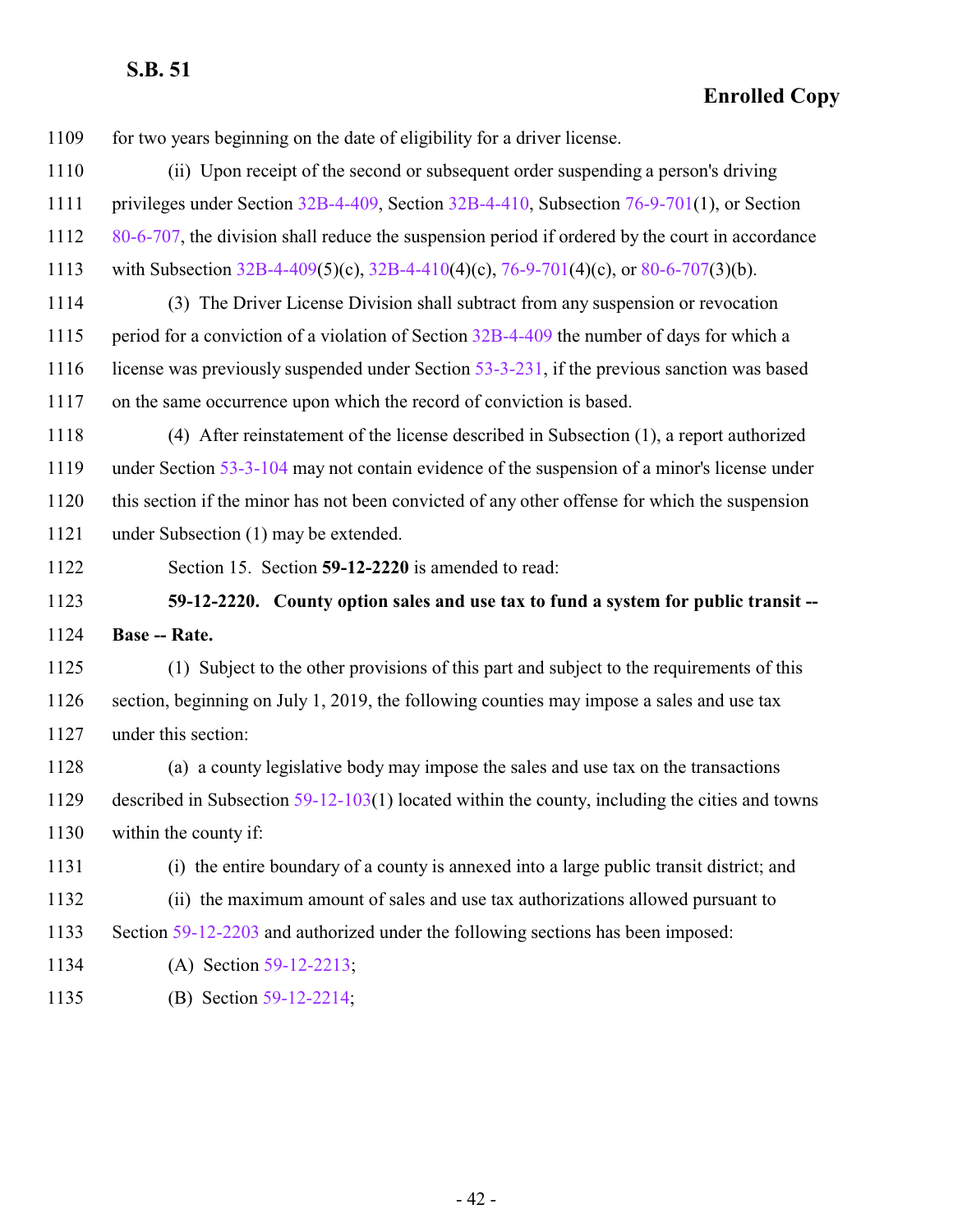| 1136 | (C) Section 59-12-2215;                                                                             |
|------|-----------------------------------------------------------------------------------------------------|
| 1137 | (D) Section 59-12-2216;                                                                             |
| 1138 | (E) Section 59-12-2217;                                                                             |
| 1139 | (F) Section $59-12-2218$ ; and                                                                      |
| 1140 | (G) Section 59-12-2219;                                                                             |
| 1141 | (b) if the county is not annexed into a large public transit district, the county legislative       |
| 1142 | body may impose the sales and use tax on the transactions described in Subsection                   |
| 1143 | $59-12-103(1)$ located within the county, including the cities and towns within the county if:      |
| 1144 | (i) the county is an eligible political subdivision as defined in Section $59-12-2219$ ; or         |
| 1145 | (ii) a city or town within the boundary of the county is an eligible political subdivision          |
| 1146 | as defined in Section $59-12-2219$ ; or                                                             |
| 1147 | (c) a county legislative body of a county not described in Subsection $(1)(a)$ may impose           |
| 1148 | the sales and use tax on the transactions described in Subsection $59-12-103(1)$ located within     |
| 1149 | the county, including the cities and towns within the county, if there is a public transit district |
| 1150 | within the boundary of the county.                                                                  |
| 1151 | (2) For purposes of Subsection (1) and subject to the other provisions of this section, a           |
| 1152 | county legislative body that imposes a sales and use tax under this section may impose the tax      |
| 1153 | at a rate of .2%.                                                                                   |
| 1154 | (3) A county imposing a sales and use tax under this section shall expend the revenues              |
| 1155 | collected from the sales and use tax for capital expenses and service delivery expenses of:         |
| 1156 | (a) a public transit district;                                                                      |
| 1157 | (b) an eligible political subdivision, as that term is defined in Section $59-12-2219$ ; or         |
| 1158 | (c) another entity providing a service for public transit or a transit facility within the          |
| 1159 | county as those terms are defined in Section 17B-2a-802.                                            |
| 1160 | (4) Notwithstanding Section $59-12-2208$ , a county legislative body may, but is not                |
| 1161 | required to, submit an opinion question to the county's registered voters in accordance with        |

1162 Section [59-12-2208](http://le.utah.gov/UtahCode/SectionLookup.jsp?section=59-12-2208&session=2022GS) to impose a sales and use tax under this section.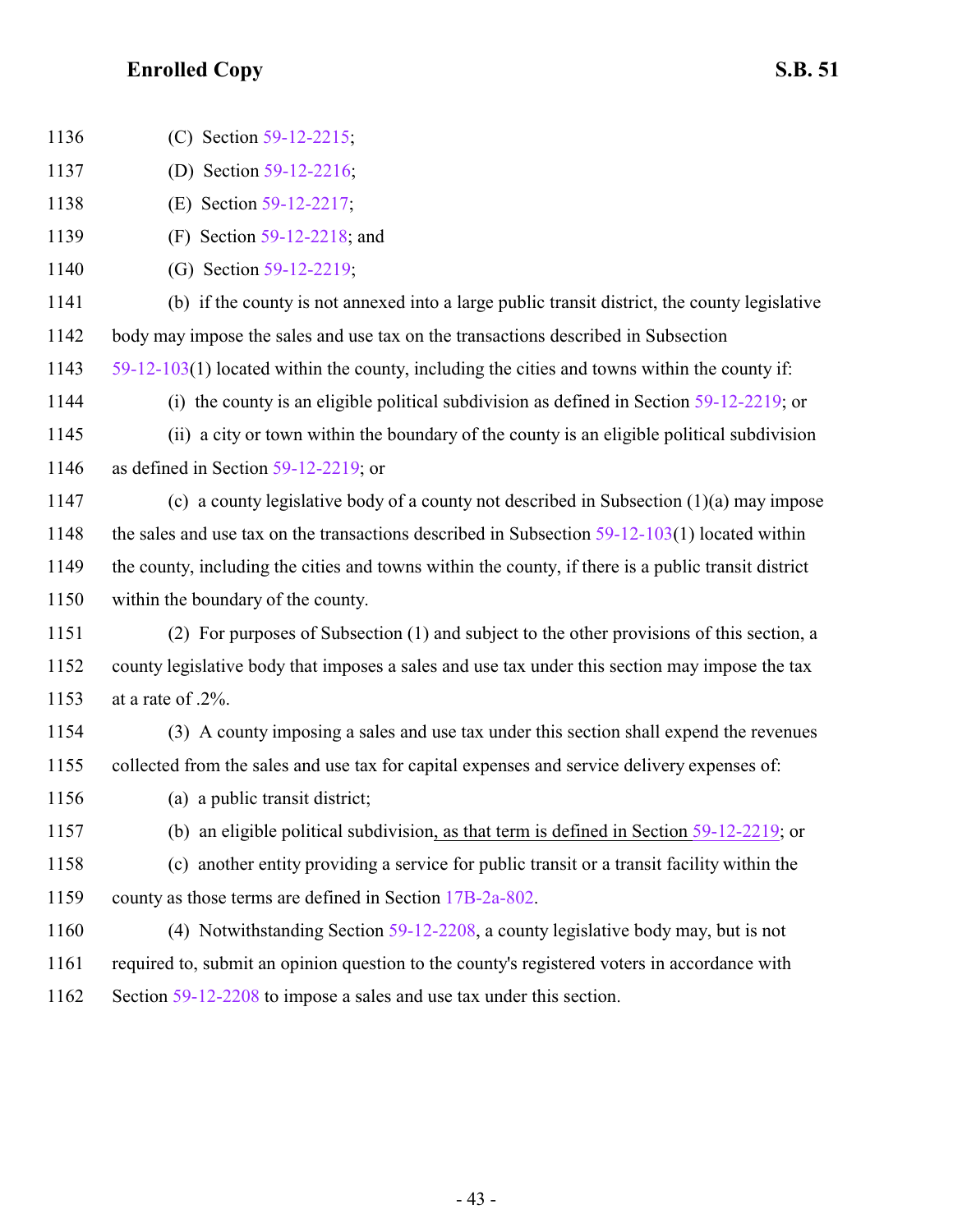<span id="page-43-0"></span>

| 1163 | (5) (a) Notwithstanding any other provision in this section, if a county wishes to                 |
|------|----------------------------------------------------------------------------------------------------|
| 1164 | impose a sales and use tax under this section, the county legislative body shall pass the          |
| 1165 | ordinance to impose a sales and use tax under this section on or before June 30, 2023.             |
| 1166 | (b) The county legislative body may not pass an ordinance to impose a sales and use                |
| 1167 | tax under this section on or after July 1, 2023.                                                   |
| 1168 | (c) Notwithstanding the deadline described in Subsection $(5)(a)$ , any sales and use tax          |
| 1169 | imposed under this section on or before June 30, 2023, may remain in effect.                       |
| 1170 | (6) (a) Revenue collected from a sales and use tax under this section may not be used              |
| 1171 | to supplant existing General Fund appropriations that a county has budgeted for transportation     |
| 1172 | or public transit as of the date the tax becomes effective for a county.                           |
| 1173 | (b) The limitation under Subsection $(6)(a)$ does not apply to a designated transportation         |
| 1174 | or public transit capital or reserve account a county may have established prior to the date the   |
| 1175 | tax becomes effective.                                                                             |
| 1176 | Section 16. Section 63B-31-103 is amended to read:                                                 |
| 1177 | 63B-31-103. Transportation bonds -- Maximum amount -- Use for State                                |
| 1178 | <b>Infrastructure Bank Fund loans.</b>                                                             |
| 1179 | $(1)$ (a) Subject to the restriction in Subsection $(1)(c)$ , the total amount of bonds issued     |
| 1180 | under this section may not exceed \$30,000,000.                                                    |
| 1181 | (b) When the Department of Transportation certifies to the commission the amount of                |
| 1182 | bond proceeds that the commission needs to provide funding for the purposes described in           |
| 1183 | Subsection (2), the commission may issue and sell general obligation bonds in an amount equal      |
| 1184 | to the certified amount plus costs of issuance.                                                    |
| 1185 | (c) The commission may not issue general obligation bonds authorized under this                    |
| 1186 | section if the issuance for general obligation bonds would result in the total current outstanding |
| 1187 | general obligation debt of the state exceeding 50% of the limitation described in the Utah         |
| 1188 | Constitution, Article XIV, Section 1.                                                              |
| 1189 | (2) (a) Proceeds from the bonds issued under this section shall be provided to the                 |
|      |                                                                                                    |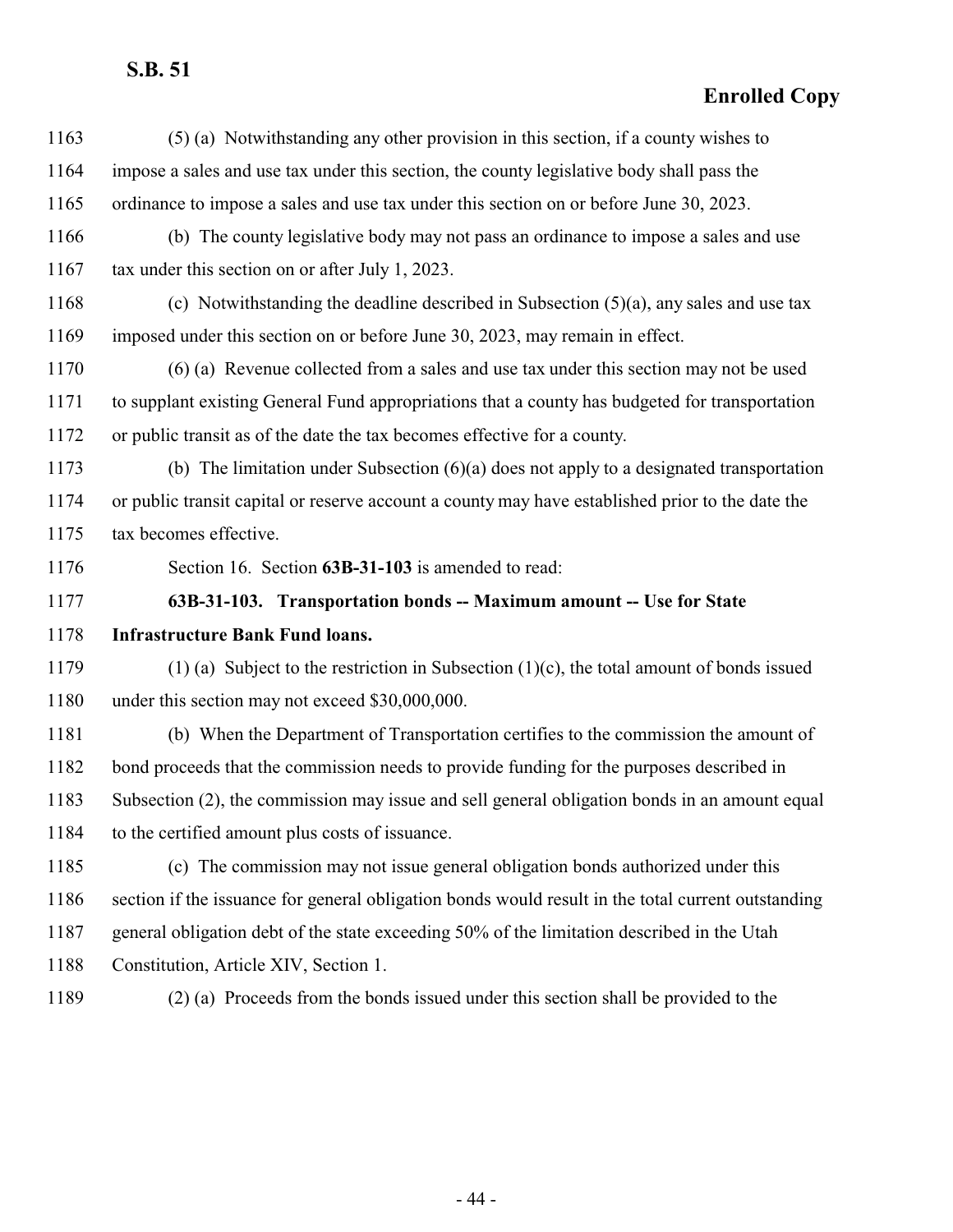<span id="page-44-2"></span><span id="page-44-1"></span><span id="page-44-0"></span>

| 1190 | Department of Transportation to transfer to the State Infrastructure Bank Fund created in    |
|------|----------------------------------------------------------------------------------------------|
| 1191 | Section 72-2-202 to be used to issue loans pursuant to Title 72, Chapter 2, Part 2, State    |
| 1192 | Infrastructure Bank Fund.                                                                    |
| 1193 | (b) Any distribution from the State Infrastructure Bank Fund shall be contingent upon a      |
| 1194 | commitment from the borrower that revenue is available to repay the loan from the State      |
| 1195 | Infrastructure Bank Fund which shall be paid in whole or in part from revenue distributions  |
| 1196 | described in Subsection $72-2-121(4)[(m)](k)$ .                                              |
| 1197 | (c) Notwithstanding Subsection $72-2-204(2)$ , a loan or assistance made with proceeds       |
| 1198 | from bonds issued under this section shall bear an interest rate not to exceed .5% above the |
| 1199 | bond market interest rate available to the state for an issuance under this section.         |
| 1200 | Section 17. Section 63I-1-272 is amended to read:                                            |
| 1201 | 63I-1-272. Repeal dates, Title 72.                                                           |
| 1202 | (1) Subsection $72-2-121$ $(10)(9)$ , which creates transportation advisory committees, is   |
| 1203 | repealed July 1, 2022.                                                                       |
| 1204 | (2) Title 72, Chapter 4, Part 3, Utah State Scenic Byway Program, is repealed January        |
| 1205 | 2, 2025.                                                                                     |
| 1206 | Section 18. Section 63I-2-272 is amended to read:                                            |
| 1207 | 63I-2-272. Repeal dates -- Title 72.                                                         |
| 1208 | $(1)$ Subsections 72-1-213(2) and (3)(a)(i), related to the Road Usage Charge Advisory       |
| 1209 | Committee, are repealed January 1, 2022.                                                     |
| 1210 | $\lceil$ (2) Section 72-1-216.1 is repealed January 1, 2023.                                 |
| 1211 | Section 19. Section 72-1-213.1 is amended to read:                                           |
| 1212 | 72-1-213.1. Road usage charge program.                                                       |
| 1213 | $(1)$ As used in this section:                                                               |
| 1214 | (a) "Account manager" means an entity under contract with the department to                  |
| 1215 | administer and manage the road usage charge program.                                         |
| 1216 | (b) "Alternative fuel vehicle" means the same as that term is defined in Section             |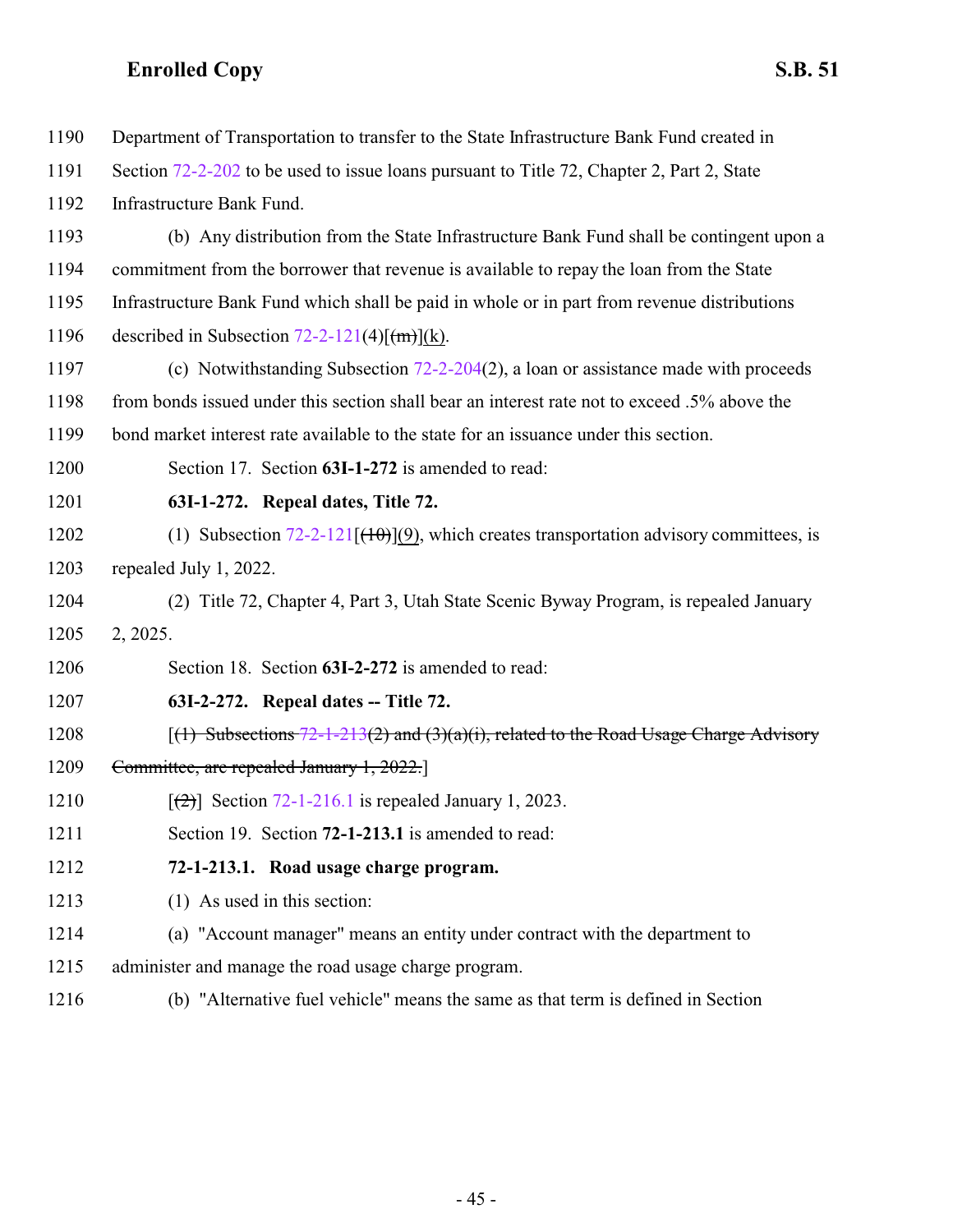| 1217 | $41-1a-102$ .                                                                                   |
|------|-------------------------------------------------------------------------------------------------|
| 1218 | (c) "Payment period" means the interval during which an owner is required to report             |
| 1219 | mileage and pay the appropriate road usage charge according to the terms of the program.        |
| 1220 | (d) "Program" means the road usage charge program established and described in this             |
| 1221 | section.                                                                                        |
| 1222 | (2) There is established a road usage charge program as described in this section.              |
| 1223 | (3) (a) The department shall implement and oversee the administration of the program,           |
| 1224 | which shall begin on January 1, 2020.                                                           |
| 1225 | (b) To implement and administer the program, the department may contract with an                |
| 1226 | account manager.                                                                                |
| 1227 | (4) (a) The owner or lessee of an alternative fuel vehicle may apply for enrollment of          |
| 1228 | the alternative fuel vehicle in the program.                                                    |
| 1229 | (b) If an application for enrollment into the program is approved by the department, the        |
| 1230 | owner or lessee of an alternative fuel vehicle may participate in the program in lieu of paying |
| 1231 | the fee described in Subsection $41-1a-1206(1)(h)$ or $(2)(b)$ .                                |
| 1232 | (5) (a) In accordance with Title 63G, Chapter 3, Utah Administrative Rulemaking Act,            |
| 1233 | and consistent with this section, the department:                                               |
| 1234 | (i) shall make rules to establish:                                                              |
| 1235 | (A) processes and terms for enrollment into and withdrawal or removal from the                  |
| 1236 | program;                                                                                        |
| 1237 | (B) payment periods and other payment methods and procedures for the program;                   |
| 1238 | (C) standards for mileage reporting mechanisms for an owner or lessee of an                     |
| 1239 | alternative fuel vehicle to report mileage as part of participation in the program;             |
| 1240 | (D) standards for program functions for mileage recording, payment processing,                  |
| 1241 | account management, and other similar aspects of the program;                                   |
| 1242 | (E) contractual terms between an owner or lessee of an alternative fuel vehicle owner           |
| 1243 | and an account manager for participation in the program;                                        |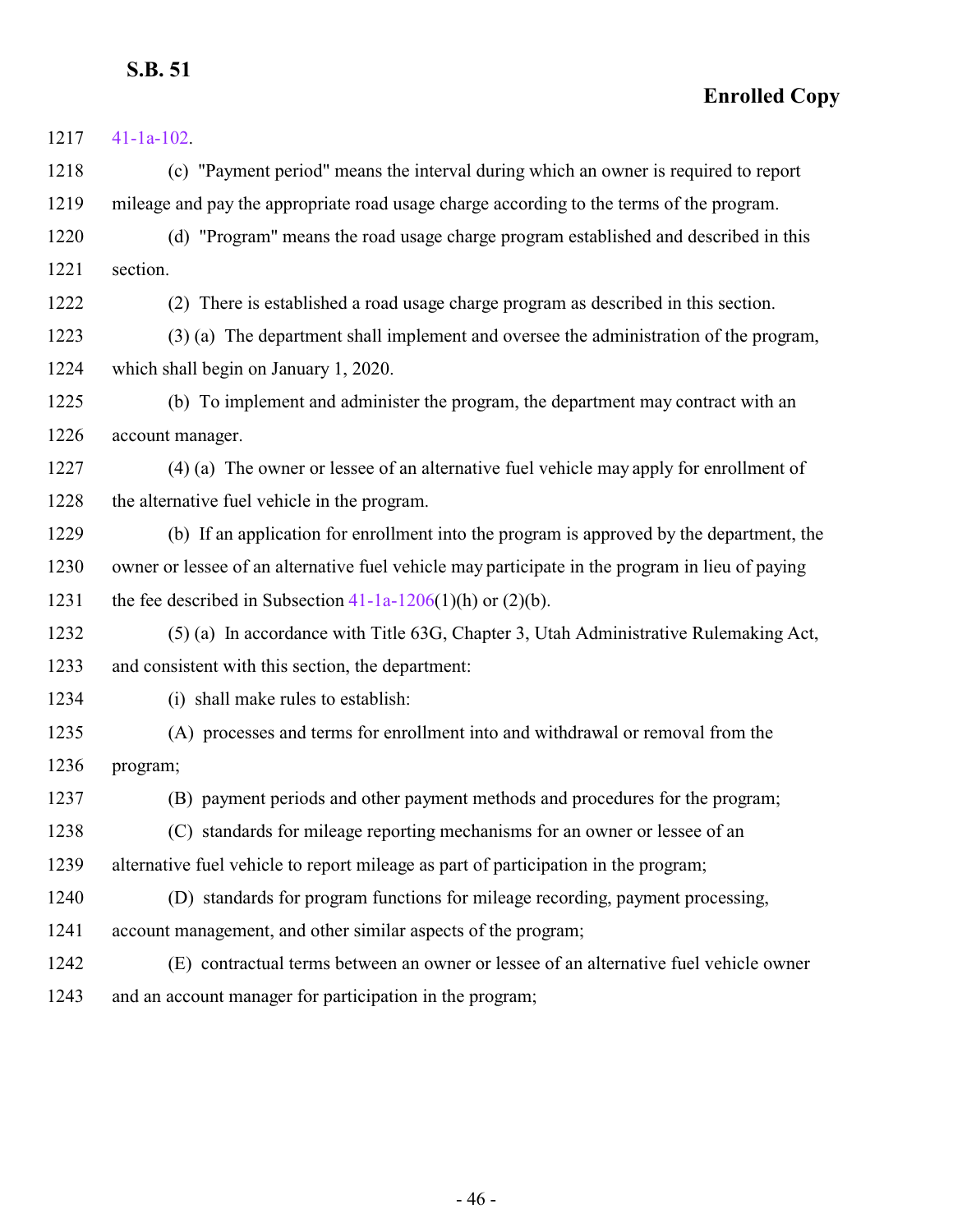| 1244 | (F) contractual terms between the department and an account manager, including                    |
|------|---------------------------------------------------------------------------------------------------|
| 1245 | authority for an account manager to enforce the terms of the program;                             |
| 1246 | (G) procedures to provide security and protection of personal information and data                |
| 1247 | connected to the program, and penalties for account managers for violating privacy protection     |
| 1248 | rules;                                                                                            |
| 1249 | (H) penalty procedures for a program participant's failure to pay a road usage charge or          |
| 1250 | tampering with a device necessary for the program; and                                            |
| 1251 | (I) department oversight of an account manager, including privacy protection of                   |
| 1252 | personal information and access and auditing capability of financial and other records related to |
| 1253 | administration of the program; and                                                                |
| 1254 | (ii) may make rules to establish:                                                                 |
| 1255 | (A) an enrollment cap for certain alternative fuel vehicle types to participate in the            |
| 1256 | program;                                                                                          |
| 1257 | (B) a process for collection of an unpaid road usage charge or penalty; or                        |
| 1258 | (C) integration of the program with other similar programs, such as tolling.                      |
| 1259 | (b) The department shall make recommendations to and consult with the commission                  |
| 1260 | regarding road usage mileage rates for each type of alternative fuel vehicle.                     |
| 1261 | (6) In accordance with Title 63G, Chapter 3, Utah Administrative Rulemaking Act, and              |
| 1262 | consistent with this section, the commission shall, after consultation with the department, make  |
| 1263 | rules to establish the road usage charge mileage rate for each type of alternative fuel vehicle.  |
| 1264 | (7) Revenue generated by the road usage charge program and relevant penalties shall               |
| 1265 | be deposited into the Road Usage Charge Program Special Revenue Fund.                             |
| 1266 | $(8)$ (a) The department may:                                                                     |
| 1267 | (i) (A) impose a penalty for failure to timely pay a road usage charge according to the           |
| 1268 | terms of the program or tampering with a device necessary for the program; and                    |
| 1269 | (B) request that the Division of Motor Vehicles place a hold on the registration of the           |
| 1270 | owner's or lessee's alternative fuel vehicle for failure to pay a road usage charge according to  |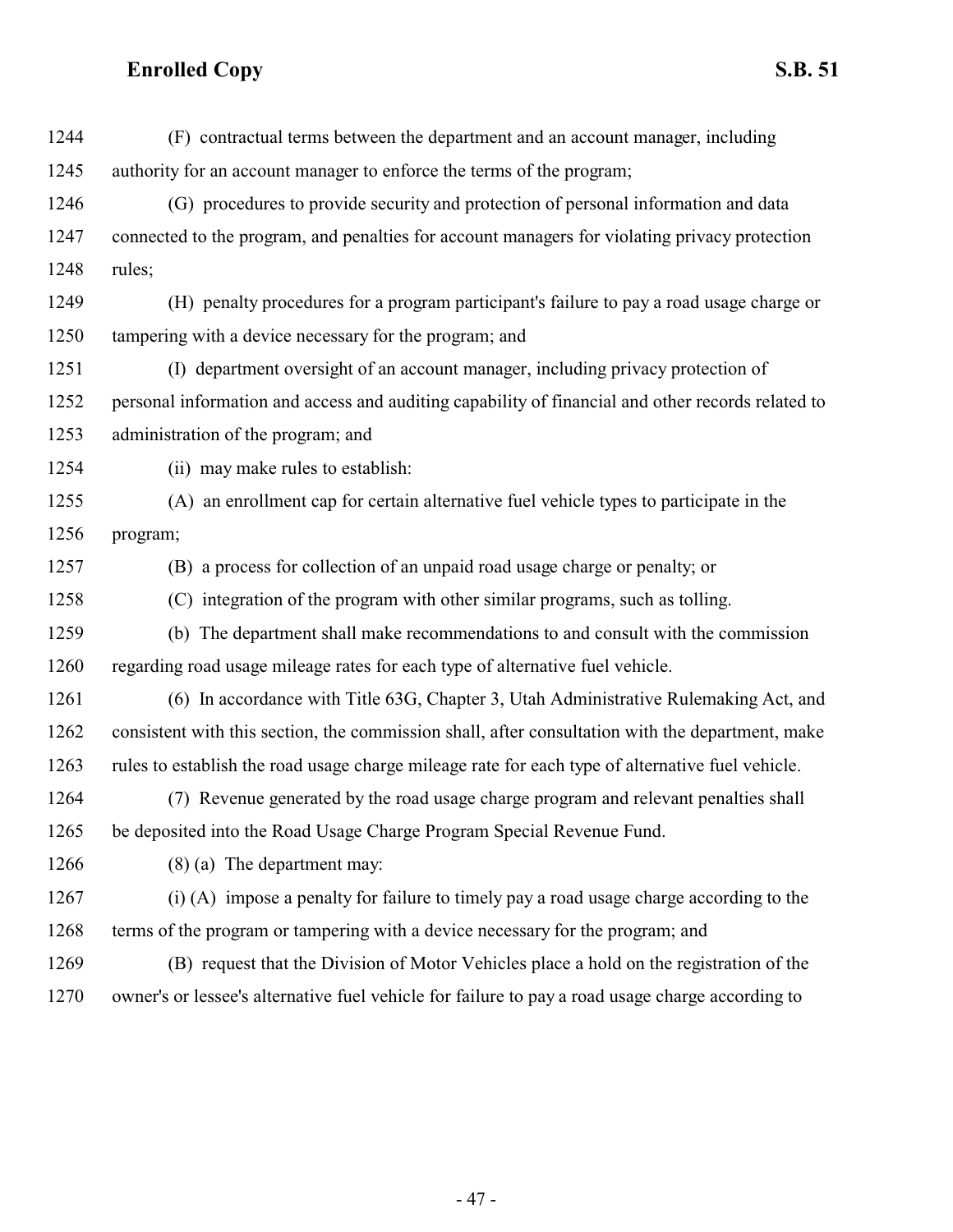**Enrolled Copy**

the terms of the program;

 (ii) send correspondence to the owner of an alternative fuel vehicle to inform the owner or lessee of:

(A) the road usage charge program, implementation, and procedures;

 (B) an unpaid road usage charge and the amount of the road usage charge to be paid to the department;

 (C) the penalty for failure to pay a road usage charge within the time period described 1278 in Subsection  $(8)(a)(iii)$ ; and

 (D) a hold being placed on the owner's or lessee's registration for the alternative fuel vehicle, if the road usage charge and penalty are not paid within the time period described in Subsection (8)(a)(iii), which would prevent the renewal of the alternative fuel vehicle's

registration; and

 (iii) require that the owner or lessee of the alternative fuel vehicle pay the road usage charge to the department within 30 days of the date when the department sends written notice of the road usage charge to the owner or lessee.

 (b) The department shall send the correspondence and notice described in Subsection (8)(a) to the owner of the alternative fuel vehicle according to the terms of the program.

 (9) (a) The Division of Motor Vehicles and the department shall share and provide access to information pertaining to an alternative fuel vehicle and participation in the program including:

(i) registration and ownership information pertaining to an alternative fuel vehicle;

 (ii) information regarding the failure of an alternative fuel vehicle owner or lessee to pay a road usage charge or penalty imposed under this section within the time period described 1294 in Subsection  $(8)(a)(iii)$ ; and

(iii) the status of a request for a hold on the registration of an alternative fuel vehicle.

 (b) If the department requests a hold on the registration in accordance with this section, the Division of Motor Vehicles may not renew the registration of a motor vehicle under Title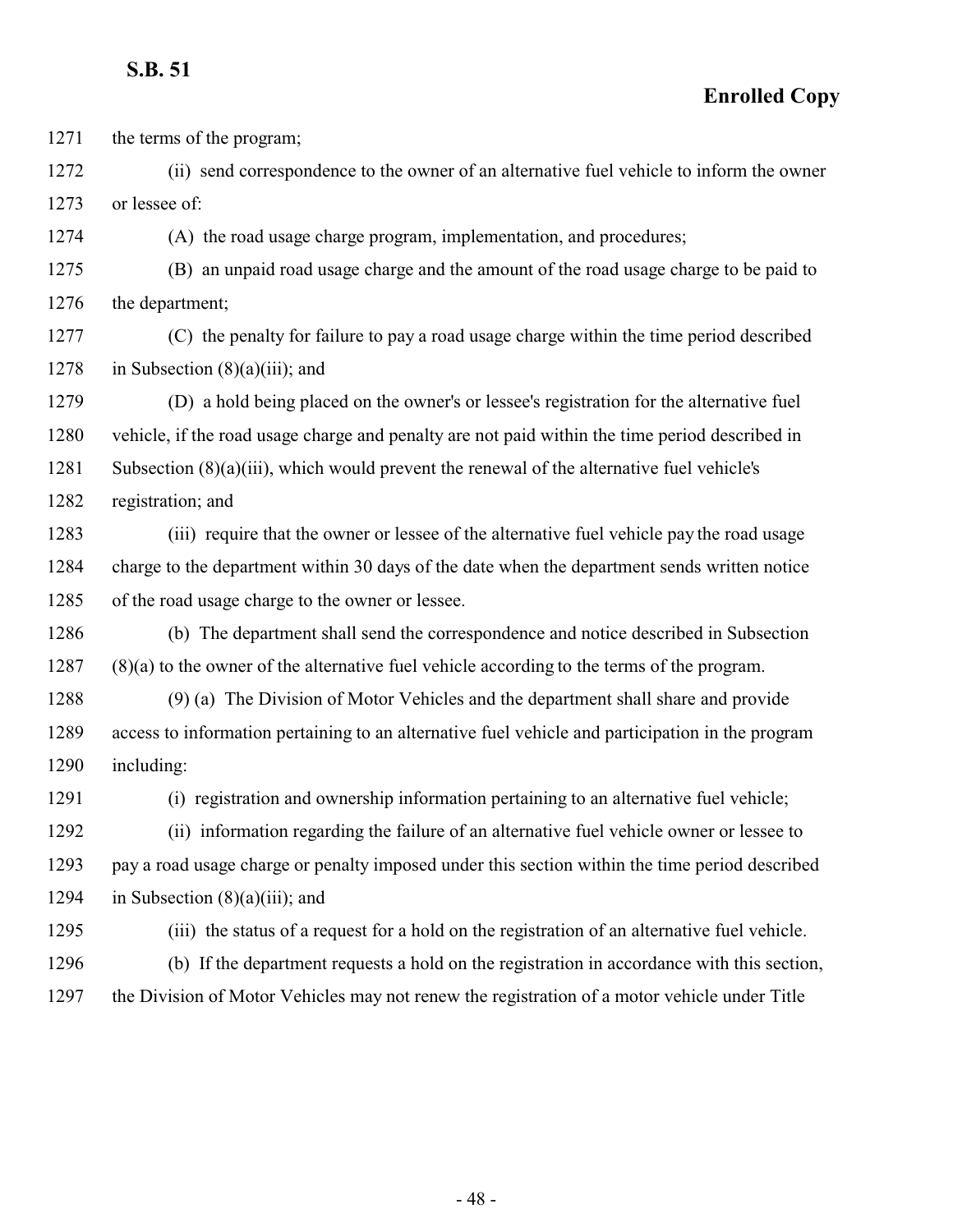| 1298 | 41, Chapter 1a, Part 2, Registration, until the department withdraws the hold request.                 |
|------|--------------------------------------------------------------------------------------------------------|
| 1299 | (10) The owner of an alternative fuel vehicle may apply for enrollment in the program                  |
| 1300 | or withdraw from the program according to the terms established by the department pursuant to          |
| 1301 | rules made under Subsection (5).                                                                       |
| 1302 | (11) If enrolled in the program, the owner or lessee of an alternative fuel vehicle shall:             |
| 1303 | (a) report mileage driven as required by the department pursuant to Subsection (5);                    |
| 1304 | (b) pay the road usage fee for each payment period as set by the department and the                    |
| 1305 | commission pursuant to Subsections (5) and (6); and                                                    |
| 1306 | (c) comply with all other provisions of this section and other requirements of the                     |
| 1307 | program.                                                                                               |
| 1308 | $[(12)(a)$ On or before June 1, 2021, and except for the vehicles excluded in Subsection               |
| 1309 | $(12)(b)$ , the department shall submit to a legislative committee designated by the Legislative       |
| 1310 | Management Committee a written plan to enroll all vehicles registered in the state in the              |
| 1311 | program by December 31, 2031.]                                                                         |
| 1312 | $(6)$ The plan described in Subsection (12)(a) may exclude authorized carriers                         |
| 1313 | described in Subsection $59-12-102(17)(a)$ .                                                           |
| 1314 | $\left[\text{(c)}\right]$ Beginning in 2021, on or before October 1 of each year, the department shall |
| 1315 | submit annually an electronic report recommending strategies to expand enrollment in the               |
| 1316 | program to meet the deadline provided in Subsection $(12)(a)$ .                                        |
| 1317 | $[\frac{(13)}{(12)}]$ Beginning in 2021, the department shall submit annually, on or before            |
| 1318 | October 1, to the [legislative committee that receives the report described in Subsection              |
| 1319 | $(12)(a)$ ] Transportation Interim Committee, an electronic report that:                               |
| 1320 | (a) states for the preceding fiscal year:                                                              |
| 1321 | the amount of revenue collected from the program;<br>(i)                                               |
| 1322 | (ii) the participation rate in the program; and                                                        |
| 1323 | (iii) the department's costs to administer the program; and                                            |
| 1324 | (b) provides for the current fiscal year, an estimate of:                                              |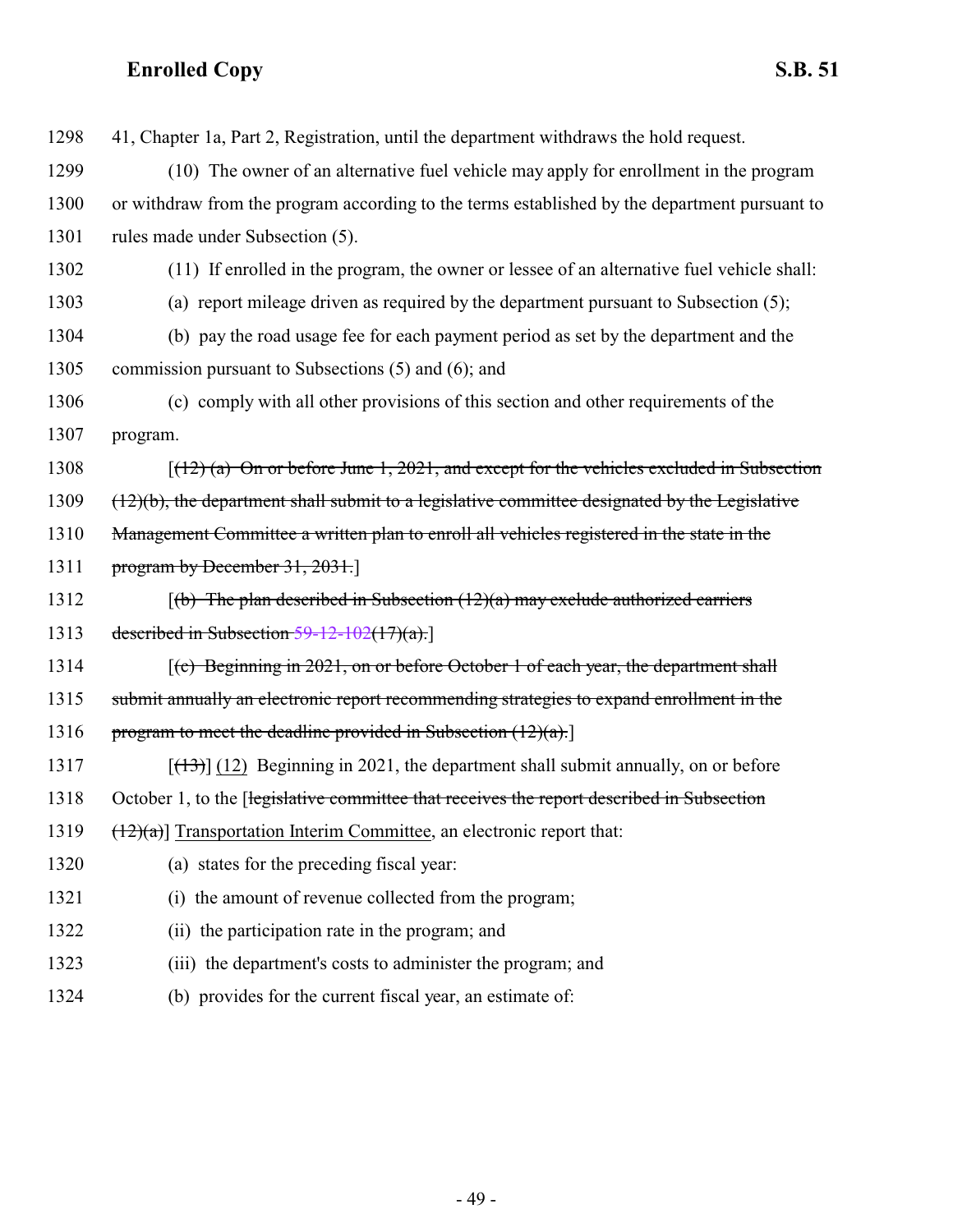<span id="page-49-1"></span><span id="page-49-0"></span>

| 1325 | (i) the revenue that will be collected from the program;                                           |
|------|----------------------------------------------------------------------------------------------------|
| 1326 | (ii) the participation rate in the program; and                                                    |
| 1327 | (iii) the department's costs to administer the program.                                            |
| 1328 | Section 20. Section 72-1-213.2 is amended to read:                                                 |
| 1329 | 72-1-213.2. Road Usage Charge Program Special Revenue Fund -- Revenue.                             |
| 1330 | (1) There is created a special revenue fund within the Transportation Fund known as                |
| 1331 | the "Road Usage Charge Program Special Revenue Fund."                                              |
| 1332 | $(2)$ (a) The fund shall be funded from the following sources:                                     |
| 1333 | $\lceil$ (a) (i) revenue collected by the department under Section 72-1-213.1;                     |
| 1334 | $[\phi]$ (ii) appropriations made to the fund by the Legislature;                                  |
| 1335 | $[\text{et}]$ (iii) contributions from other public and private sources for deposit into the fund; |
| 1336 | $[\text{d} \cdot \text{d} \cdot]$ (iv) interest earnings on cash balances; and                     |
| 1337 | $[\text{e}(\text{e})]$ (v) money collected for repayments and interest on fund money.              |
| 1338 | (b) If the revenue derived from the sources described in Subsection $(2)(a)$ is                    |
| 1339 | insufficient to cover the costs of administering the road usage charge program, subject to         |
| 1340 | Subsection $72-2-107(1)$ , the department may transfer into the fund revenue deposited into the    |
| 1341 | Transportation Fund from the fee described in Subsections $41-1a-1206(1)(h)$ and $(2)(b)$ in an    |
| 1342 | amount sufficient to enable the department to administer the road usage charge program.            |
| 1343 | (3) (a) Revenue generated by the road usage charge program and relevant penalties                  |
| 1344 | shall be deposited into the Road Usage Charge Program Special Revenue Fund.                        |
| 1345 | (b) Revenue in the Road Usage Charge Program Special Revenue Fund is nonlapsing.                   |
| 1346 | (4) Upon appropriation by the Legislature, the department may use revenue deposited                |
| 1347 | into the Road Usage Charge Program Special Revenue Fund:                                           |
| 1348 | (a) to cover the costs of administering the program; and                                           |
| 1349 | (b) for state transportation purposes.                                                             |
| 1350 | Section 21. Section 72-2-121 is amended to read:                                                   |
| 1351 | 72-2-121. County of the First Class Highway Projects Fund.                                         |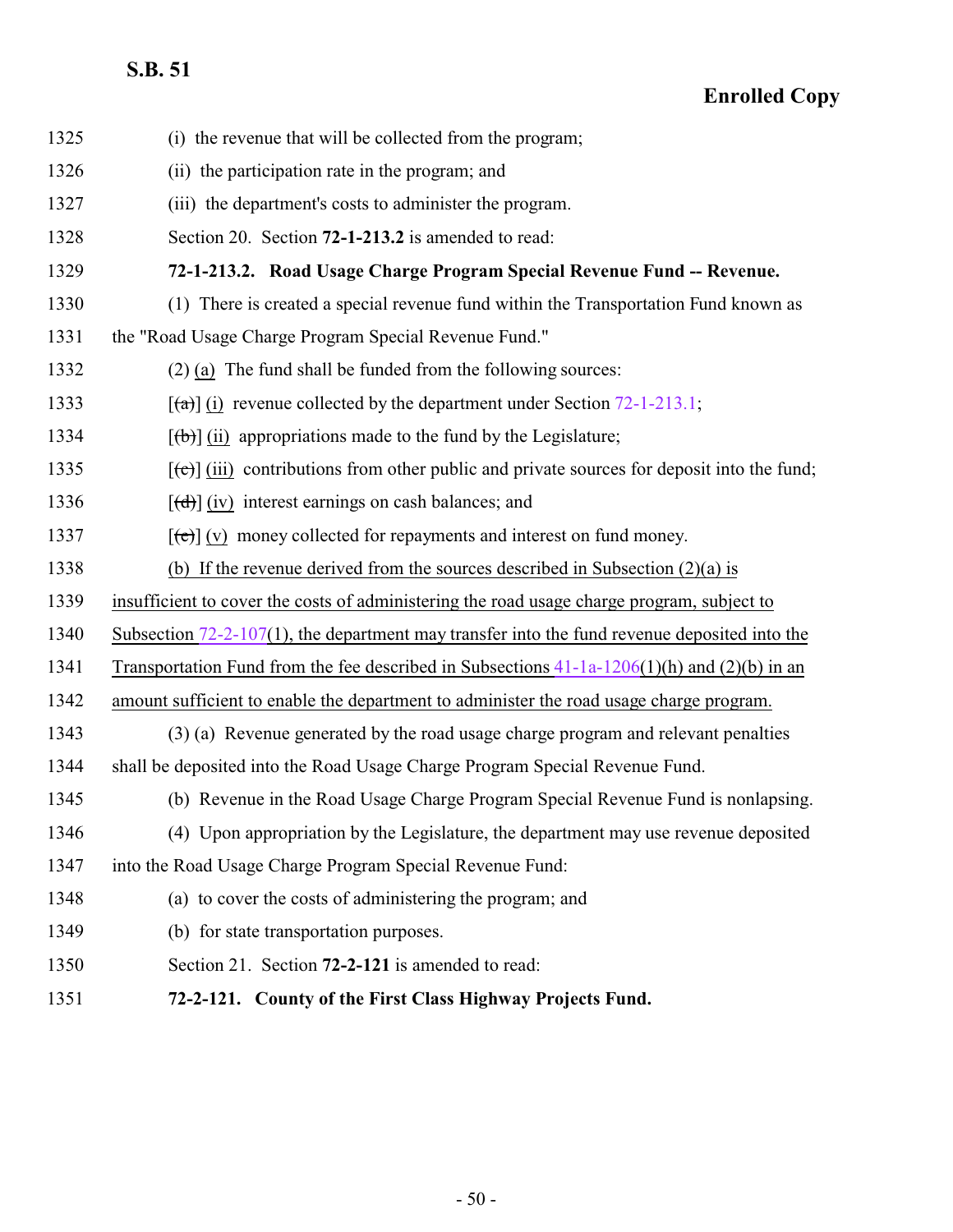| 1352 | (1) There is created a special revenue fund within the Transportation Fund known as               |
|------|---------------------------------------------------------------------------------------------------|
| 1353 | the "County of the First Class Highway Projects Fund."                                            |
| 1354 | (2) The fund consists of money generated from the following revenue sources:                      |
| 1355 | (a) any voluntary contributions received for new construction, major renovations, and             |
| 1356 | improvements to highways within a county of the first class;                                      |
| 1357 | (b) the portion of the sales and use tax described in Subsection $59-12-2214(3)(b)$               |
| 1358 | deposited into or transferred to the fund;                                                        |
| 1359 | (c) the portion of the sales and use tax described in Section $59-12-2217$ deposited into         |
| 1360 | or transferred to the fund; and                                                                   |
| 1361 | (d) a portion of the local option highway construction and transportation corridor                |
| 1362 | preservation fee imposed in a county of the first class under Section 41-1a-1222 deposited into   |
| 1363 | or transferred to the fund.                                                                       |
| 1364 | $(3)$ (a) The fund shall earn interest.                                                           |
| 1365 | (b) All interest earned on fund money shall be deposited into the fund.                           |
| 1366 | (4) The executive director shall use the fund money only:                                         |
| 1367 | (a) to pay debt service and bond issuance costs for bonds issued under Sections                   |
| 1368 | 63B-16-102, 63B-18-402, and 63B-27-102;                                                           |
| 1369 | (b) for right-of-way acquisition, new construction, major renovations, and                        |
| 1370 | improvements to highways within a county of the first class and to pay any debt service and       |
| 1371 | bond issuance costs related to those projects, including improvements to a highway located        |
| 1372 | within a municipality in a county of the first class where the municipality is located within the |
| 1373 | boundaries of more than a single county;                                                          |
| 1374 | (c) for the construction, acquisition, use, maintenance, or operation of:                         |
| 1375 | (i) an active transportation facility for nonmotorized vehicles;                                  |
| 1376 | (ii) multimodal transportation that connects an origin with a destination; or                     |
| 1377 | (iii) a facility that may include a:                                                              |
| 1378 | (A) pedestrian or nonmotorized vehicle trail;                                                     |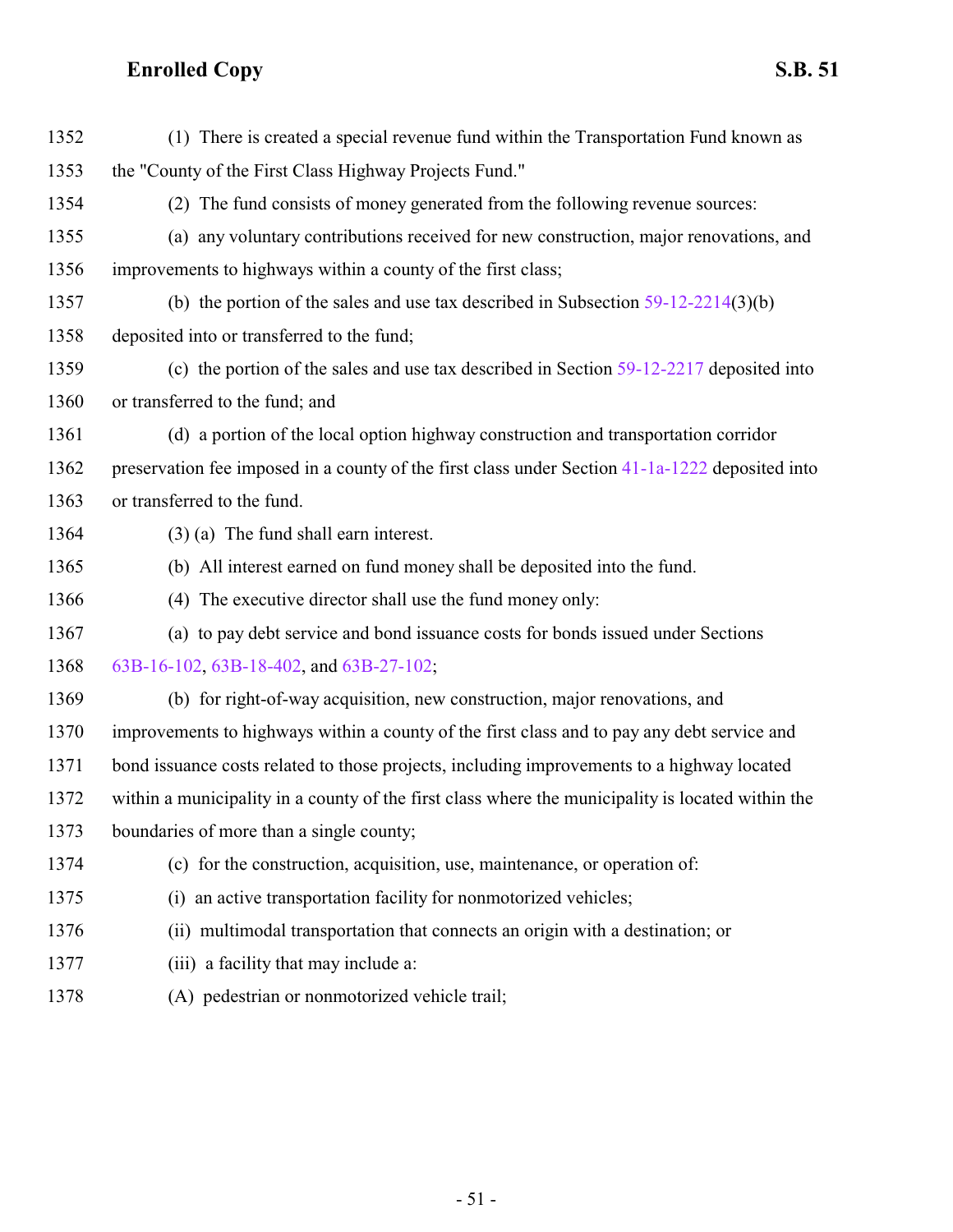| 1379 | (B) nonmotorized vehicle storage facility;                                                          |
|------|-----------------------------------------------------------------------------------------------------|
| 1380 | (C) pedestrian or vehicle bridge; or                                                                |
| 1381 | (D) vehicle parking lot or parking structure;                                                       |
| 1382 | (d) to transfer to the 2010 Salt Lake County Revenue Bond Sinking Fund created by                   |
| 1383 | Section 72-2-121.3 the amount required in Subsection 72-2-121.3(4)(c) minus the amounts             |
| 1384 | transferred in accordance with Subsection $72-2-124(4)(a)(iv)$ ;                                    |
| 1385 | (e) for a fiscal year beginning on or after July 1, 2013, to pay debt service and bond              |
| 1386 | issuance costs for \$30,000,000 of the bonds issued under Section 63B-18-401 for the projects       |
| 1387 | described in Subsection $63B-18-401(4)(a)$ ;                                                        |
| 1388 | (f) for a fiscal year beginning on or after July 1, 2013, and after the department has              |
| 1389 | verified that the amount required under Subsection $72-2-121.3(4)(c)$ is available in the fund, to  |
| 1390 | transfer an amount equal to 50% of the revenue generated by the local option highway                |
| 1391 | construction and transportation corridor preservation fee imposed under Section 41-1a-1222 in       |
| 1392 | a county of the first class:                                                                        |
| 1393 | (i) to the legislative body of a county of the first class; and                                     |
| 1394 | (ii) to be used by a county of the first class for:                                                 |
| 1395 | (A) highway construction, reconstruction, or maintenance projects; or                               |
| 1396 | (B) the enforcement of state motor vehicle and traffic laws;                                        |
| 1397 | $(g)$ for fiscal year 2015-16 only, and after the department has verified that the amount           |
| 1398 | required under Subsection $72-2-121.3(4)(c)$ is available in the fund and the transfer under        |
| 1399 | Subsection $(4)(e)$ has been made, to transfer an amount equal to $$25,000,000$ .                   |
| 1400 | $(i)$ to the legislative body of a county of the first class; and                                   |
| 1401 | $[(ii)$ to be used by the county for the purposes described in this section;                        |
| 1402 | $[\frac{h}{\ln}](g)$ for a fiscal year beginning on or after July 1, 2015, after the department has |
| 1403 | verified that the amount required under Subsection $72-2-121.3(4)(c)$ is available in the fund      |
| 1404 | and the transfer under Subsection $(4)(e)$ has been made, to annually transfer an amount of the     |
| 1405 | sales and use tax revenue imposed in a county of the first class and deposited into the fund in     |
|      |                                                                                                     |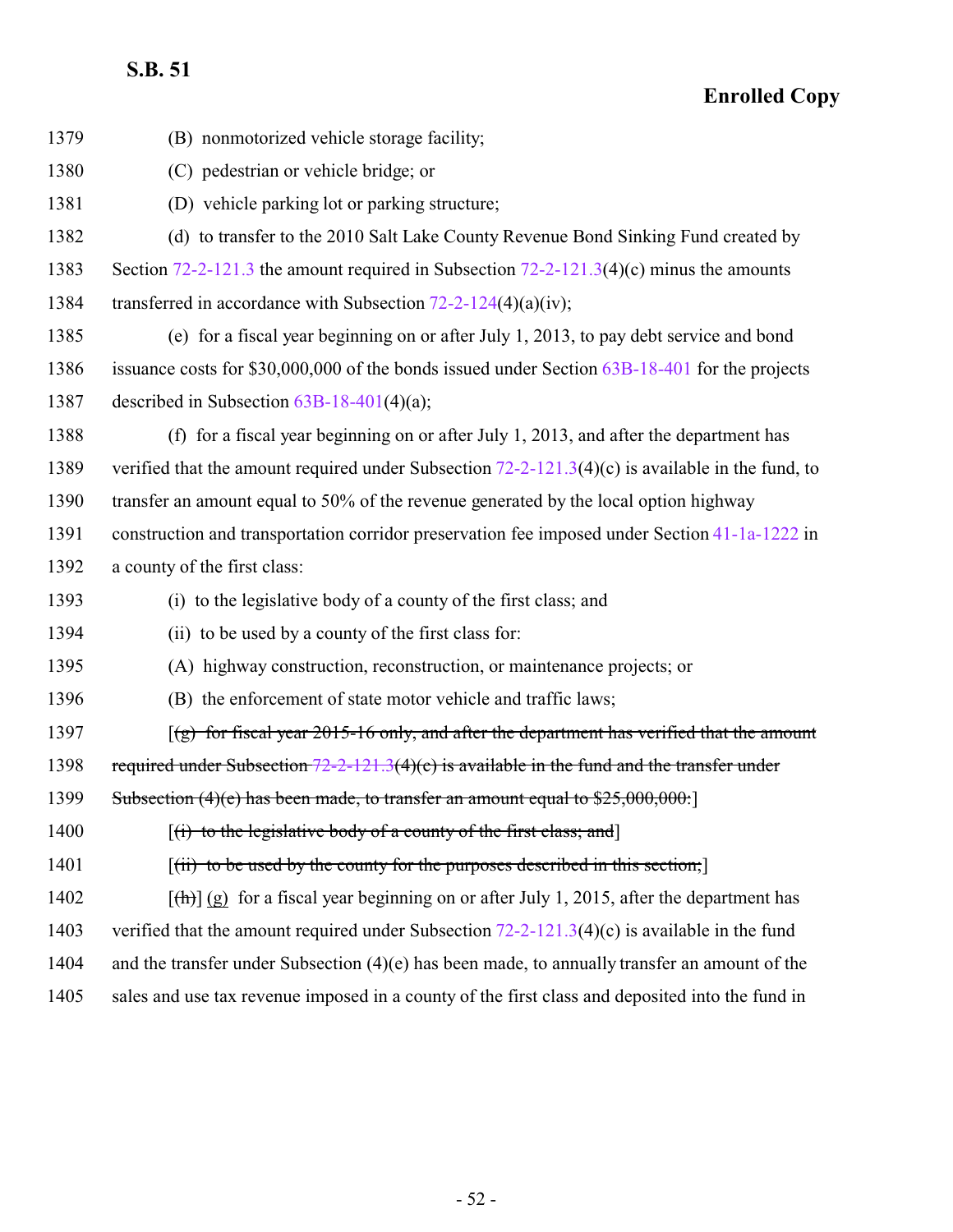| 1406 | accordance with Subsection $59-12-2214(3)(b)$ equal to an amount needed to cover the debt to:                              |
|------|----------------------------------------------------------------------------------------------------------------------------|
| 1407 | (i) the appropriate debt service or sinking fund for the repayment of bonds issued under                                   |
| 1408 | Section $63B-27-102$ ; and                                                                                                 |
| 1409 | $(iii)$ the Transportation Fund created in Section $72-2-102$ until \$28,079,000 has been                                  |
| 1410 | deposited into the Transportation Fund; and]                                                                               |
| 1411 | $[\overrightarrow{tiii}]$ (ii) the appropriate debt service or sinking fund for the repayment of bonds                     |
| 1412 | issued under Sections 63B-31-102 and 63B-31-103;                                                                           |
| 1413 | $\left[\left(\frac{1}{1}\right)\right]$ (h) after the department has verified that the amount required under Subsection    |
| 1414 | $72-2-121.3(4)(c)$ is available in the fund and after the transfer under Subsection (4)(d), the                            |
| 1415 | payment under Subsection (4)(e), and the [transfers under Subsections $(4)(h)(i)$ and (ii) have]                           |
| 1416 | transfer under Subsection $(4)(g)(i)$ has been made, to annually transfer \$2,000,000 to a public                          |
| 1417 | transit district in a county of the first class to fund a system for public transit;                                       |
| 1418 | $\left[\left(\frac{1}{1}\right)\right]$ (i) for a fiscal year beginning on or after July 1, 2018, after the department has |
| 1419 | verified that the amount required under Subsection $72-2-121.3(4)(c)$ is available in the fund                             |
| 1420 | and after the transfer under Subsection $(4)(d)$ , the payment under Subsection $(4)(e)$ , and the                         |
| 1421 | [transfers under Subsections $(4)(h)(i)$ and $(ii)$ have] transfer under Subsection $(4)(g)(i)$ has been                   |
| 1422 | made, to annually transfer 20% of the amount deposited into the fund under Subsection $(2)(b)$ :                           |
| 1423 | (i) to the legislative body of a county of the first class; and                                                            |
| 1424 | (ii) to fund parking facilities in a county of the first class that facilitate significant                                 |
| 1425 | economic development and recreation and tourism within the state;                                                          |
| 1426 | $[\frac{4}{\mathbf{k}}]$ (i) for the 2018-19 fiscal year only, after the department has verified that the                  |
| 1427 | amount required under Subsection $72-2-121.3(4)(c)$ is available in the fund and after the                                 |
| 1428 | transfer under Subsection $(4)(d)$ , the payment under Subsection $(4)(e)$ , and the transfers under                       |
| 1429 | Subsections $[(4)(h), (i),$ and $(j)]$ $(4)(g)$ , $(h)$ , and $(i)$ have been made, to transfer \$12,000,000 to            |
| 1430 | the department to distribute for the following projects:                                                                   |
| 1431 | (i) \$2,000,000 to West Valley City for highway improvement to 4100 South;                                                 |
| 1432 | (ii) \$1,000,000 to Herriman for highway improvements to Herriman Boulevard from                                           |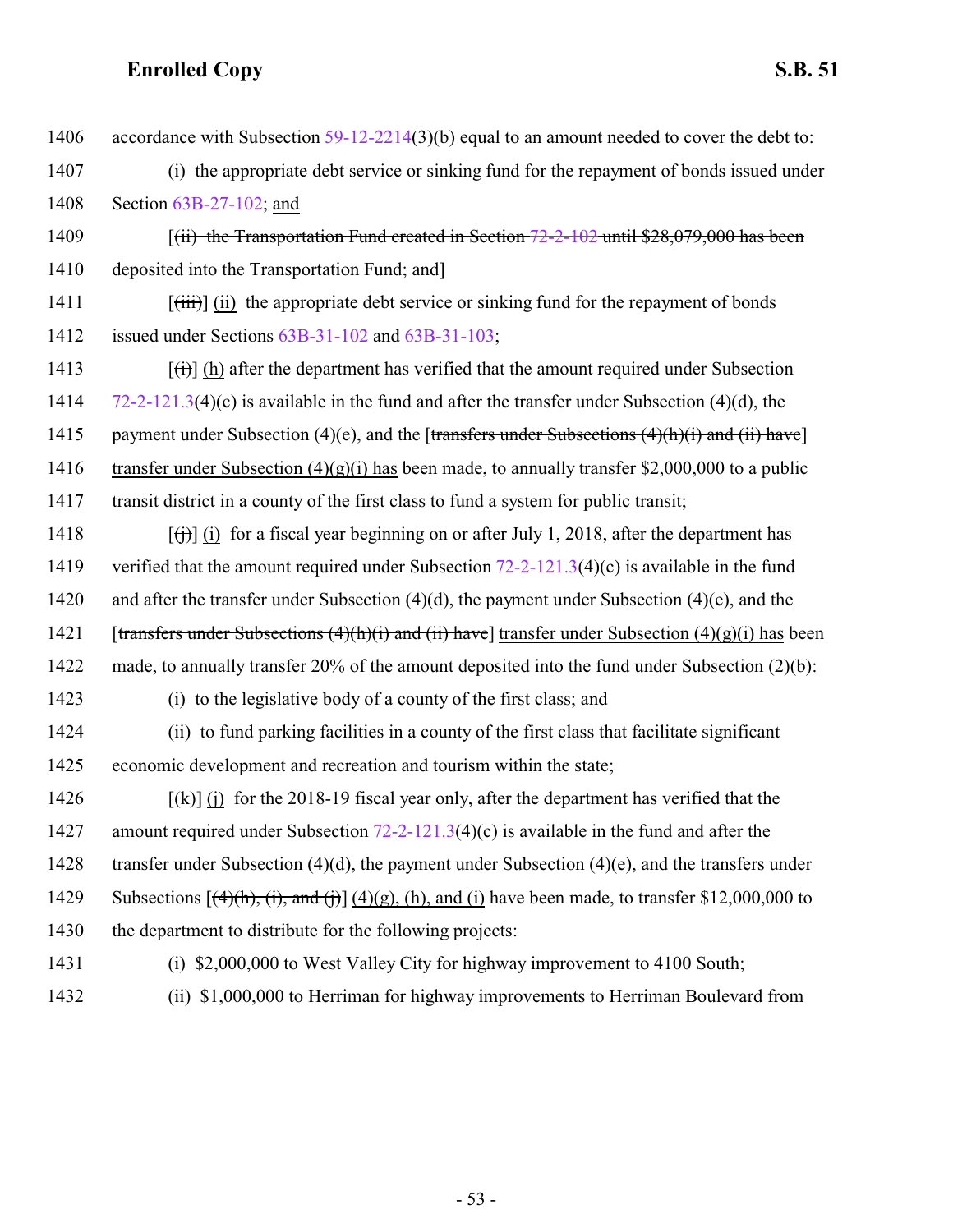| 1433 | 6800 West to 7300 West;                                                                            |
|------|----------------------------------------------------------------------------------------------------|
| 1434 | (iii) \$1,100,000 to South Jordan for highway improvements to Grandville Avenue;                   |
| 1435 | (iv) \$1,800,000 to Riverton for highway improvements to Old Liberty Way from 13400                |
| 1436 | South to 13200 South;                                                                              |
| 1437 | (v) \$1,000,000 to Murray City for highway improvements to 5600 South from State                   |
| 1438 | Street to Van Winkle;                                                                              |
| 1439 | (vi) \$1,000,000 to Draper for highway improvements to Lone Peak Parkway from                      |
| 1440 | 11400 South to 12300 South;                                                                        |
| 1441 | (vii) \$1,000,000 to Sandy City for right-of-way acquisition for Monroe Street;                    |
| 1442 | (viii) \$900,000 to South Jordan City for right-of-way acquisition and improvements to             |
| 1443 | 10200 South from 2700 West to 3200 West;                                                           |
| 1444 | (ix) \$1,000,000 to West Jordan for highway improvements to 8600 South near                        |
| 1445 | Mountain View Corridor;                                                                            |
| 1446 | (x) \$700,000 to South Jordan right-of-way improvements to 10550 South; and                        |
| 1447 | (xi) \$500,000 to Salt Lake County for highway improvements to 2650 South from                     |
| 1448 | 7200 West to 8000 West; and                                                                        |
| 1449 | $\lceil$ (1) subject to Subsection (5), for the 2020-2021 fiscal year only, after the department   |
| 1450 | has verified that the amount required under Subsection $72-2-121.3(4)(c)$ is available in the fund |
| 1451 | and after the transfer under Subsection $(4)(d)$ , the payment under Subsection $(4)(e)$ , and the |
| 1452 | transfers under Subsections $(4)(h)$ , (i), and (j) have been made, to transfer the following      |
| 1453 | amounts to the following cities:                                                                   |
| 1454 | $[(i)$ \$2,600,000 to South Salt Lake City;                                                        |
| 1455 | $[(ii)$ \$1,100,000 to Salt Lake City;                                                             |
| 1456 | $[(iii)$ \$1,100,000 to West Valley City;                                                          |
| 1457 | $[(iv) $1,000,000$ to Millereek;                                                                   |
| 1458 | $[(v)$ \$700,000 to Sandy;                                                                         |
| 1459 | $\left[\frac{v_i}{v_i}\right]$ \$700,000 to West Jordan;                                           |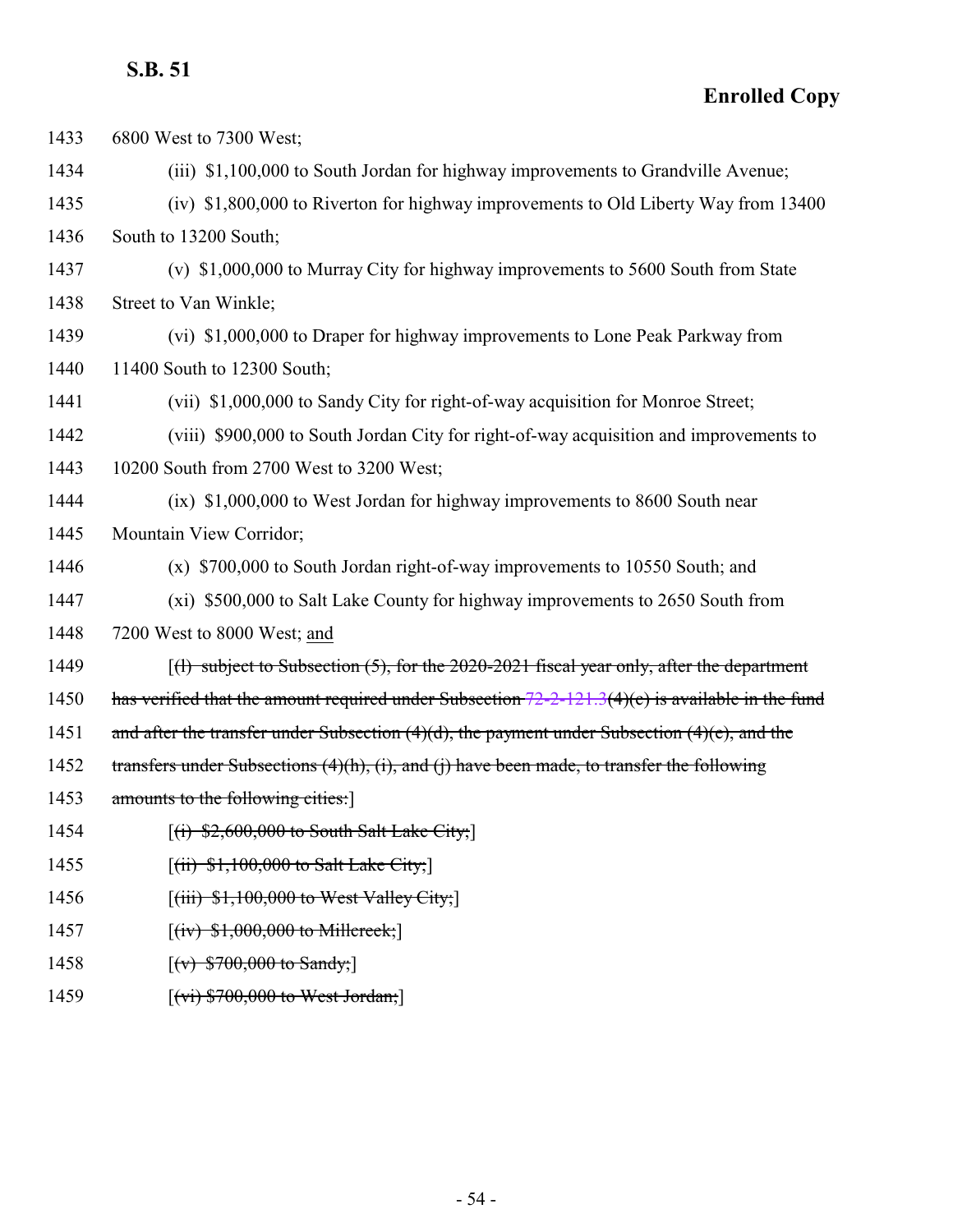| 1460 | $[(vii) \, $500,000 \, to \, Murray;]$                                                             |
|------|----------------------------------------------------------------------------------------------------|
| 1461 | $\left[\left(\text{viii}\right)$ \$500,000 to South Jordan; and                                    |
| 1462 | $[(ix)$ \$500,000 to Taylorsville; and                                                             |
| 1463 | $[\text{m}]}$ (k) subject to Subsection (5), for a fiscal year beginning on or after July 1, 2021, |
| 1464 | and for 15 years thereafter, to annually transfer the following amounts to the following cities,   |
| 1465 | metro townships, and the county of the first class for priority projects to mitigate congestion    |
| 1466 | and improve transportation safety:                                                                 |
| 1467 | $[(i)$ \$1,100,000 to Salt Lake City;                                                              |
| 1468 | $[(ii) $1,100,000$ to Sandy;                                                                       |
| 1469 | $[(iii)$ \$1,100,000 to Taylorsville;                                                              |
| 1470 | \$2,000,000 to Sandy;<br>(1)                                                                       |
| 1471 | (ii) $$2,000,000$ to Taylorsville;                                                                 |
| 1472 | $(iii)$ \$1,100,000 to Salt Lake City;                                                             |
| 1473 | $(iv)$ \$1,100,000 to West Jordan;                                                                 |
| 1474 | (v) $$1,100,000$ to West Valley City;                                                              |
| 1475 | $(vi)$ \$800,000 to Herriman;                                                                      |
| 1476 | $(vii)$ \$700,000 to Draper;                                                                       |
| 1477 | $(viii)$ \$700,000 to Riverton;                                                                    |
| 1478 | $(ix)$ \$700,000 to South Jordan;                                                                  |
| 1479 | $(x)$ \$500,000 to Bluffdale;                                                                      |
| 1480 | $\left[ \frac{(\mathbf{x})}{(\mathbf{x})} \right]$ (xi) \$500,000 to Midvale;                      |
| 1481 | $\left[\frac{(\overrightarrow{x})}{(\overrightarrow{x})}\right]$ (xii) \$500,000 to Millcreek;     |
| 1482 | $\overline{f(xii)}$ (xiii) \$500,000 to Murray;                                                    |
| 1483 | $\overline{f(xiii)}$ (xiv) \$400,000 to Cottonwood Heights; and                                    |
| 1484 | $\left[\frac{(\overrightarrow{xiv})}{(xv)}\right]$ (xv) \$300,000 to Holladay.                     |
| 1485 | (5) (a) If revenue in the fund is insufficient to satisfy all of the transfers described in        |
| 1486 | Subsection $(4)(m)$ , the executive director shall proportionately reduce the amounts transferred  |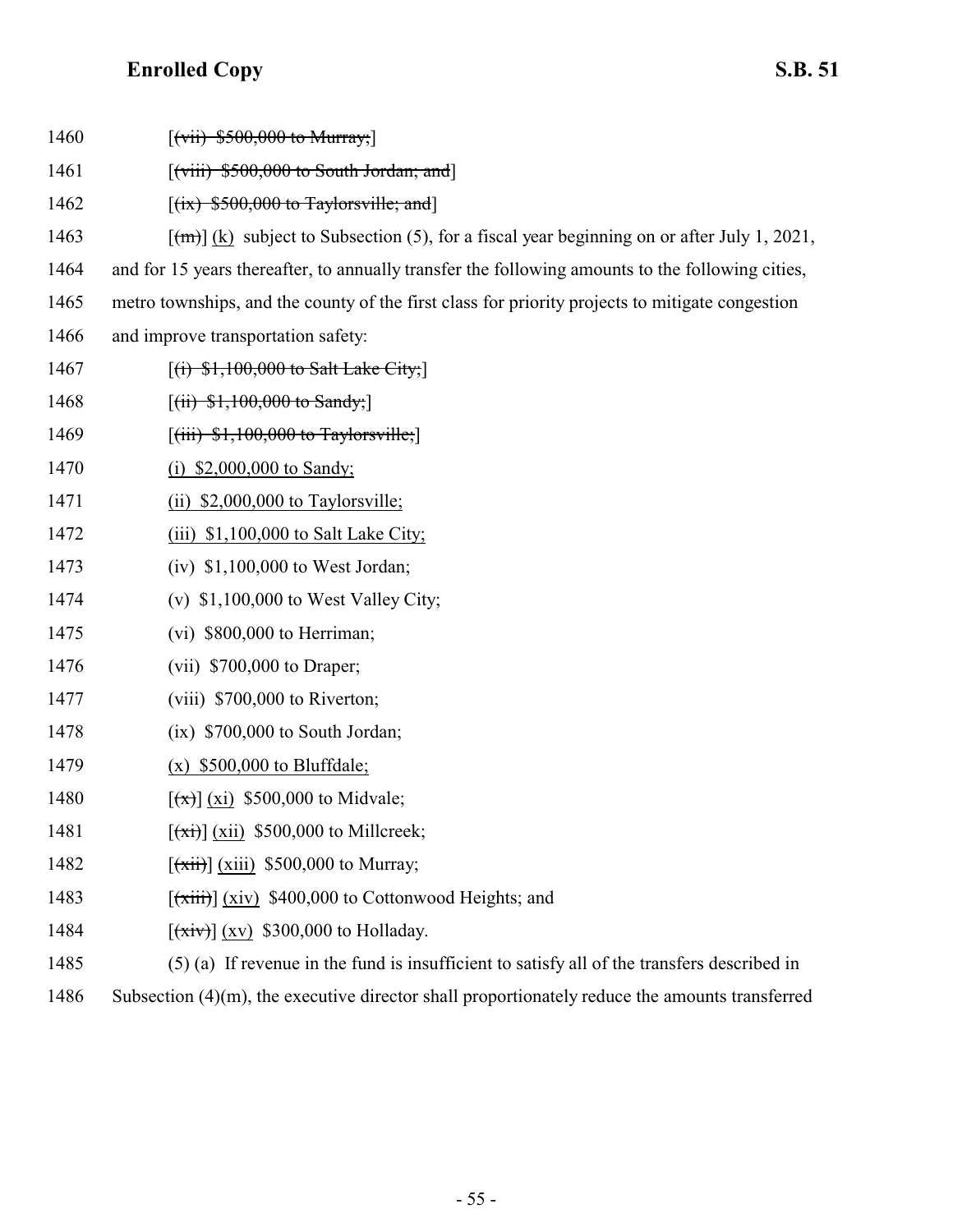**Enrolled Copy**

1487 as described in Subsection  $[(4)(m)] (4)(k)$ .

- 1488 (b) A local government entity, as that term is defined in Section [63J-1-220](http://le.utah.gov/UtahCode/SectionLookup.jsp?section=63j-1-220&session=2022GS), is exempt 1489 from entering into an agreement as described in Section [63J-1-220](http://le.utah.gov/UtahCode/SectionLookup.jsp?section=63j-1-220&session=2022GS) pertaining to the receipt or 1490 expenditure of any funding described in Subsection  $[(4)(1)$  or  $(m)]$  (4)(k).
- 1491 (c) A local government may not use revenue described in  $[Subsections (4)(1) and (m)]$ 1492 Subsection (4)(k) to supplant existing class B or class C road funds that a local government has 1493 budgeted for transportation projects.

1494 (d) (i) A municipality or county that received a transfer of funds described in 1495 Subsection  $[(4)(k)]$  (4)(i) shall submit to the department a statement of cash flow and progress 1496 pertaining to the municipality's or county's respective project described in Subsection  $[$ (4)(k))  $]$  $1497$  (4)(j).

1498 (ii) After the department is satisfied that the municipality or county described in 1499 Subsection  $[(4)(k)]$  (4)(i) has made substantial progress and the expenditure of funds is 1500 programmed and imminent, the department may transfer to the same municipality or county the 1501 respective amounts described in  $[Subsections (4)(1) and (m)]$  Subsection (4)(k).

 (6) The revenues described in Subsections (2)(b), (c), and (d) that are deposited into the fund and bond proceeds from bonds issued under Sections [63B-16-102](http://le.utah.gov/UtahCode/SectionLookup.jsp?section=63b-16-102&session=2022GS), [63B-18-402](http://le.utah.gov/UtahCode/SectionLookup.jsp?section=63b-18-402&session=2022GS), and [63B-27-102](http://le.utah.gov/UtahCode/SectionLookup.jsp?section=63b-27-102&session=2022GS) are considered a local matching contribution for the purposes described under Section [72-2-123](http://le.utah.gov/UtahCode/SectionLookup.jsp?section=72-2-123&session=2022GS).

1506 (7) The additional administrative costs of the department to administer this fund shall 1507 be paid from money in the fund.

1508 (8) Notwithstanding any statutory or other restrictions on the use or expenditure of the 1509 revenue sources deposited into this fund, the Department of Transportation may use the money 1510 in this fund for any of the purposes detailed in Subsection (4).

- 1511  $[(9)$  (a) For a fiscal year beginning on or after July 1, 2018, at the end of each fiscal 1512 year, after all programmed payments and transfers authorized or required under this section
- 1513 have been made, on November 30 the department shall transfer the remainder of the money in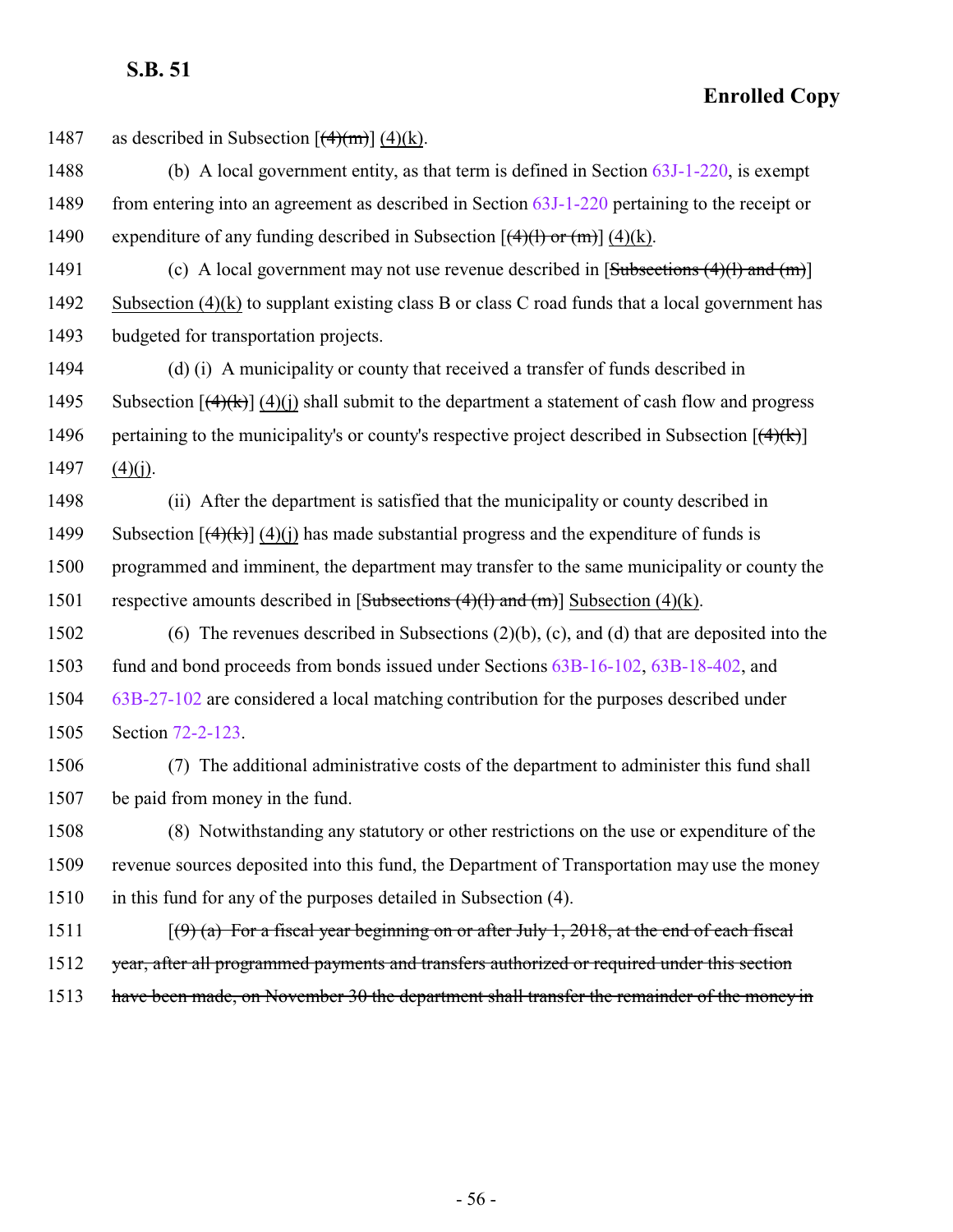| 1514 | the fund to the Transportation Fund to reduce the amount owed to the Transportation Fund            |
|------|-----------------------------------------------------------------------------------------------------|
| 1515 | under Subsection $(4)(h)(ii)$ .                                                                     |
| 1516 | $(6)$ The department shall provide notice to a county of the first class of the amount              |
| 1517 | transferred in accordance with this Subsection (9).]                                                |
| 1518 | $[\frac{100}{10}]$ (9) (a) Any revenue in the fund that is not specifically allocated and obligated |
| 1519 | under Subsections (4) through (8) is subject to the review process described in this Subsection     |
| 1520 | $[\left(\frac{10}{10}\right)](9)$ .                                                                 |
| 1521 | (b) A county of the first class shall create a county transportation advisory committee             |
| 1522 | as described in Subsection $[(10)(c)$ to review proposed transportation and, as applicable,         |
| 1523 | public transit projects and rank projects for allocation of funds.                                  |
| 1524 | (c) The county transportation advisory committee described in Subsection $[(10)(b)]$                |
| 1525 | shall be composed of the following 13 members:                                                      |
| 1526 | (i) six members who are residents of the county, nominated by the county executive                  |
| 1527 | and confirmed by the county legislative body who are:                                               |
| 1528 | (A) members of a local advisory council of a large public transit district as defined in            |
| 1529 | Section 17B-2a-802;                                                                                 |
| 1530 | (B) county council members; or                                                                      |
| 1531 | (C) other residents with expertise in transportation planning and funding; and                      |
| 1532 | (ii) seven members nominated by the county executive, and confirmed by the county                   |
| 1533 | legislative body, chosen from mayors or managers of cities or towns within the county.              |
| 1534 | (d) (i) A majority of the members of the county transportation advisory committee                   |
| 1535 | constitutes a quorum.                                                                               |
| 1536 | (ii) The action by a quorum of the county transportation advisory committee constitutes             |
| 1537 | an action by the county transportation advisory committee.                                          |
| 1538 | (e) The county body shall determine:                                                                |
| 1539 | (i) the length of a term of a member of the county transportation advisory committee;               |
| 1540 | (ii) procedures and requirements for removing a member of the county transportation                 |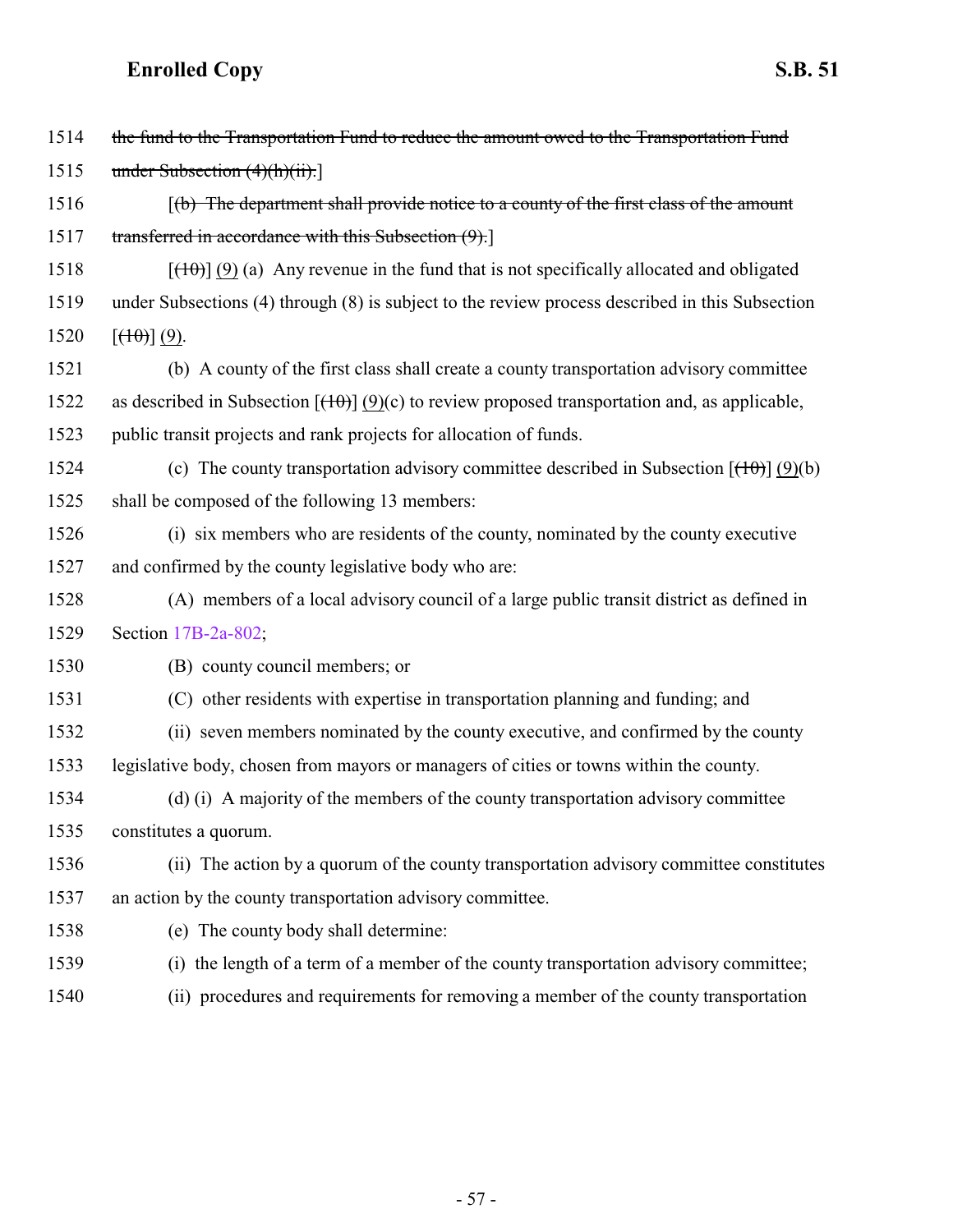| 1541 | advisory committee;                                                                             |
|------|-------------------------------------------------------------------------------------------------|
| 1542 | (iii) voting requirements of the county transportation advisory committee;                      |
| 1543 | (iv) chairs or other officers of the county transportation advisory committee;                  |
| 1544 | (v) how meetings are to be called and the frequency of meetings, but not less than once         |
| 1545 | annually; and                                                                                   |
| 1546 | (vi) the compensation, if any, of members of the county transportation advisory                 |
| 1547 | committee.                                                                                      |
| 1548 | (f) The county shall establish by ordinance criteria for prioritization and ranking of          |
| 1549 | projects, which may include consideration of regional and countywide economic development       |
| 1550 | impacts, including improved local access to:                                                    |
| 1551 | (i) employment;                                                                                 |
| 1552 | (ii) recreation;                                                                                |
| 1553 | (iii) commerce; and                                                                             |
| 1554 | (iv) residential areas.                                                                         |
| 1555 | (g) The county transportation advisory committee shall evaluate and rank each                   |
| 1556 | proposed public transit project and regionally significant transportation facility according to |
| 1557 | criteria developed pursuant to Subsection $[(10)(f)]$ .                                         |
| 1558 | (h) (i) After the review and ranking of each project as described in this section, the          |
| 1559 | county transportation advisory committee shall provide a report and recommend the ranked list   |
| 1560 | of projects to the county legislative body and county executive.                                |
| 1561 | (ii) After review of the recommended list of projects, as part of the county budgetary          |
| 1562 | process, the county executive shall review the list of projects and may include in the proposed |
| 1563 | budget the proposed projects for allocation, as funds are available.                            |
| 1564 | (i) The county executive of the county of the first class, with information provided by         |
| 1565 | the county and relevant state entities, shall provide a report annually to the county           |
| 1566 | transportation advisory committee, and to the mayor or manager of each city, town, or metro     |
| 1567 | township in the county, including the following:                                                |
|      |                                                                                                 |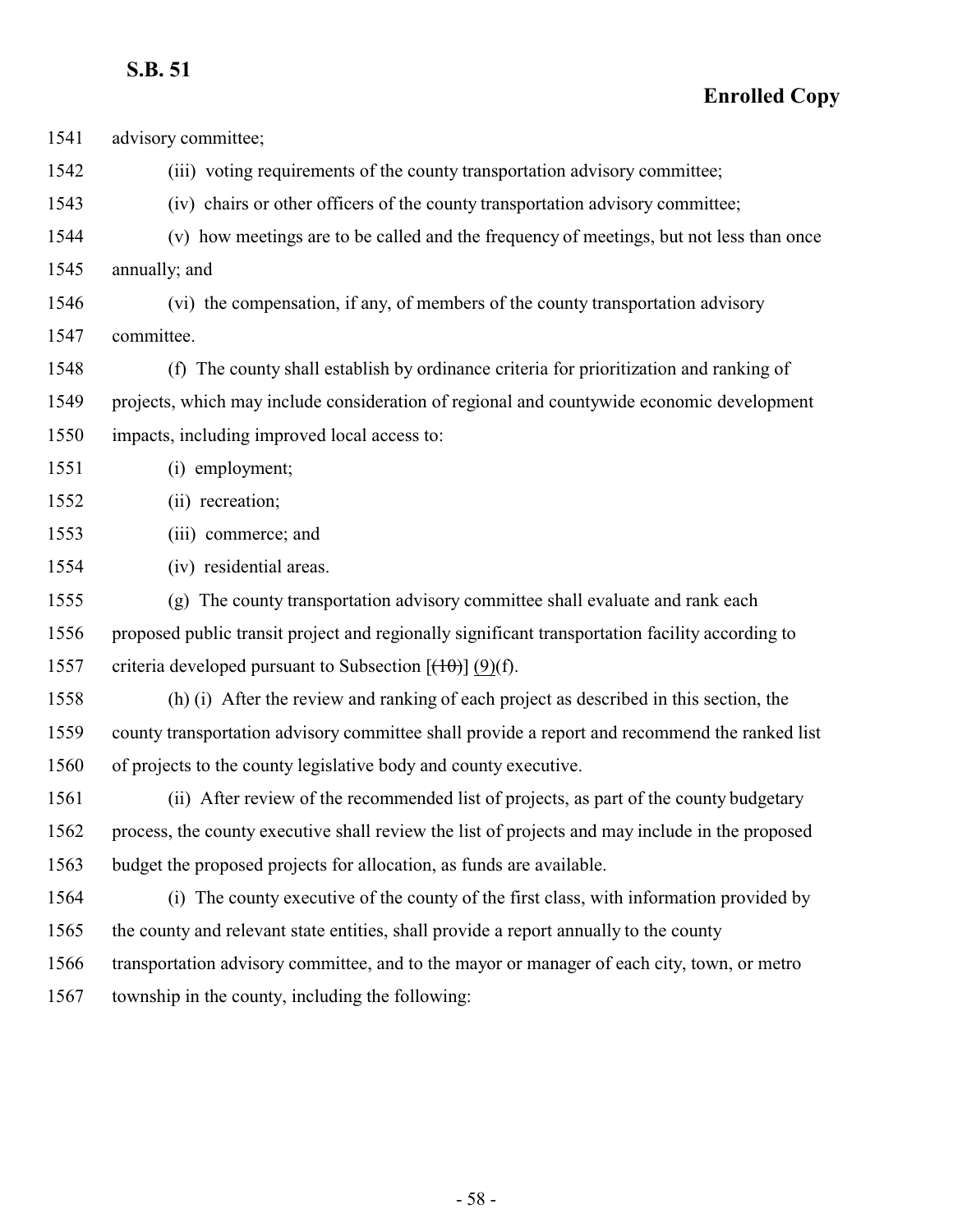<span id="page-58-0"></span>

| 1568 | (i) the amount of revenue received into the fund during the past year;                    |
|------|-------------------------------------------------------------------------------------------|
| 1569 | (ii) any funds available for allocation;                                                  |
| 1570 | (iii) funds obligated for debt service; and                                               |
| 1571 | (iv) the outstanding balance of transportation-related debt.                              |
| 1572 | $[$ (11) $]$ (10) As resources allow, the department shall study in 2020 transportation   |
| 1573 | connectivity in the southwest valley of Salt Lake County, including the feasibility of    |
| 1574 | connecting major east-west corridors to U-111.                                            |
| 1575 | Section 22. Section 72-2-124 is amended to read:                                          |
| 1576 | 72-2-124. Transportation Investment Fund of 2005.                                         |
| 1577 | (1) There is created a capital projects fund entitled the Transportation Investment Fund  |
| 1578 | of 2005.                                                                                  |
| 1579 | The fund consists of money generated from the following sources:<br>(2)                   |
| 1580 | (a) any voluntary contributions received for the maintenance, construction,               |
| 1581 | reconstruction, or renovation of state and federal highways;                              |
| 1582 | (b) appropriations made to the fund by the Legislature;                                   |
| 1583 | (c) registration fees designated under Section $41-1a-1201$ ;                             |
| 1584 | (d) the sales and use tax revenues deposited into the fund in accordance with Section     |
| 1585 | 59-12-103; and                                                                            |
| 1586 | (e) revenues transferred to the fund in accordance with Section $72-2-106$ .              |
| 1587 | $(3)$ (a) The fund shall earn interest.                                                   |
| 1588 | (b) All interest earned on fund money shall be deposited into the fund.                   |
| 1589 | $(4)$ (a) Except as provided in Subsection $(4)(b)$ , the executive director may only use |
| 1590 | fund money to pay:                                                                        |
| 1591 | (i) the costs of maintenance, construction, reconstruction, or renovation to state and    |
| 1592 | federal highways prioritized by the Transportation Commission through the prioritization  |
| 1593 | process for new transportation capacity projects adopted under Section 72-1-304;          |
| 1594 | (ii) the costs of maintenance, construction, reconstruction, or renovation to the highway |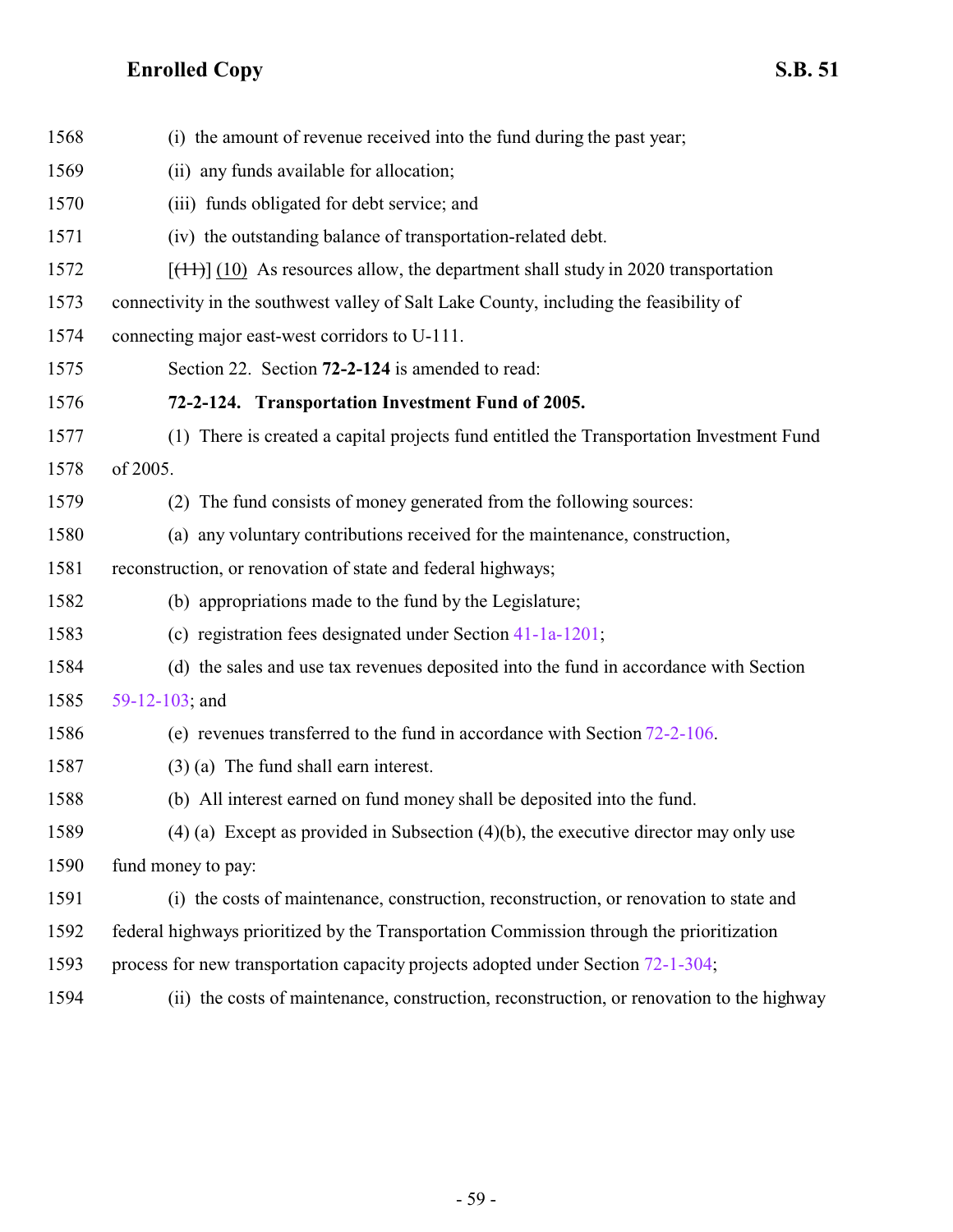| 1595 | projects described in Subsections $63B-18-401(2)$ , (3), and (4);                             |
|------|-----------------------------------------------------------------------------------------------|
| 1596 | (iii) principal, interest, and issuance costs of bonds authorized by Section 63B-18-401       |
| 1597 | minus the costs paid from the County of the First Class Highway Projects Fund in accordance   |
| 1598 | with Subsection $72-2-121(4)(e)$ ;                                                            |
| 1599 | (iv) for a fiscal year beginning on or after July 1, 2013, to transfer to the 2010 Salt       |
| 1600 | Lake County Revenue Bond Sinking Fund created by Section 72-2-121.3 the amount certified      |
| 1601 | by Salt Lake County in accordance with Subsection $72-2-121.3(4)(c)$ as necessary to pay the  |
| 1602 | debt service on \$30,000,000 of the revenue bonds issued by Salt Lake County;                 |
| 1603 | (v) principal, interest, and issuance costs of bonds authorized by Section 63B-16-101         |
| 1604 | for projects prioritized in accordance with Section 72-2-125;                                 |
| 1605 | (vi) all highway general obligation bonds that are intended to be paid from revenues in       |
| 1606 | the Centennial Highway Fund created by Section 72-2-118;                                      |
| 1607 | (vii) for fiscal year 2015-16 only, to transfer \$25,000,000 to the County of the First       |
| 1608 | Class Highway Projects Fund created in Section 72-2-121 to be used for the purposes described |
| 1609 | in Section $72-2-121$ ;                                                                       |
| 1610 | (viii) if a political subdivision provides a contribution equal to or greater than 40% of     |
| 1611 | the costs needed for construction, reconstruction, or renovation of paved pedestrian or paved |
| 1612 | nonmotorized transportation for projects that:                                                |
| 1613 | (A) mitigate traffic congestion on the state highway system;                                  |
| 1614 | (B) are part of an active transportation plan approved by the department; and                 |
| 1615 | (C) are prioritized by the commission through the prioritization process for new              |
| 1616 | transportation capacity projects adopted under Section 72-1-304;                              |
| 1617 | $(ix)$ \$705,000,000 for the costs of right-of-way acquisition, construction,                 |
| 1618 | reconstruction, or renovation of or improvement to the following projects:                    |
| 1619 | (A) the connector road between Main Street and 1600 North in the city of Vineyard;            |
| 1620 | (B) Geneva Road from University Parkway to 1800 South;                                        |
| 1621 | (C) the SR-97 interchange at 5600 South on I-15;                                              |
|      |                                                                                               |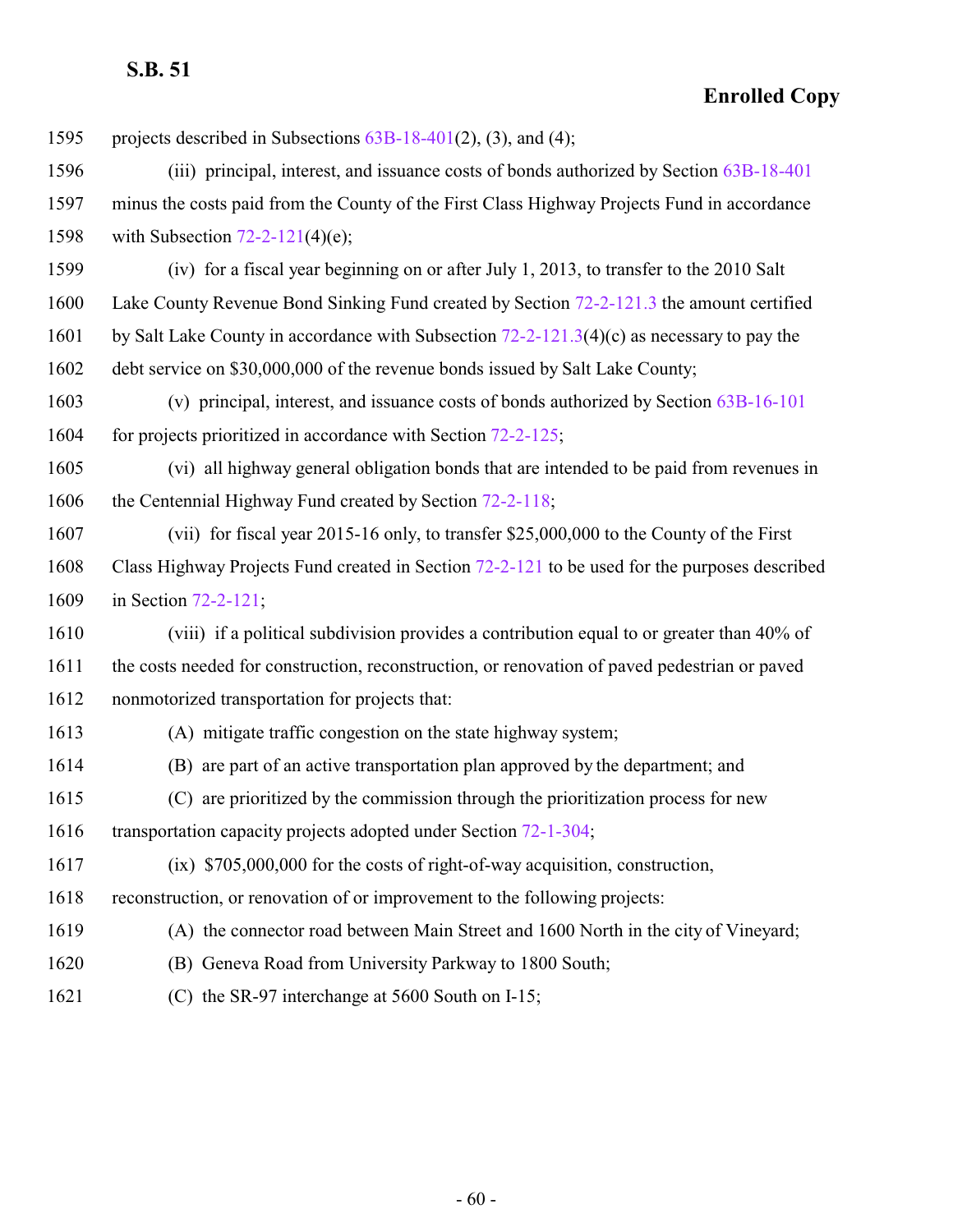| 1622 | (D) two lanes on U-111 from Herriman Parkway to 11800 South;                                       |
|------|----------------------------------------------------------------------------------------------------|
| 1623 | (E) widening I-15 between mileposts 10 and 13 and the interchange at milepost 11;                  |
| 1624 | (F) improvements to 1600 North in Orem from 1200 West to State Street;                             |
| 1625 | (G) widening I-15 between mileposts 6 and 8;                                                       |
| 1626 | (H) widening 1600 South from Main Street in the city of Spanish Fork to SR-51;                     |
| 1627 | (I) widening US 6 from Sheep Creek to Mill Fork between mileposts 195 and 197 in                   |
| 1628 | Spanish Fork Canyon;                                                                               |
| 1629 | (J) I-15 northbound between mileposts 43 and 56;                                                   |
| 1630 | (K) a passing lane on SR-132 between mileposts 41.1 and 43.7 between mileposts 43                  |
| 1631 | and $45.1$ ;                                                                                       |
| 1632 | (L) east Zion SR-9 improvements;                                                                   |
| 1633 | (M) Toquerville Parkway;                                                                           |
| 1634 | (N) an environmental study on Foothill Boulevard in the city of Saratoga Springs;                  |
| 1635 | (O) using funds allocated in this Subsection $(4)(a)(ix)$ , and other sources of funds, for        |
| 1636 | construction of an interchange on Bangerter Highway at 13400 South; and                            |
| 1637 | (P) an environmental impact study for Kimball Junction in Summit County; and                       |
| 1638 | $(x)$ \$28,000,000 as pass-through funds, to be distributed as necessary to pay project            |
| 1639 | costs based upon a statement of cash flow that the local jurisdiction where the project is located |
| 1640 | provides to the department demonstrating the need for money for the project, for the following     |
| 1641 | projects in the following amounts:                                                                 |
| 1642 | (A) \$5,000,000 for Payson Main Street repair and replacement;                                     |
| 1643 | (B) \$8,000,000 for a Bluffdale 14600 South railroad bypass;                                       |
| 1644 | (C) \$5,000,000 for improvements to 4700 South in Taylorsville; and                                |
| 1645 | (D) \$10,000,000 for improvements to the west side frontage roads adjacent to U.S. 40              |
| 1646 | between mile markers 7 and 10.                                                                     |
| 1647 | (b) The executive director may use fund money to exchange for an equal or greater                  |
| 1648 | amount of federal transportation funds to be used as provided in Subsection $(4)(a)$ .             |
|      |                                                                                                    |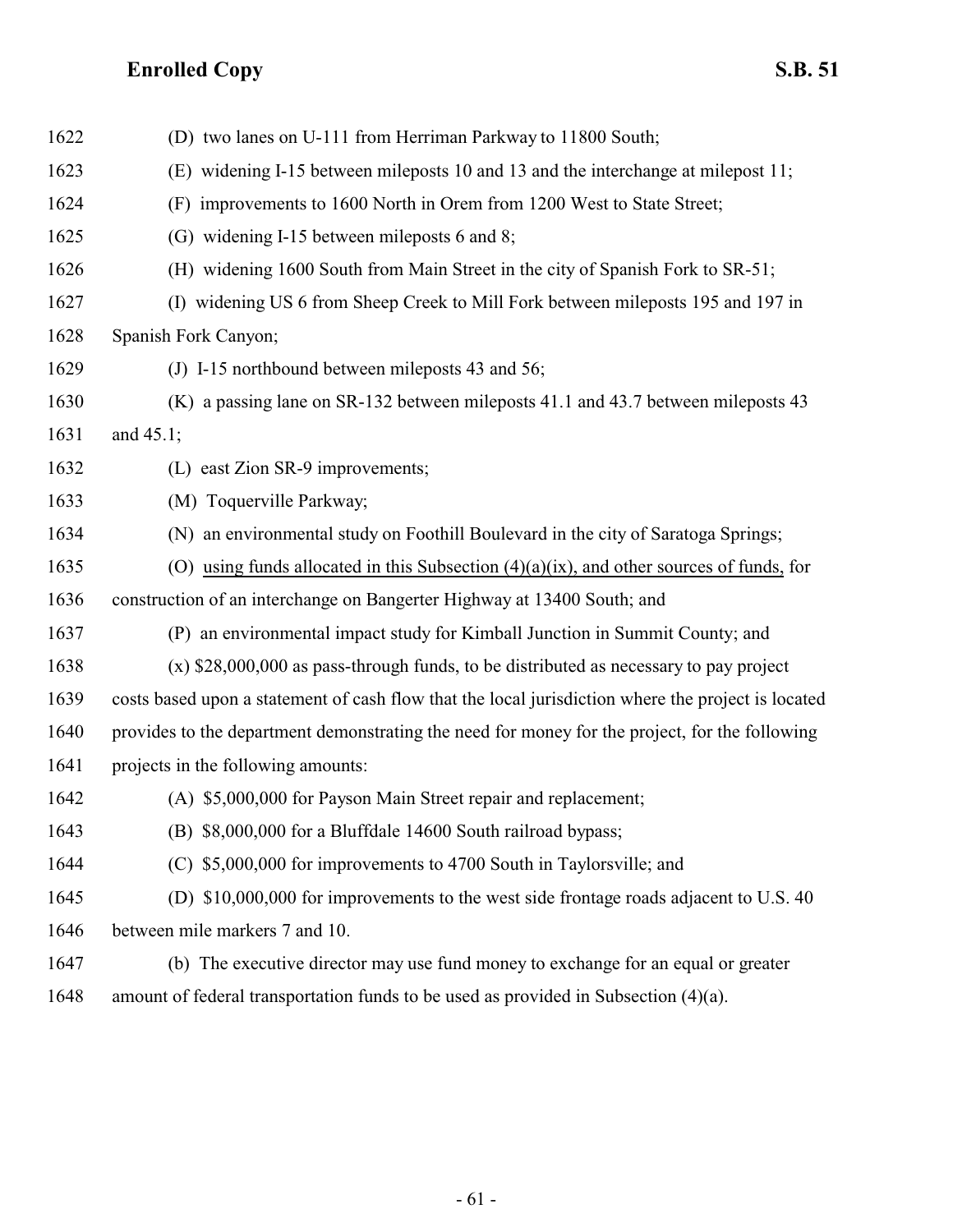| 1649 | $(5)$ (a) Except as provided in Subsection $(5)(b)$ , the executive director may not program     |
|------|--------------------------------------------------------------------------------------------------|
| 1650 | fund money to a project prioritized by the commission under Section 72-1-304, including fund     |
| 1651 | money from the Transit Transportation Investment Fund, within the boundaries of a                |
| 1652 | municipality that is required to adopt a moderate income housing plan element as part of the     |
| 1653 | municipality's general plan as described in Subsection $10-9a-401(3)$ , if the municipality has  |
| 1654 | failed to adopt a moderate income housing plan element as part of the municipality's general     |
| 1655 | plan or has failed to implement the requirements of the moderate income housing plan as          |
| 1656 | determined by the results of the Department of Workforce Service's review of the annual          |
| 1657 | moderate income housing report described in Subsection $35A-8-803(1)(a)(vii)$ .                  |
| 1658 | (b) Within the boundaries of a municipality that is required under Subsection                    |
| 1659 | $10-9a-401(3)$ to plan for moderate income housing growth but has failed to adopt a moderate     |
| 1660 | income housing plan element as part of the municipality's general plan or has failed to          |
| 1661 | implement the requirements of the moderate income housing plan as determined by the results      |
| 1662 | of the Department of Workforce Service's review of the annual moderate income housing            |
| 1663 | report described in Subsection $35A-8-803(1)(a)(vii)$ , the executive director:                  |
| 1664 | (i) may program fund money in accordance with Subsection $(4)(a)$ for a limited-access           |
| 1665 | facility or interchange connecting limited-access facilities;                                    |
| 1666 | (ii) may not program fund money for the construction, reconstruction, or renovation of           |
| 1667 | an interchange on a limited-access facility;                                                     |
| 1668 | (iii) may program Transit Transportation Investment Fund money for a                             |
| 1669 | multi-community fixed guideway public transportation project; and                                |
| 1670 | (iv) may not program Transit Transportation Investment Fund money for the                        |
| 1671 | construction, reconstruction, or renovation of a station that is part of a fixed guideway public |
| 1672 | transportation project.                                                                          |
| 1673 | (c) Subsections $(5)(a)$ and (b) do not apply to a project programmed by the executive           |
| 1674 | director before May 1, 2020, for projects prioritized by the commission under Section            |
| 1675 | $72 - 1 - 304$                                                                                   |
|      |                                                                                                  |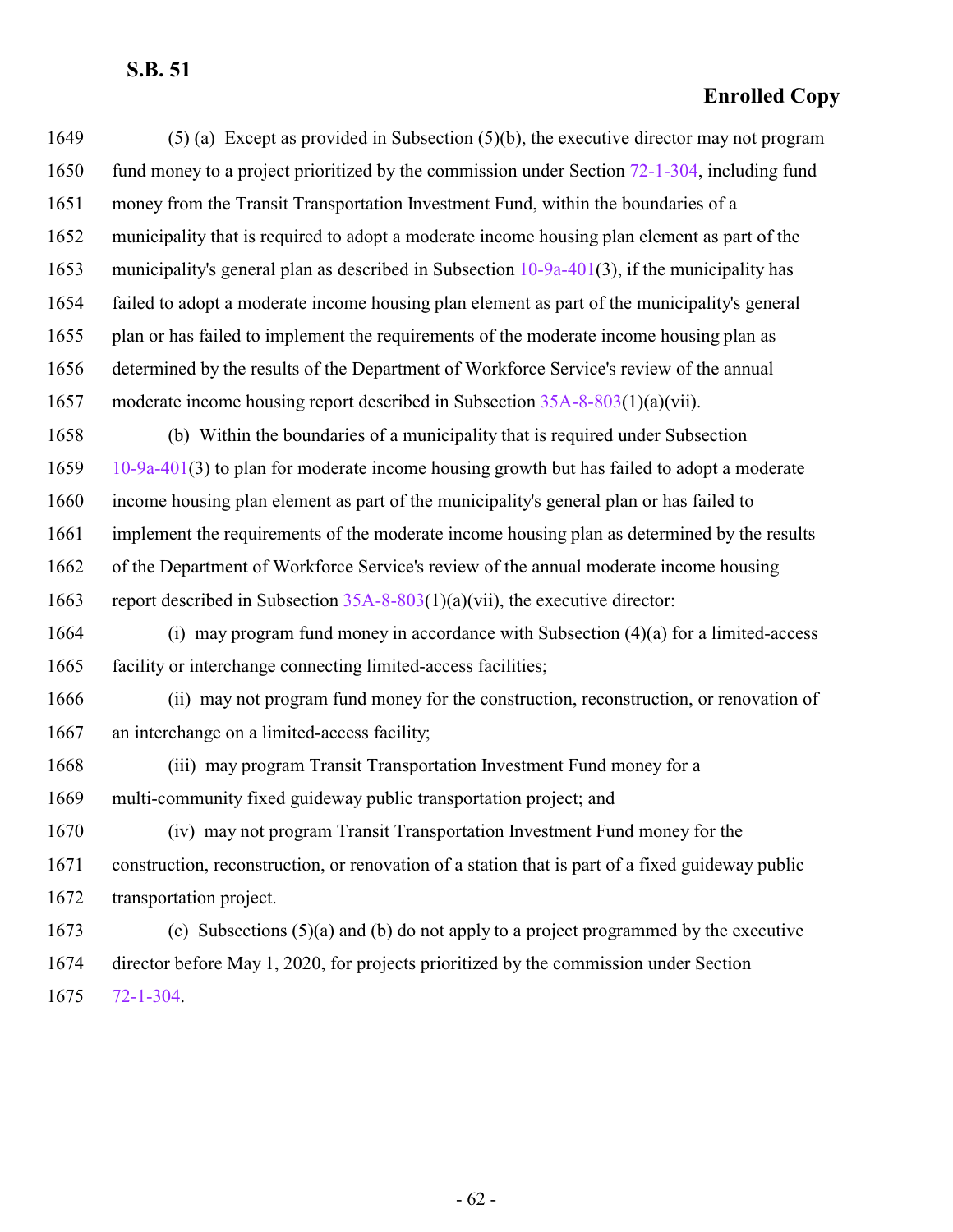(6) (a) Except as provided in Subsection (6)(b), the executive director may not program fund money to a project prioritized by the commission under Section [72-1-304](http://le.utah.gov/UtahCode/SectionLookup.jsp?section=72-1-304&session=2022GS), including fund money from the Transit Transportation Investment Fund, within the boundaries of the unincorporated area of a county, if the county is required to adopt a moderate income housing plan element as part of the county's general plan as described in Subsection [17-27a-401](http://le.utah.gov/UtahCode/SectionLookup.jsp?section=17-27a-401&session=2022GS)(3) and if the county has failed to adopt a moderate income housing plan element as part of the county's general plan or has failed to implement the requirements of the moderate income housing plan as determined by the results of the Department of Workforce Service's review of the annual moderate income housing report described in Subsection [35A-8-803](http://le.utah.gov/UtahCode/SectionLookup.jsp?section=35a-8-803&session=2022GS)(1)(a)(vii).

 (b) Within the boundaries of the unincorporated area of a county where the county is 1686 required under Subsection [17-27a-401](http://le.utah.gov/UtahCode/SectionLookup.jsp?section=17-27a-401&session=2022GS)(3) to plan for moderate income housing growth but has failed to adopt a moderate income housing plan element as part of the county's general plan or has failed to implement the requirements of the moderate income housing plan as determined by the results of the Department of Workforce Service's review of the annual moderate income 1690 housing report described in Subsection  $35A-8-803(1)(a)(vii)$ , the executive director:

 (i) may program fund money in accordance with Subsection (4)(a) for a limited-access facility to a project prioritized by the commission under Section [72-1-304](http://le.utah.gov/UtahCode/SectionLookup.jsp?section=72-1-304&session=2022GS);

 (ii) may not program fund money for the construction, reconstruction, or renovation of an interchange on a limited-access facility;

 (iii) may program Transit Transportation Investment Fund money for a multi-community fixed guideway public transportation project; and

 (iv) may not program Transit Transportation Investment Fund money for the construction, reconstruction, or renovation of a station that is part of a fixed guideway public transportation project.

 (c) Subsections (5)(a) and (b) do not apply to a project programmed by the executive director before July 1, 2020, for projects prioritized by the commission under Section [72-1-304](http://le.utah.gov/UtahCode/SectionLookup.jsp?section=72-1-304&session=2022GS).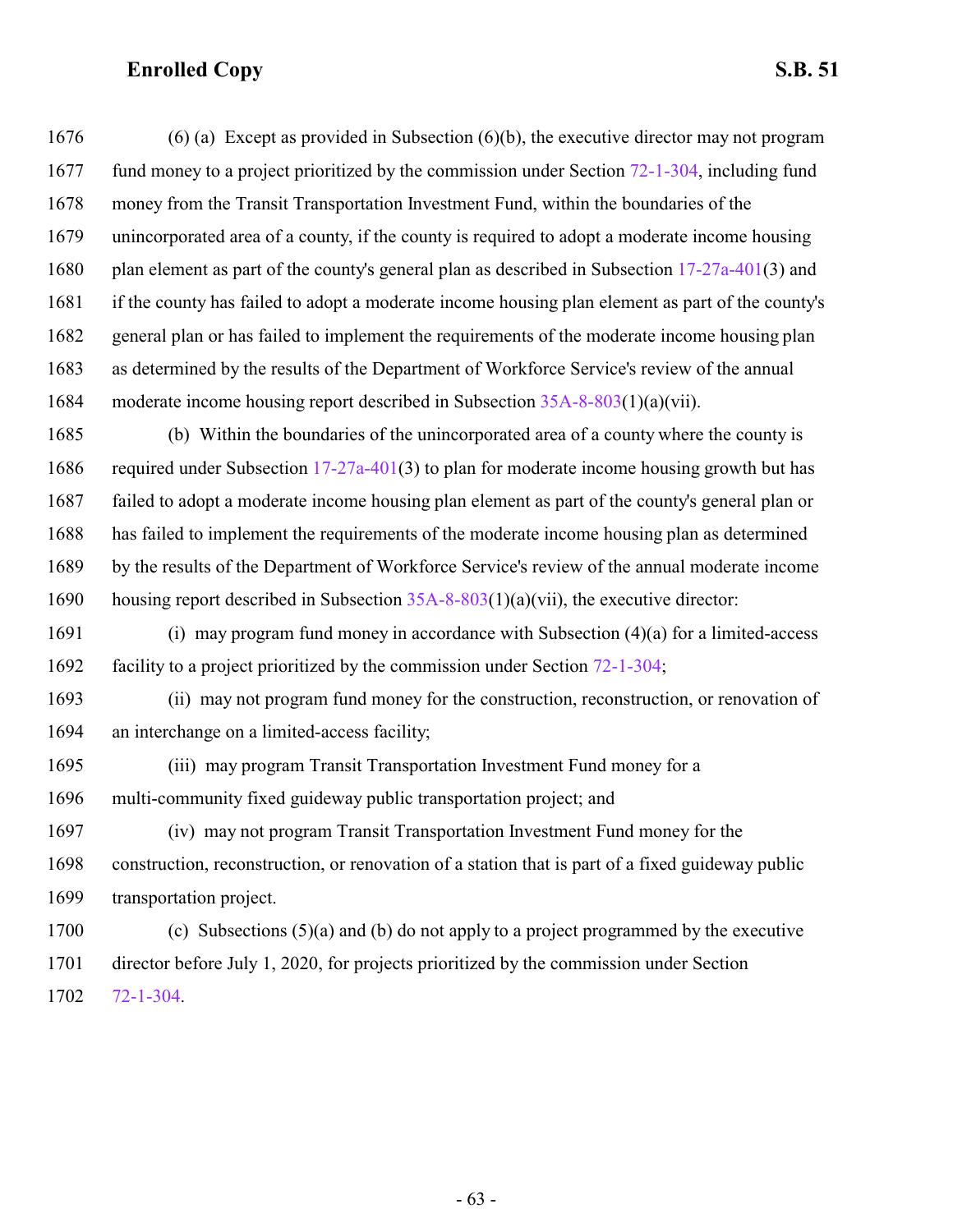| 1703 | (7) (a) Before bonds authorized by Section 63B-18-401 or 63B-27-101 may be issued                |
|------|--------------------------------------------------------------------------------------------------|
| 1704 | in any fiscal year, the department and the commission shall appear before the Executive          |
| 1705 | Appropriations Committee of the Legislature and present the amount of bond proceeds that the     |
| 1706 | department needs to provide funding for the projects identified in Subsections 63B-18-401(2),    |
| 1707 | $(3)$ , and $(4)$ or Subsection $63B-27-101(2)$ for the current or next fiscal year.             |
| 1708 | (b) The Executive Appropriations Committee of the Legislature shall review and                   |
| 1709 | comment on the amount of bond proceeds needed to fund the projects.                              |
| 1710 | (8) The Division of Finance shall, from money deposited into the fund, transfer the              |
| 1711 | amount of funds necessary to pay principal, interest, and issuance costs of bonds authorized by  |
| 1712 | Section 63B-18-401 or 63B-27-101 in the current fiscal year to the appropriate debt service or   |
| 1713 | sinking fund.                                                                                    |
| 1714 | $(9)$ (a) There is created in the Transportation Investment Fund of 2005 the Transit             |
| 1715 | Transportation Investment Fund.                                                                  |
| 1716 | (b) The fund shall be funded by:                                                                 |
| 1717 | contributions deposited into the fund in accordance with Section 59-12-103;<br>(i)               |
| 1718 | (ii) appropriations into the account by the Legislature;                                         |
| 1719 | (iii) deposits of sales and use tax increment related to a housing and transit                   |
| 1720 | reinvestment zone as described in Section 63N-3-610;                                             |
| 1721 | (iv) private contributions; and                                                                  |
| 1722 | (v) donations or grants from public or private entities.                                         |
| 1723 | (c) (i) The fund shall earn interest.                                                            |
| 1724 | (ii) All interest earned on fund money shall be deposited into the fund.                         |
| 1725 | (d) Subject to Subsection $(9)(e)$ , the Legislature may appropriate money from the fund         |
| 1726 | for public transit capital development of new capacity projects to be used as prioritized by the |
| 1727 | commission through the prioritization process adopted under Section 72-1-304.                    |
| 1728 | (e) (i) The Legislature may only appropriate money from the fund for a public transit            |
| 1729 | capital development project or pedestrian or nonmotorized transportation project that provides   |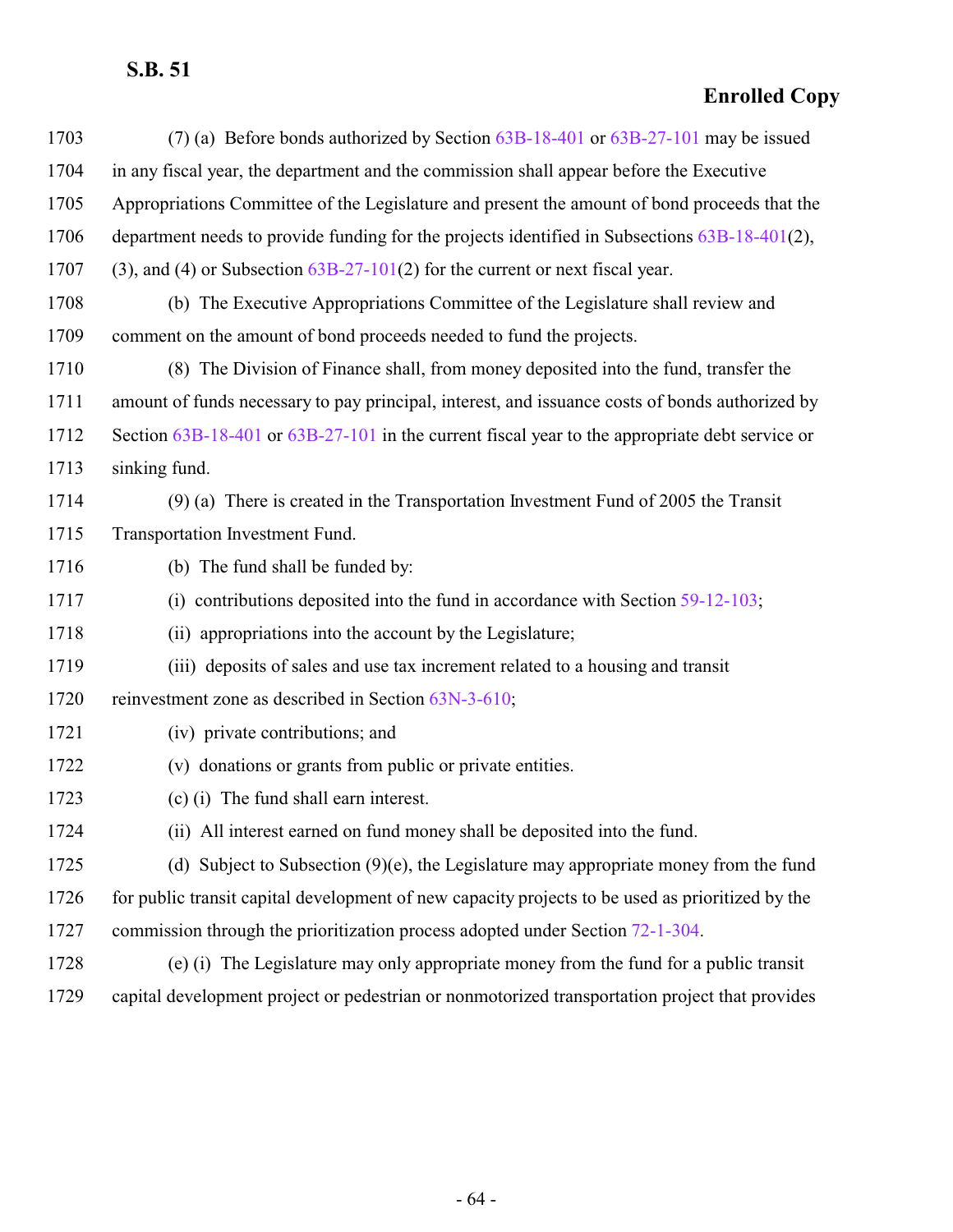<span id="page-64-0"></span>

| 1730 | connection to the public transit system if the public transit district or political subdivision    |
|------|----------------------------------------------------------------------------------------------------|
| 1731 | provides funds of equal to or greater than 40% of the costs needed for the project.                |
| 1732 | (ii) A public transit district or political subdivision may use money derived from a loan          |
| 1733 | granted pursuant to Title 72, Chapter 2, Part 2, State Infrastructure Bank Fund, to provide all or |
| 1734 | part of the 40% requirement described in Subsection $(9)(e)(i)$ if:                                |
| 1735 | (A) the loan is approved by the commission as required in Title 72, Chapter 2, Part 2,             |
| 1736 | State Infrastructure Bank Fund; and                                                                |
| 1737 | (B) the proposed capital project has been prioritized by the commission pursuant to                |
| 1738 | Section 72-1-303.                                                                                  |
| 1739 | (10) (a) There is created in the Transportation Investment Fund of 2005 the                        |
| 1740 | Cottonwood Canyons Transportation Investment Fund.                                                 |
| 1741 | (b) The fund shall be funded by:                                                                   |
| 1742 | (i) money deposited into the fund in accordance with Section $59-12-103$ ;                         |
| 1743 | (ii) appropriations into the account by the Legislature;                                           |
| 1744 | (iii) private contributions; and                                                                   |
| 1745 | (iv) donations or grants from public or private entities.                                          |
| 1746 | (c) (i) The fund shall earn interest.                                                              |
| 1747 | (ii) All interest earned on fund money shall be deposited into the fund.                           |
| 1748 | (d) The Legislature may appropriate money from the fund for public transit or                      |
| 1749 | transportation projects in the Cottonwood Canyons of Salt Lake County.                             |
| 1750 | Section 23. Section 72-5-309 is amended to read:                                                   |
| 1751 | 72-5-309. Acceptance of rights-of-way -- Notice of acknowledgment required.                        |
| 1752 | (1) The governor or the governor's designee may assess whether the grant of the R.S.               |
| 1753 | 2477 has been accepted with regard to any right-of-way so as to vest title of the right-of-way in  |
| 1754 | the state and the applicable political subdivision as provided for in Section 72-5-103.            |
| 1755 | (2) If the governor or governor's designee concludes that the grant has been accepted as           |
| 1756 | to any right-of-way, the governor or a designee shall issue a notice of acknowledgment of the      |
|      |                                                                                                    |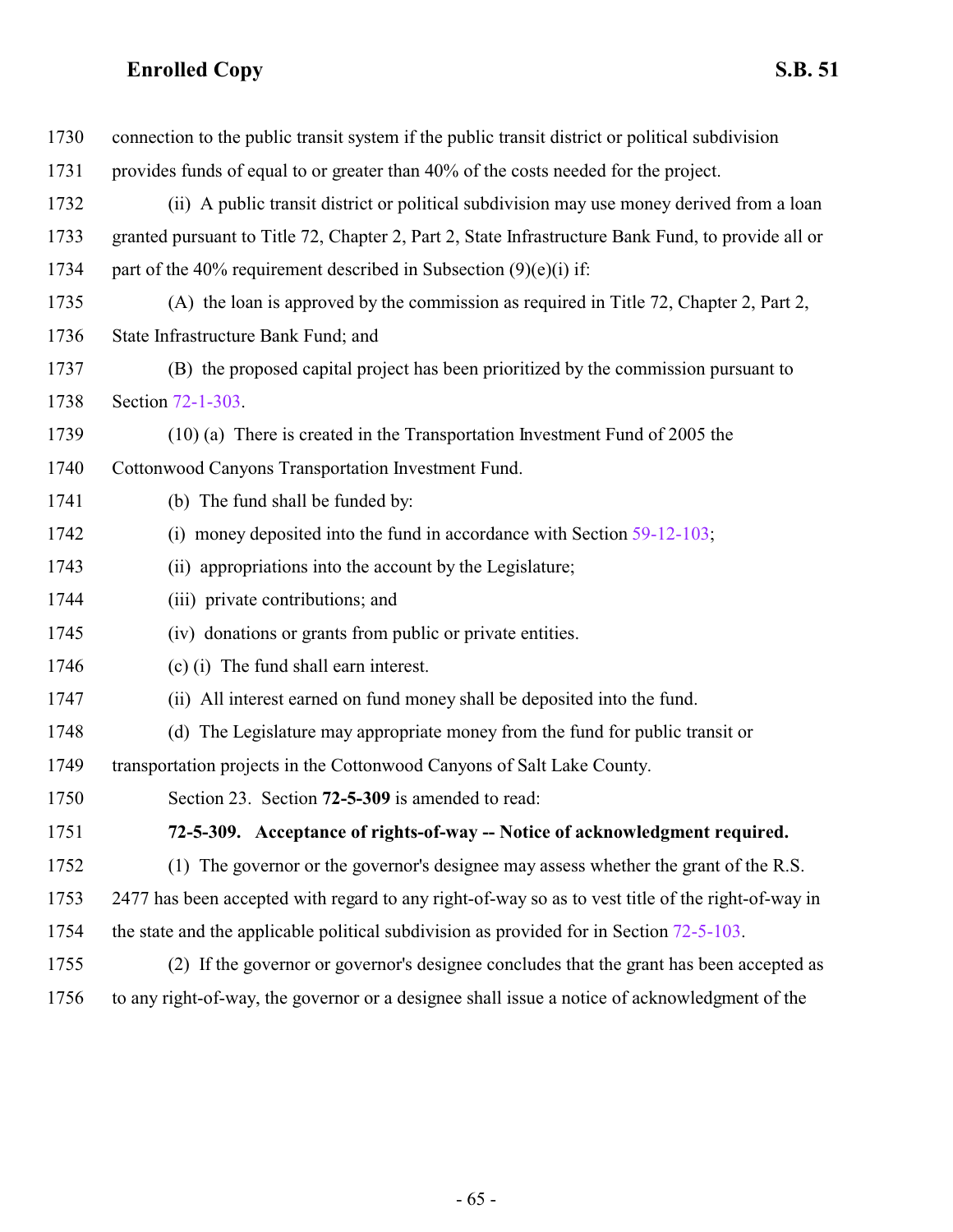**Enrolled Copy**

 acceptance of the R.S. 2477 grant as to that right-of-way. (3) A notice of acknowledgment of the R.S. 2477 grant shall include: (a) a statement of reasons for the acknowledgment; (b) a general description of the right-of-way or rights-of-way subject to the notice of acknowledgment, including the county in which it is located, and notice of where a center-line description derived from Global Positioning System data may be viewed or obtained; (c) a statement that the owner of the servient estate in the land over which the right-of-way or rights-of-way subject to the notice runs or any person with a competing dominant estate ownership claim may file a petition with the district court for a decision regarding the correctness or incorrectness of the acknowledgment; and (d) a statement of the time limit provided in Section [72-5-310](http://le.utah.gov/UtahCode/SectionLookup.jsp?section=72-5-310&session=2022GS) for filing a petition. (4) (a) (i) The governor or the governor's designee may record a notice of acknowledgment, and any supporting affidavit, map, or other document purporting to establish or affect the state's property interest in the right-of-way or rights-of-way, in the office of the county recorder in the county where the right-of-way or rights-of-way exist. (ii) (A) A notice of acknowledgment recorded in the county recorder's office is not required to be accompanied by a paper copy of the center-line description. (B) A paper copy of each center-line description together with the notice of acknowledgment shall be placed in the state archives created in Section [63A-12-101](http://le.utah.gov/UtahCode/SectionLookup.jsp?section=63a-12-101&session=2022GS) and made available to the public upon request in accordance with Title 63G, Chapter 2, Government Records Access and Management Act. (C) An electronic copy of the center-line description identified in a notice of acknowledgment shall be available upon request at: 1780 (I) the county recorder's office; or 1781 (II) the Utah Geospatial Resource Center created in Section [\[63F-1-506](http://le.utah.gov/UtahCode/SectionLookup.jsp?section=63f-1-506&session=2022GS)] [63A-16-505](http://le.utah.gov/UtahCode/SectionLookup.jsp?section=63a-16-505&session=2022GS). (b) A notice of acknowledgment recorded in the county recorder's office is conclusive evidence of acceptance of the R.S. 2477 grant upon: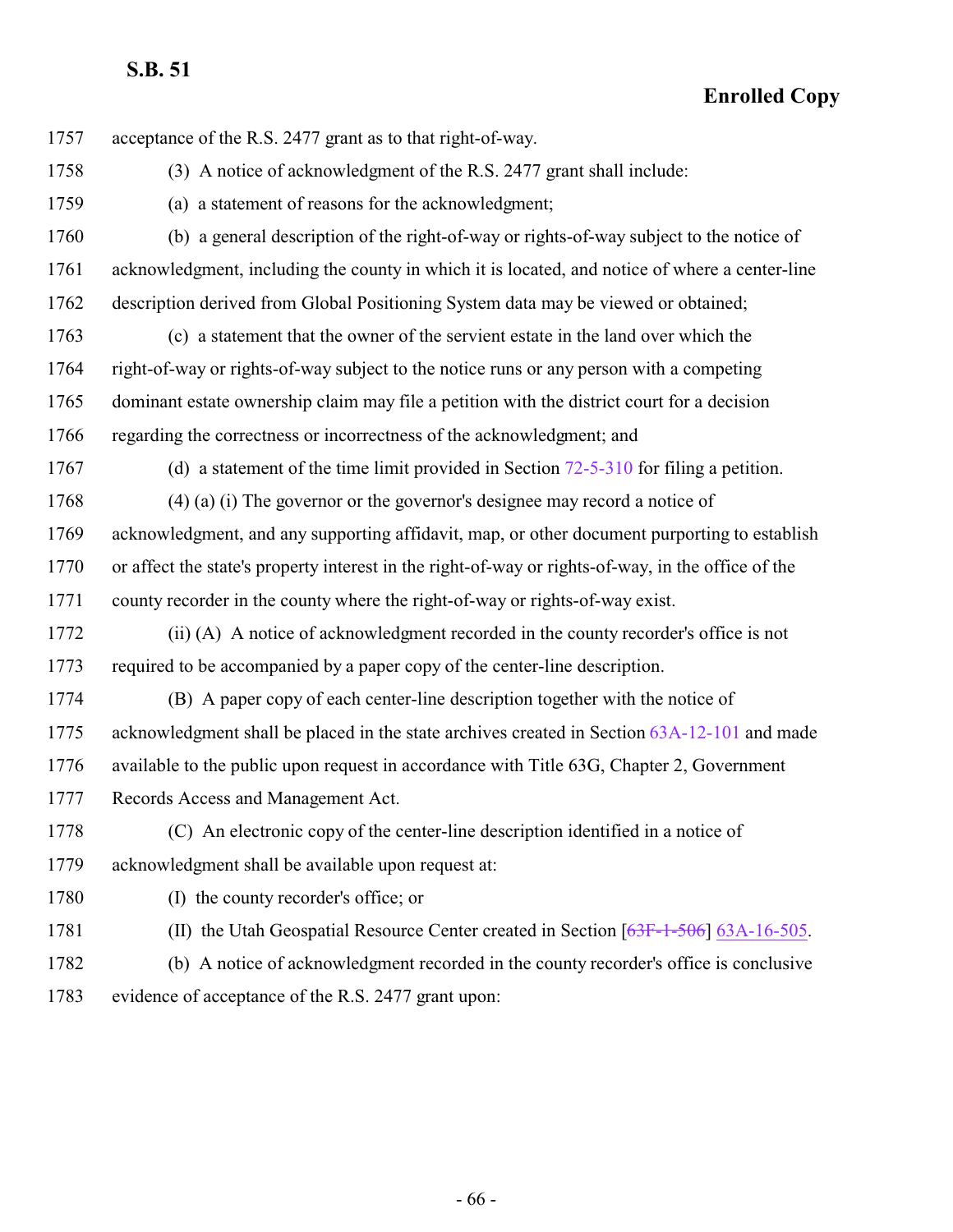<span id="page-66-0"></span> (i) expiration of the 60-day period for filing a petition under Section [72-5-310](http://le.utah.gov/UtahCode/SectionLookup.jsp?section=72-5-310&session=2022GS) without the filing of a petition; or (ii) a final court decision that the notice of acknowledgment was not incorrect. Section 24. Section **72-5-403** is amended to read: **72-5-403. Transportation corridor preservation powers.** (1) The department, counties, and municipalities may: (a) act in cooperation with one another and other government entities to promote planning for and enhance the preservation of transportation corridors and to more effectively use the money available in the Marda Dillree Corridor Preservation Fund created in Section [72-2-117](http://le.utah.gov/UtahCode/SectionLookup.jsp?section=72-2-117&session=2022GS); (b) undertake transportation corridor planning, review, and preservation processes; and (c) acquire fee simple rights and other rights of less than fee simple, including easement and development rights, or the rights to limit development, including rights in alternative transportation corridors, and to make these acquisitions up to a projected 30 years in advance of using those rights in actual transportation facility construction. (2) In addition to the powers described under Subsection (1), counties and municipalities may: (a) limit development for transportation corridor preservation by land use regulation and by official maps; and (b) by ordinance prescribe procedures for approving limited development in transportation corridors until the time transportation facility construction begins. (3) (a) The department shall identify and the commission shall approve transportation corridors as high priority transportation corridors for transportation corridor preservation. (b) The department shall notify a county or municipality if the county or municipality has land within its boundaries that is located within the boundaries of a high priority transportation corridor. (c) The department may, on a voluntary basis, acquire private property rights within the

- 67 -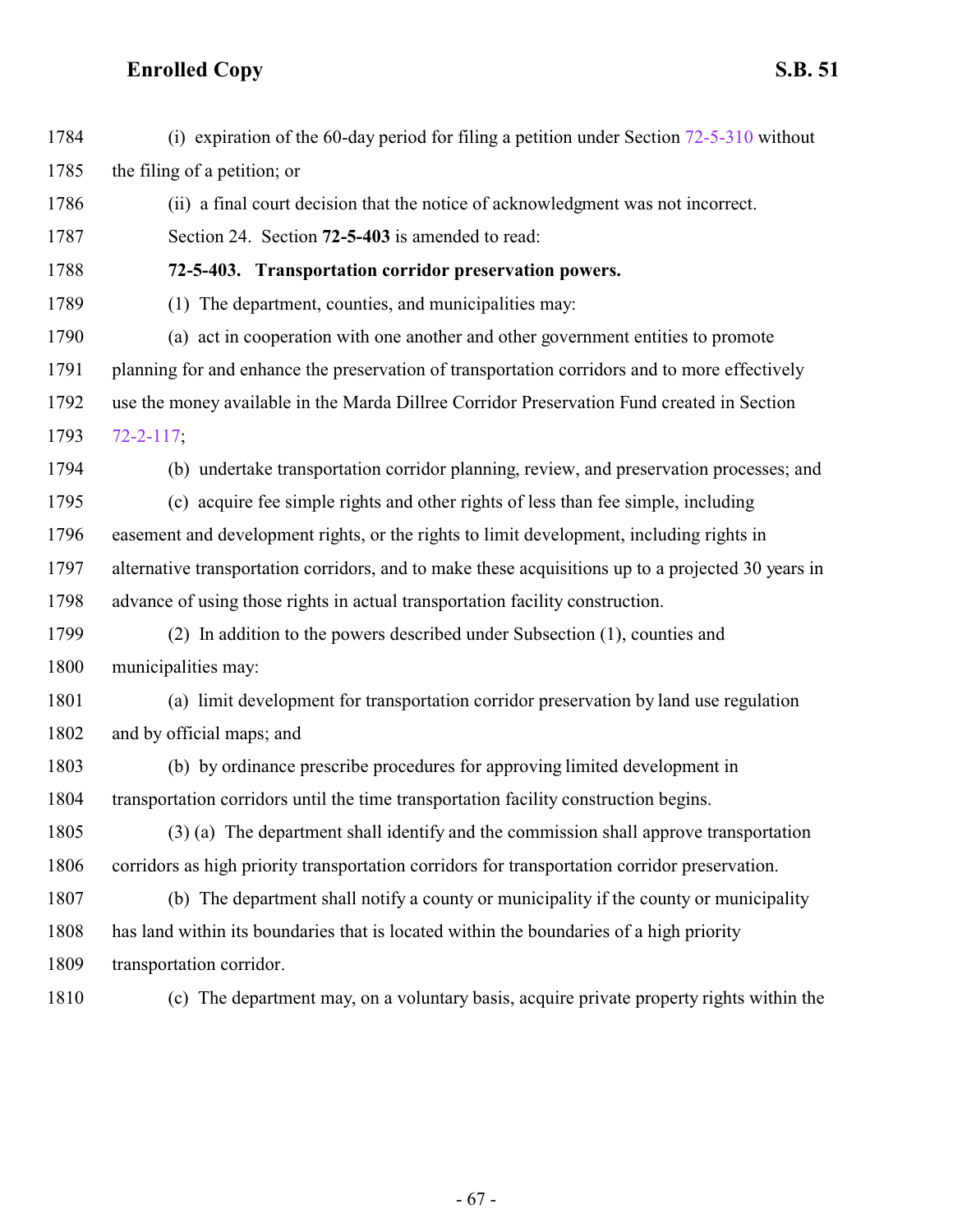| 1811 | boundaries of a high priority transportation corridor for which a notification has been received  |
|------|---------------------------------------------------------------------------------------------------|
| 1812 | in accordance with Section $[10-9a-509$ or $17-27a-508]$ 10-9a-206 or 17-27a-206.                 |
| 1813 | Section 25. Repealer.                                                                             |
| 1814 | This bill repeals:                                                                                |
| 1815 | Section 72-1-213, Road usage charge study -- Recommendations.                                     |
| 1816 | Section 26. Appropriation.                                                                        |
| 1817 | The Legislature has reviewed the following proprietary funds. Under the terms and                 |
| 1818 | conditions of Utah Code 63J-1-410, for any included Internal Service Fund, the Legislature        |
| 1819 | approves budgets, full-time permanent positions, and capital acquisition amounts as indicated,    |
| 1820 | and appropriates to the funds, as indicated, estimated revenue from rates, fees, and other        |
| 1821 | charges. The Legislature authorizes the State Division of Finance to transfer amounts between     |
| 1822 | funds and accounts as indicated.                                                                  |
| 1823 | <b>ITEM 1</b>                                                                                     |
| 1824 | To the Office of the Attorney General - Internal Service Fund - Attorney General                  |
| 1825 | \$192,000<br>From Dedicated Credits Revenue                                                       |
| 1826 | Schedule of Programs:                                                                             |
| 1827 | Criminal Division<br>\$192,000                                                                    |
| 1828 | <b>Budgeted FTE</b><br>1.0                                                                        |
| 1829 | The Legislature intends that the Office of the Attorney General use the appropriation             |
| 1830 | under this item to provide prosecution of Title 41, Chapter 3, Motor Vehicle Business             |
| 1831 | Regulation Act.                                                                                   |
| 1832 | Section 27. Effective date.                                                                       |
| 1833 | Except as provided in Subsections (2) and (3), this bill takes effect on May 4, 2022.             |
| 1834 | (2) If approved by two-thirds of all the members elected to each house, the                       |
| 1835 | amendments to Section 41-1a-201 take effect upon approval by the governor, or the day             |
| 1836 | following the constitutional time limit of Utah Constitution, Article VII, Section 8, without the |
| 1837 | governor's signature, or in the case of a veto, the date of veto override.                        |